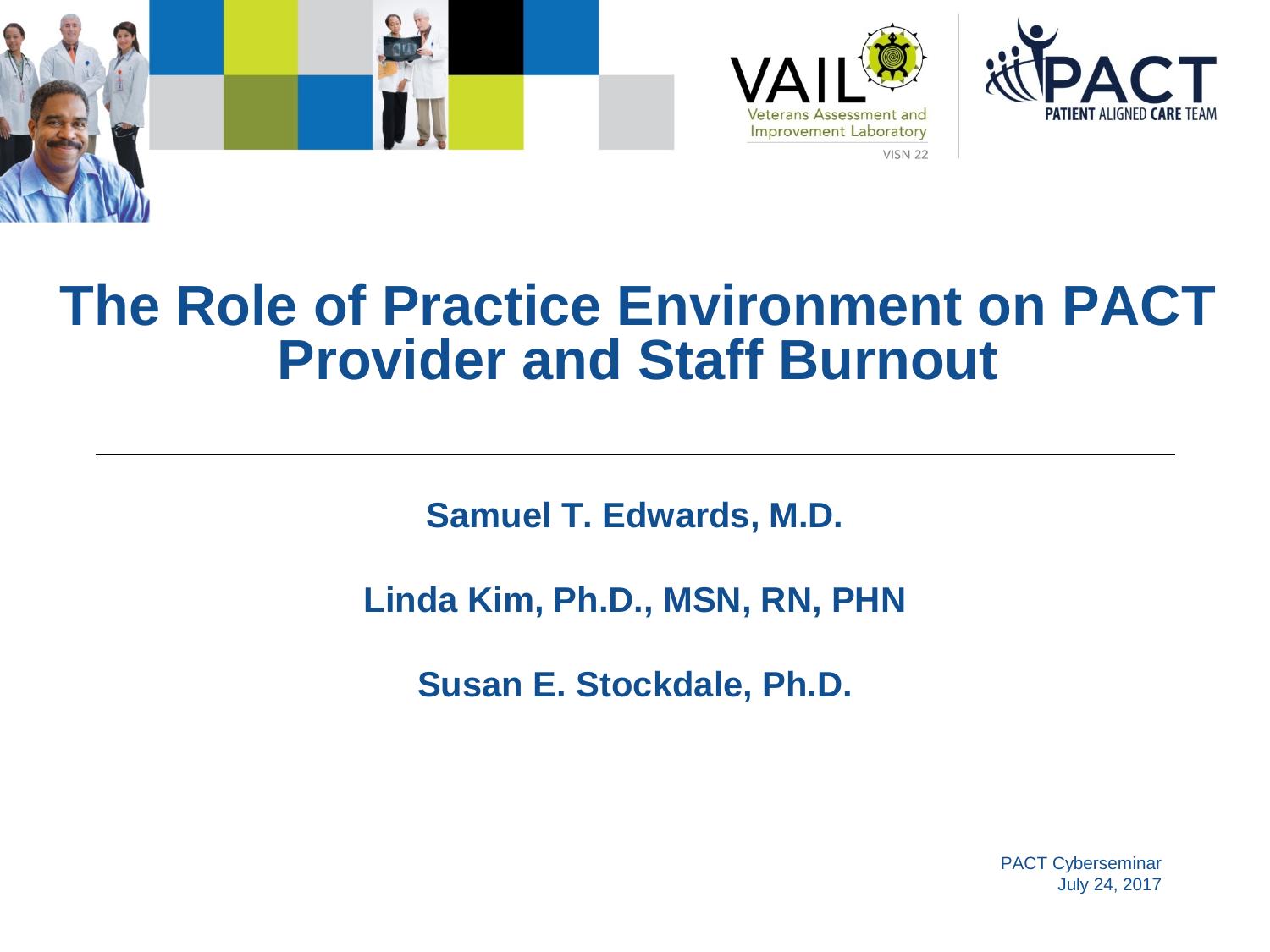

#### **Task delegation among primary care providers and nurse care managers and burnout in PACT teams**

Samuel Edwards, Christian D. Helfrich, David Grembowski, Walter L. Clinton, Gordon B. Wood, Liz Hulen, Greg Stewart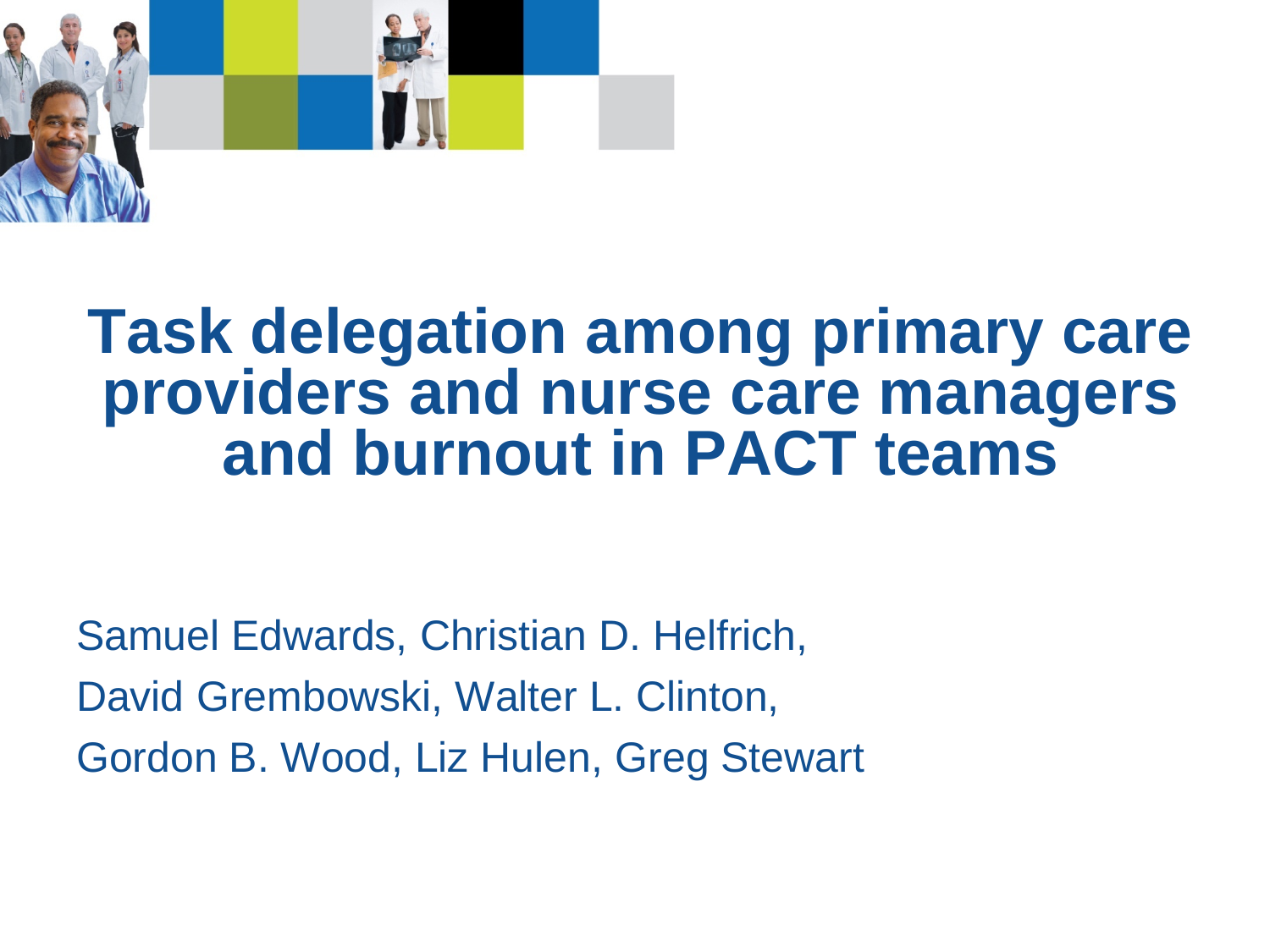## Burnout in Primary Care

- Psychological stress characterized by emotional exhaustion, lack of enthusiasm and feelings of ineffectiveness
- $\bullet$  PCPs<sup>1</sup> and primary care nurses<sup>2</sup> experience high levels of burnout, and it negatively impacts:
	- $-$  Patient satisfaction<sup>3</sup>
	- Quality of care<sup>4</sup>
	- Turnover/Retirement5

1Shanafelt et al. *Arch Int Med* 2012, 2McHugh et al. *Health Aff (Millwood)* 2011, 3Haas et al. *JGIM* 2000, 4 Linzer et al. *Ann. Int Med* 2009, 5Landon et al. *Med Care* 2006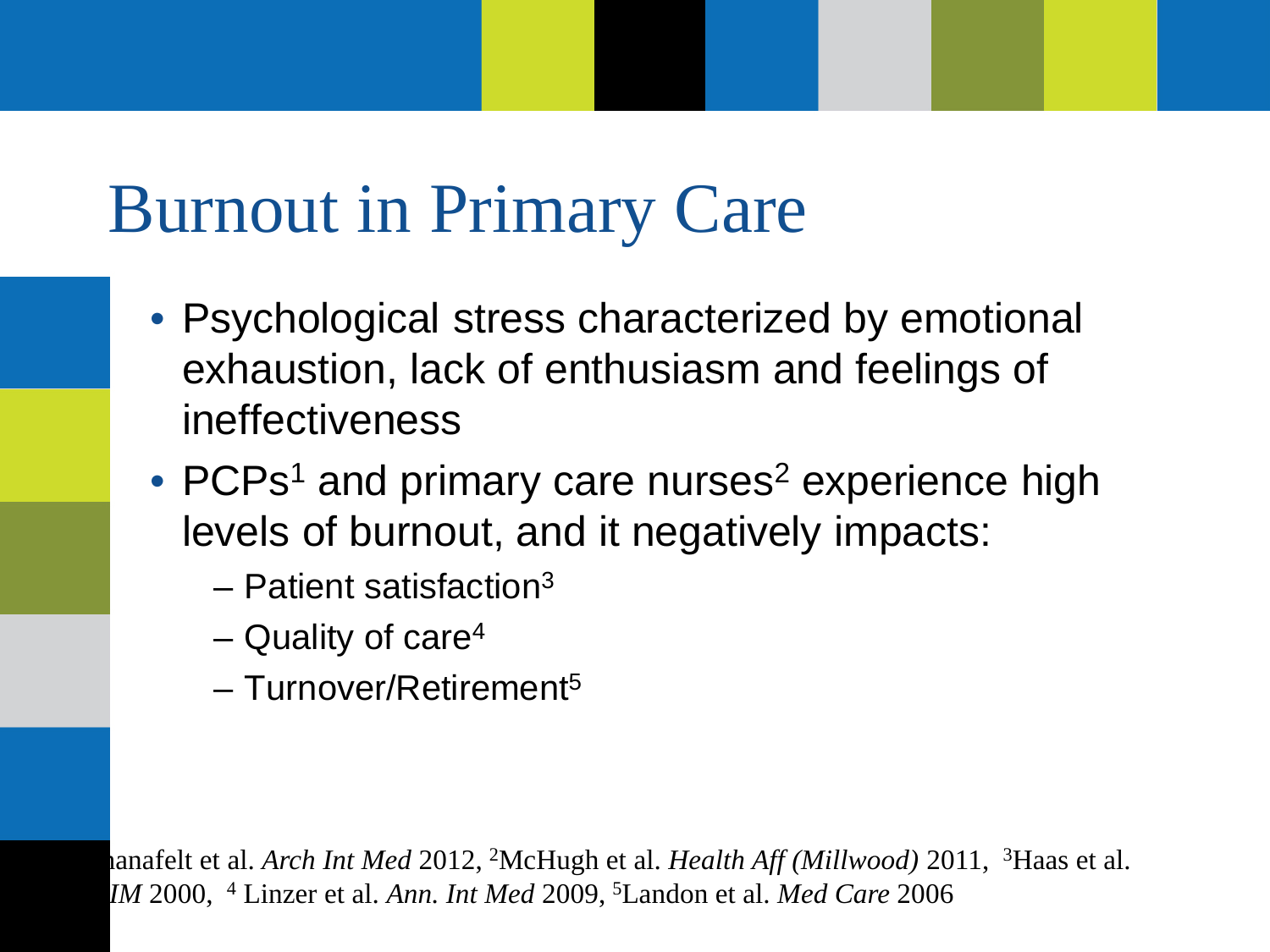### PCMH and VA PACT

- PCMH conceptualizes PCPs and staff together as an interprofessional team.
	- PCPs delegate tasks to other team members
	- "Working at the top of their license"
- VA "Teamlet" model
	- PCP (Physician/NP/PA)
	- Nurse Care Manager (RN)
	- Clinical Associate (LPN/LVN)
	- Administrative Associate (Medical Assistant / Clerk)
	- Daily huddles
	- PACT Transformation Coaches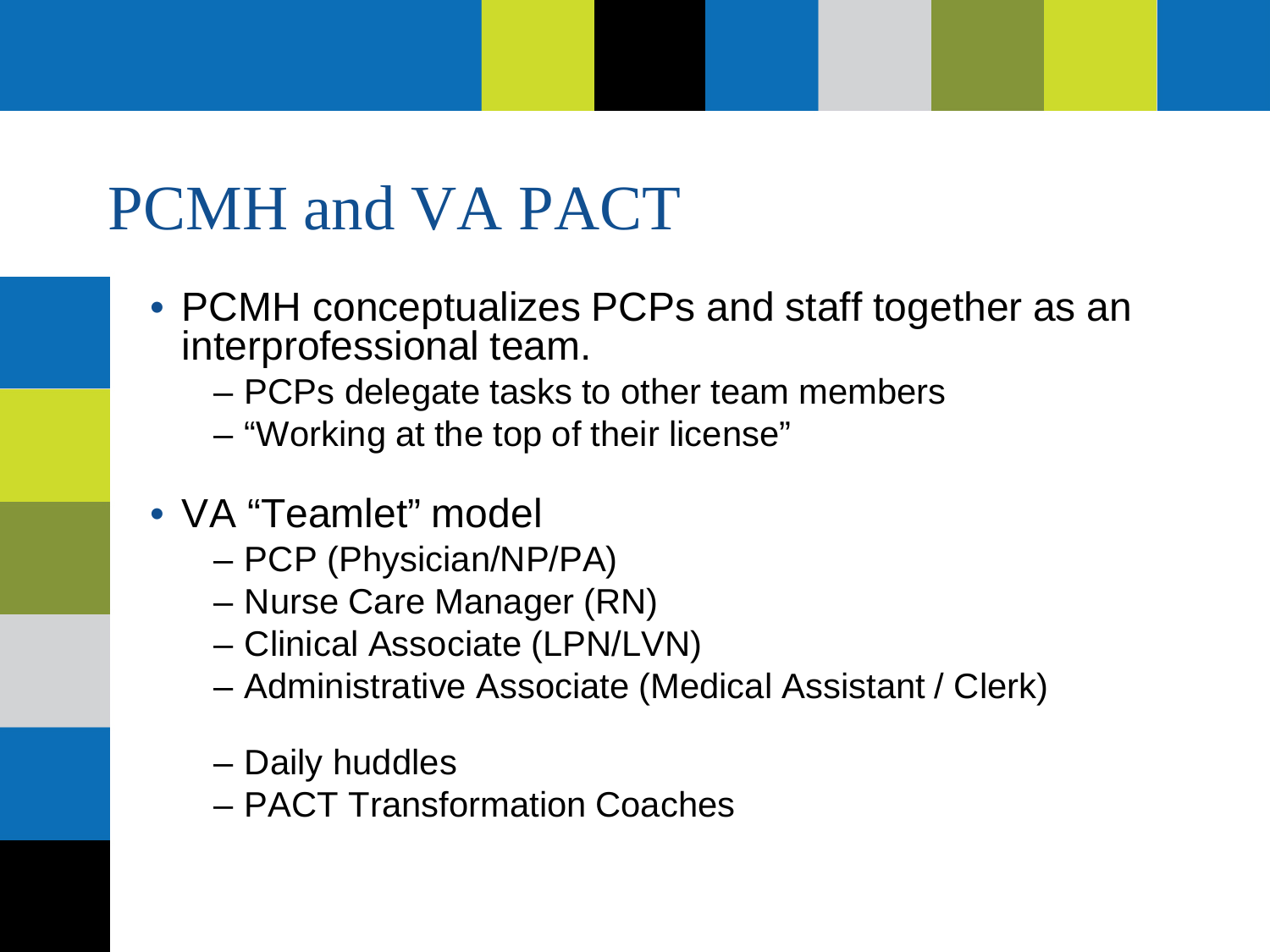#### Who does what in primary care?

- Unknown how tasks are delegated among teamlet members in VA PACT.
- Do PCPs and staff share an understanding of task assignment?
- Survey of PCPs and PC staff in VISN 22
	- Asked PCPs and staff: Do PCPs perform specific tasks alone, or do they rely on staff for help?
	- Administered 11/30/11 3/30/2012
	- 419/697 surveys completed: 60% response rate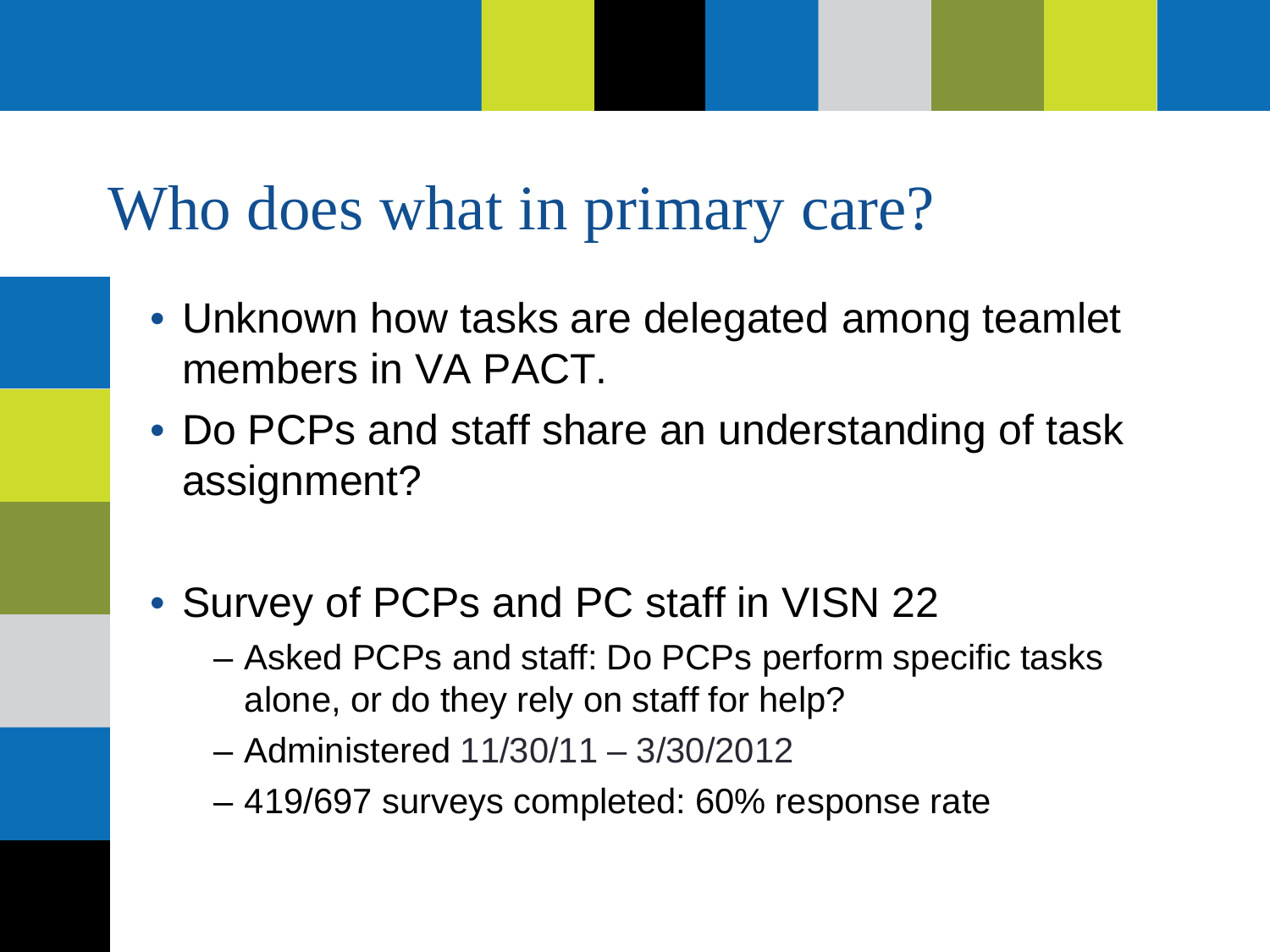#### Results: PCPs Proportion reporting reliance on staff

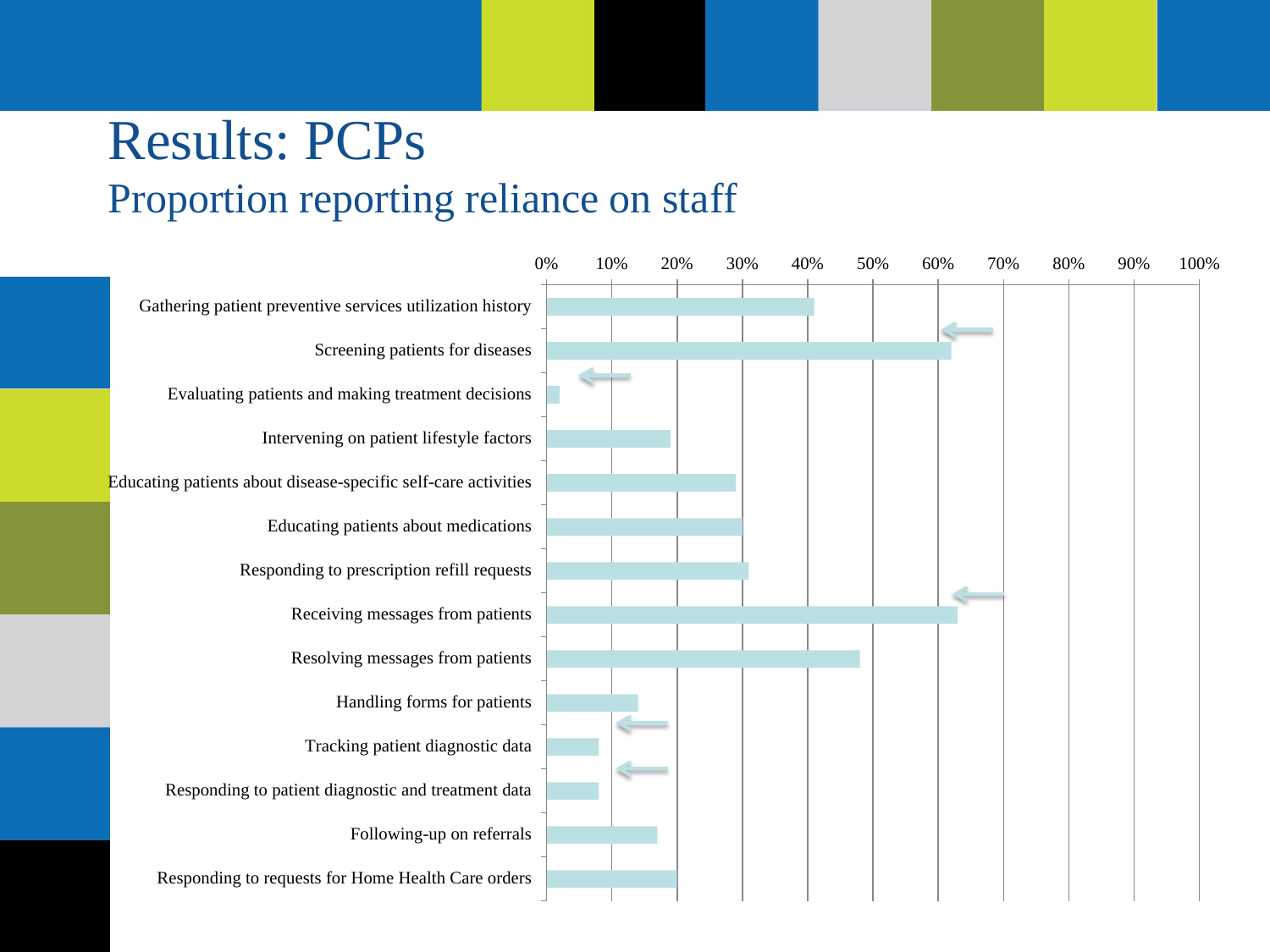#### Results: PCPs, RNs Proportion RNs reporting relied on by PCPs



Edwards et al. *Healthcare* 2015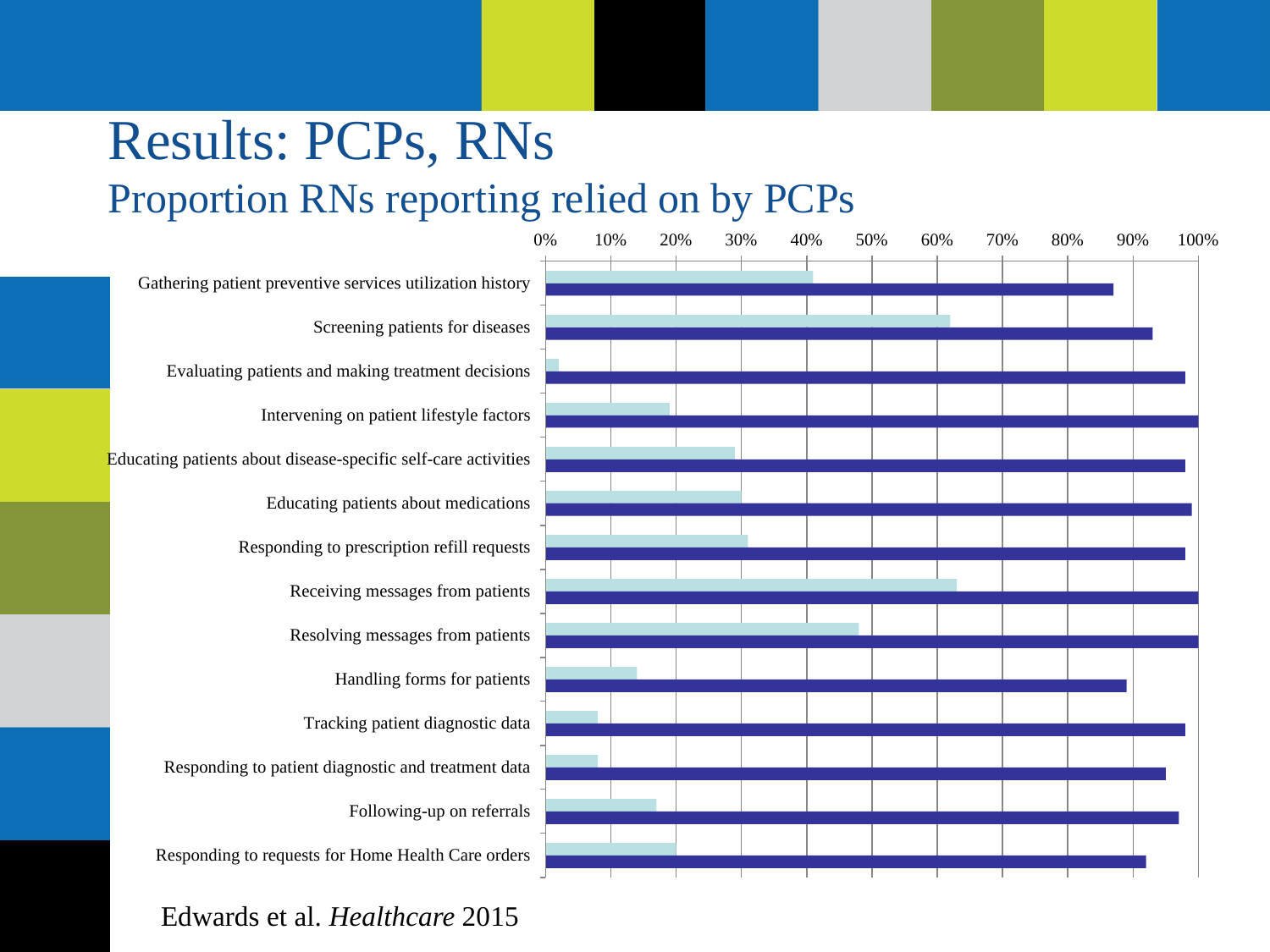### Study Questions

- Is perceived task delegation among PCPs and NCMs associated with burnout?
- Is the difference between perceived task delegation between PCPs and NCMs on the same team associated with burnout?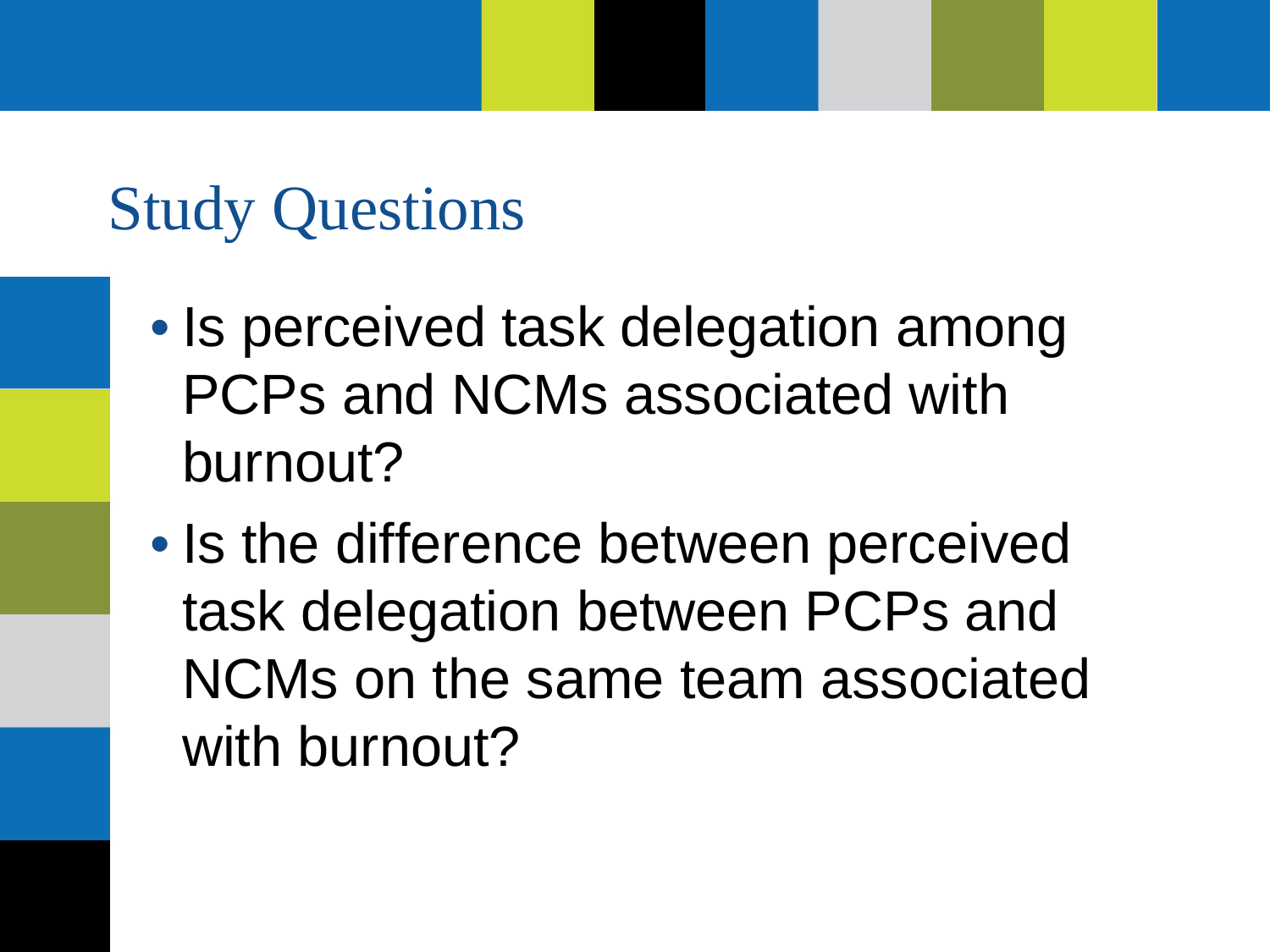### 2014 PACT Provider Survey

- Sample: All VA Primary Care Providers and Staff
- Fielded online 8/1/14-11/30/14, concurrent with VA all employee survey.
- Of 8,114 teamlets surveyed, in 2,809 at least one team member responded, a 34.6% teamlet level response rate, approximately 21% individual response rate.
- Subset: PCPs and NCMs on **same teamlet** – **777 complete PCP/NCM dyads**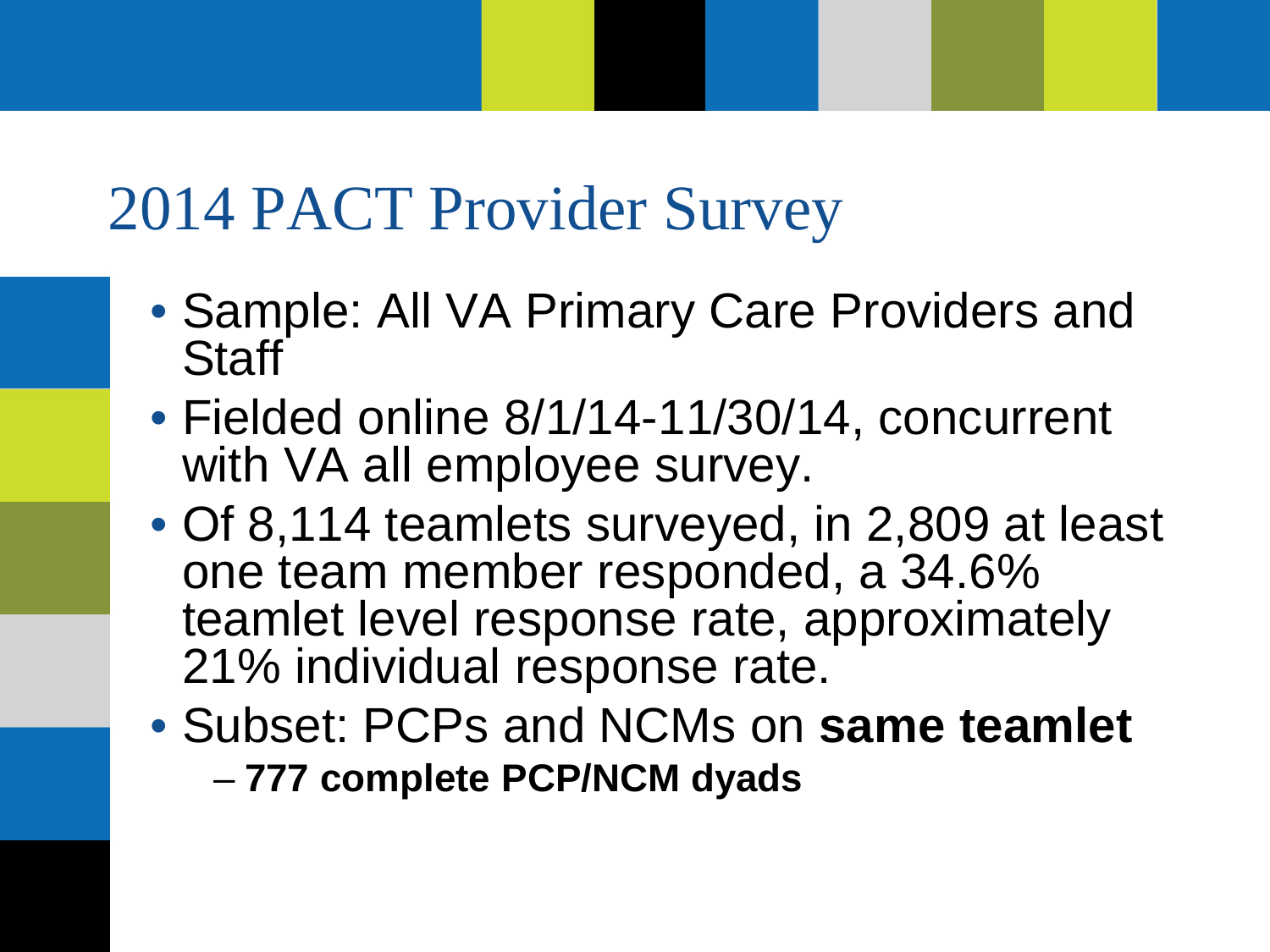"To what extent *do you rely on your teamlet* OR *does your teamlet rely on you* to accomplish the following primary care activities?"

– Not at all  $(1)$  / a little  $(2)$  / somewhat  $(3)$  / a great deal  $(4)$ 

| <b>Data Collection</b>      | Gathering patient preventive services utilization history<br>Screening patients for diseases<br>Assessing patient lifestyle factors                                                              |
|-----------------------------|--------------------------------------------------------------------------------------------------------------------------------------------------------------------------------------------------|
| <b>Counseling/Education</b> | Encouraging lifestyle modifications<br>Educating patients about disease-specific self-care activities<br>Educating patients about medications                                                    |
| <b>Messages</b>             | Responding to prescription refill requests<br>Receiving messages from patients<br>Resolving messages from patients                                                                               |
| <b>Tracking Data</b>        | Tracking patient diagnostic data<br>Following-up on referrals                                                                                                                                    |
| <b>Decision Making</b>      | Evaluating patients and making treatment decisions<br>Completing forms for patients<br>Responding to requests for Home Health Care orders<br>Responding to patient diagnostic and treatment data |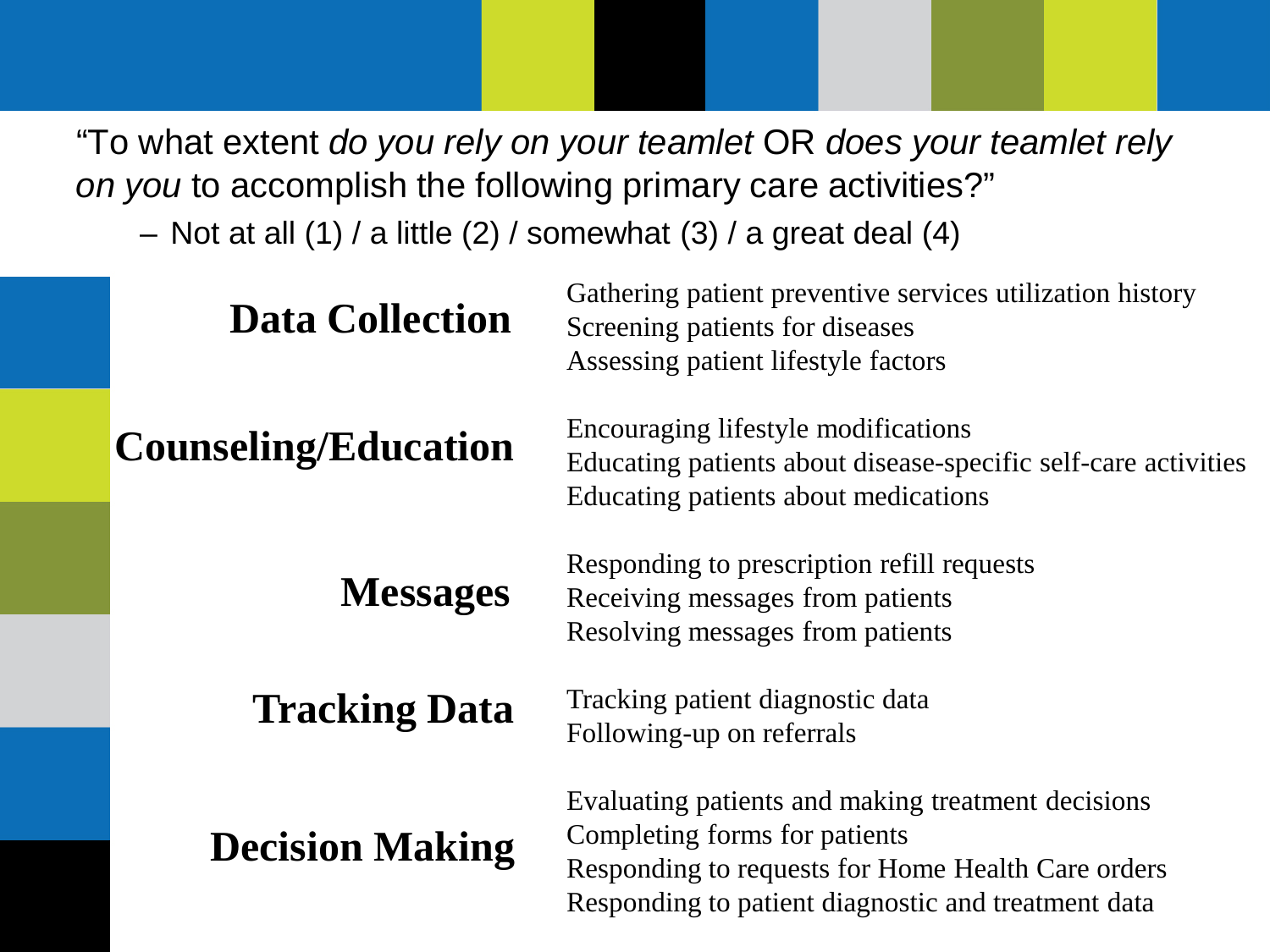### PCP Delegation / NCM Reliance

$$
\frac{1}{N} \sum_{i=1}^{N=15} (PCP delegation_{task i})
$$

# Dyad Task Discordance

$$
\frac{1}{N} \sum_{i=1}^{N=15} |PCP \text{ delegation}_{task i} - NCM \text{ reliance}_{task i}|
$$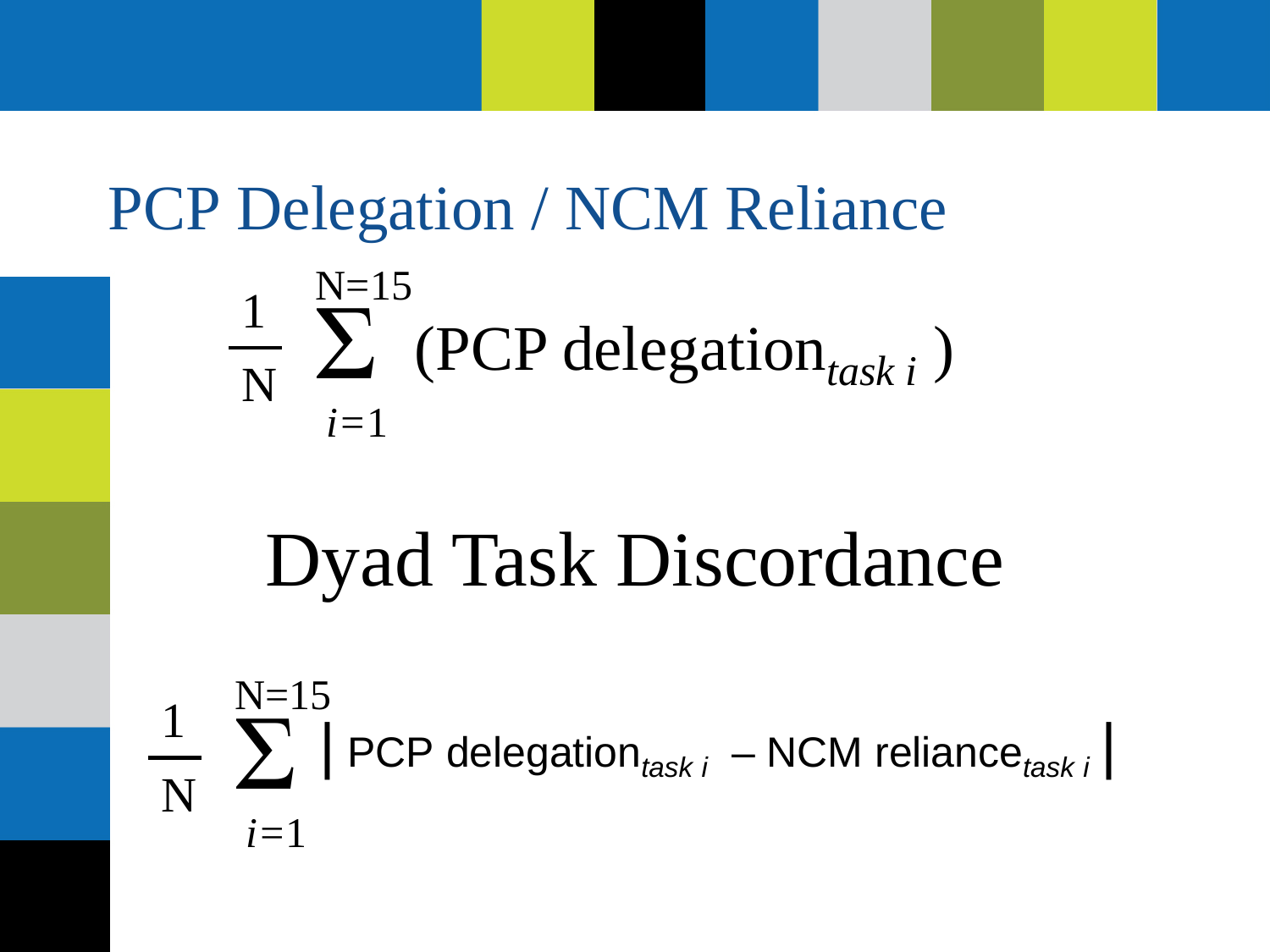#### Questions: Covariates

- Is your PACT staffed at the recommended 3.0 FTE team members to each PCP? (yes/no)
- Has your teamlet had any changes in or loss of staff in the last 12 months? (yes/no)
- How much time do you spend on meeting with your teamlet/clinic to discuss patient care (e.g. in huddles)?
- Did your PACT have a coach? (yes/no)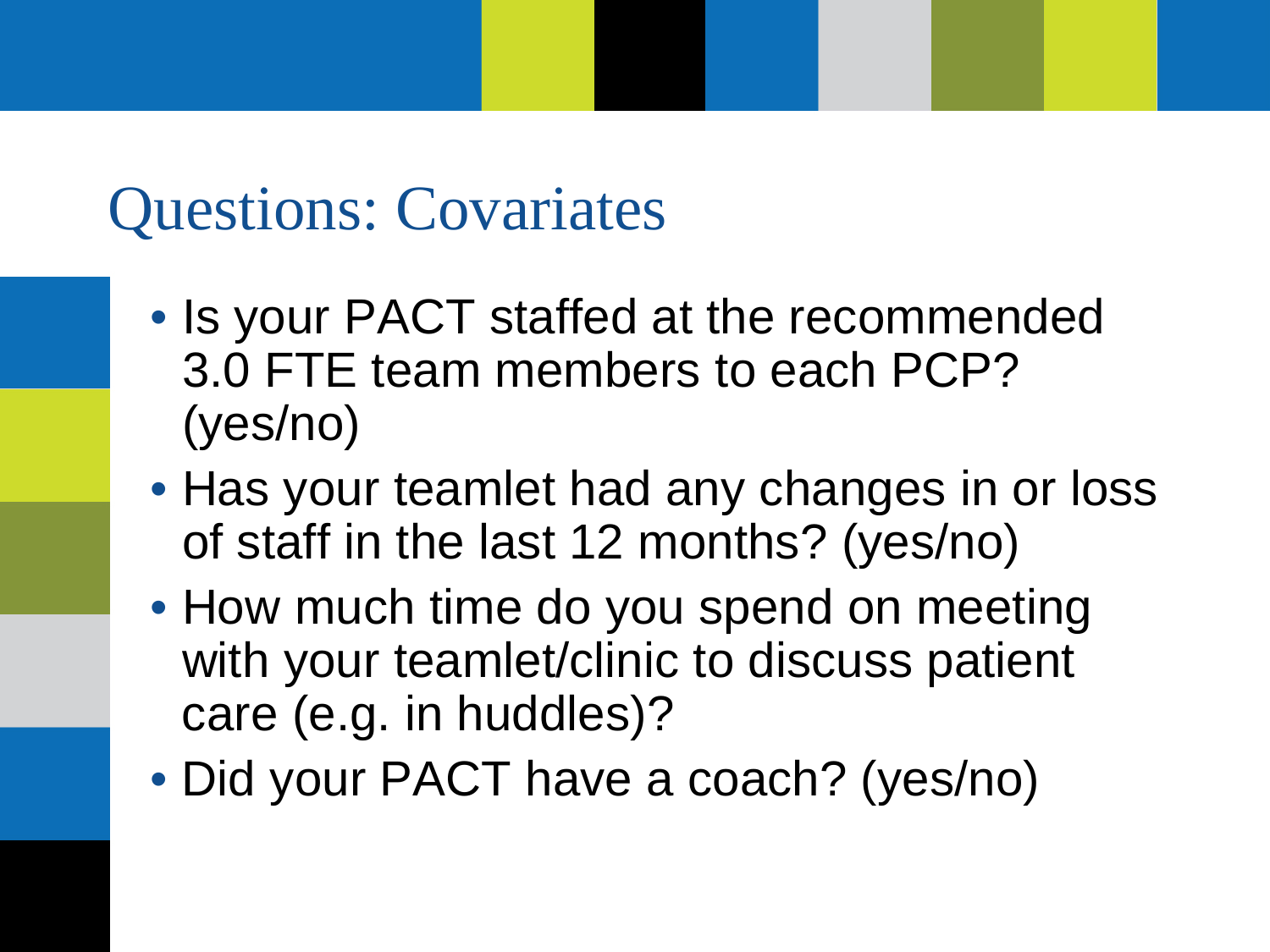#### Outcome: Burnout

- "Based on your definition of burnout, how would you rate your level of burnout at work?"
	- I enjoy my work, I have no symptoms of burnout
	- Occasionally I am under stress, and I don't always have as much energy as I did, but I am not burned out
	- **I am definitely burning out and have one or more symptoms of burnout, such as physical and emotional exhaustion.**
	- **The symptoms of burnout I am experiencing won't go away. I think about frustration at work a lot.**
	- **I feel completely burned out and often wonder if I can go on. I am at the point where I may need to make some changes or may need to seek some kind of help.**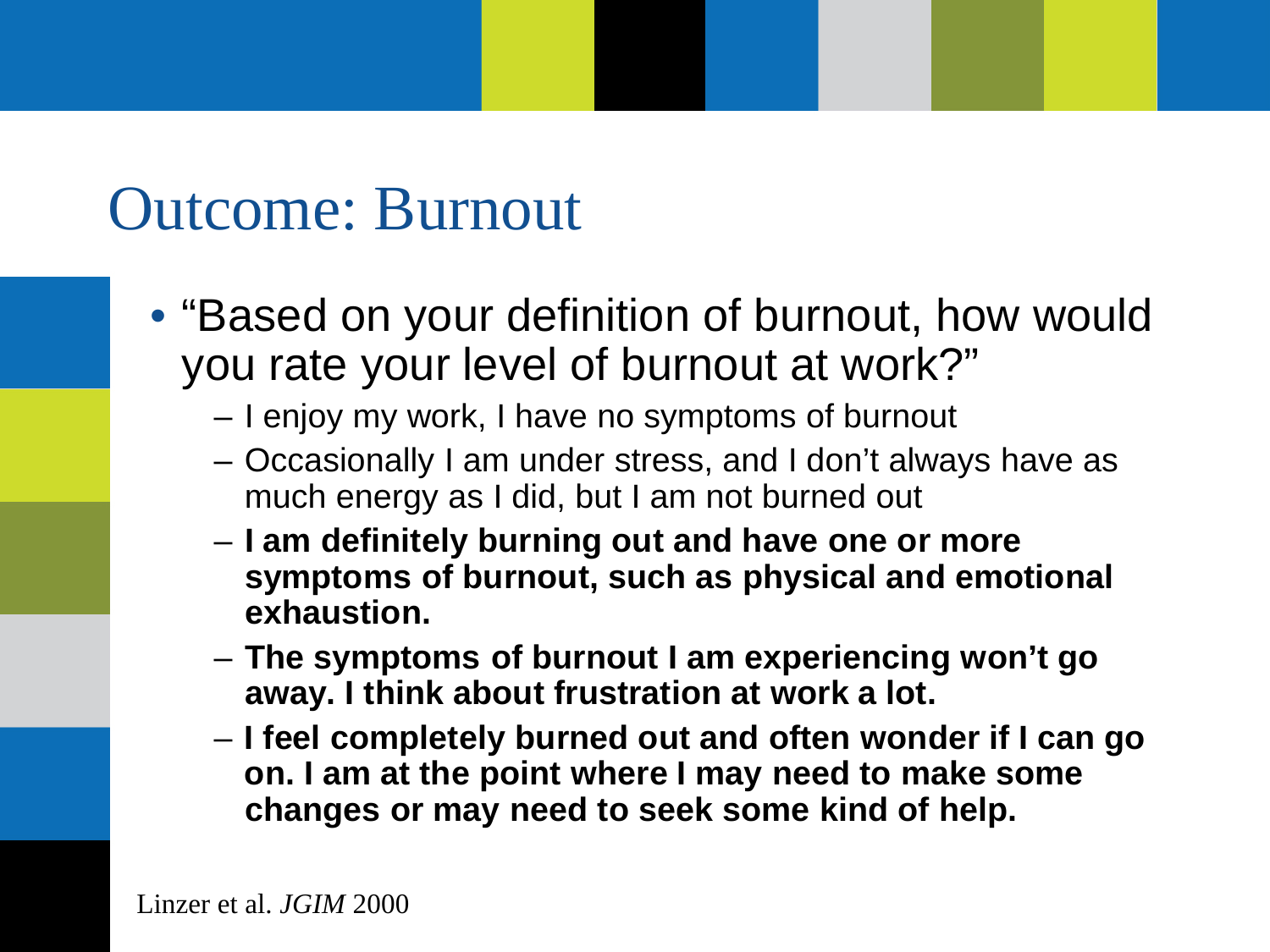### Methods

- Generalized linear mixed model (GLIMMIX) at respondent level, adjusting for teamlet level clustering
	- Linear: delegation/reliance
	- Logistic: burnout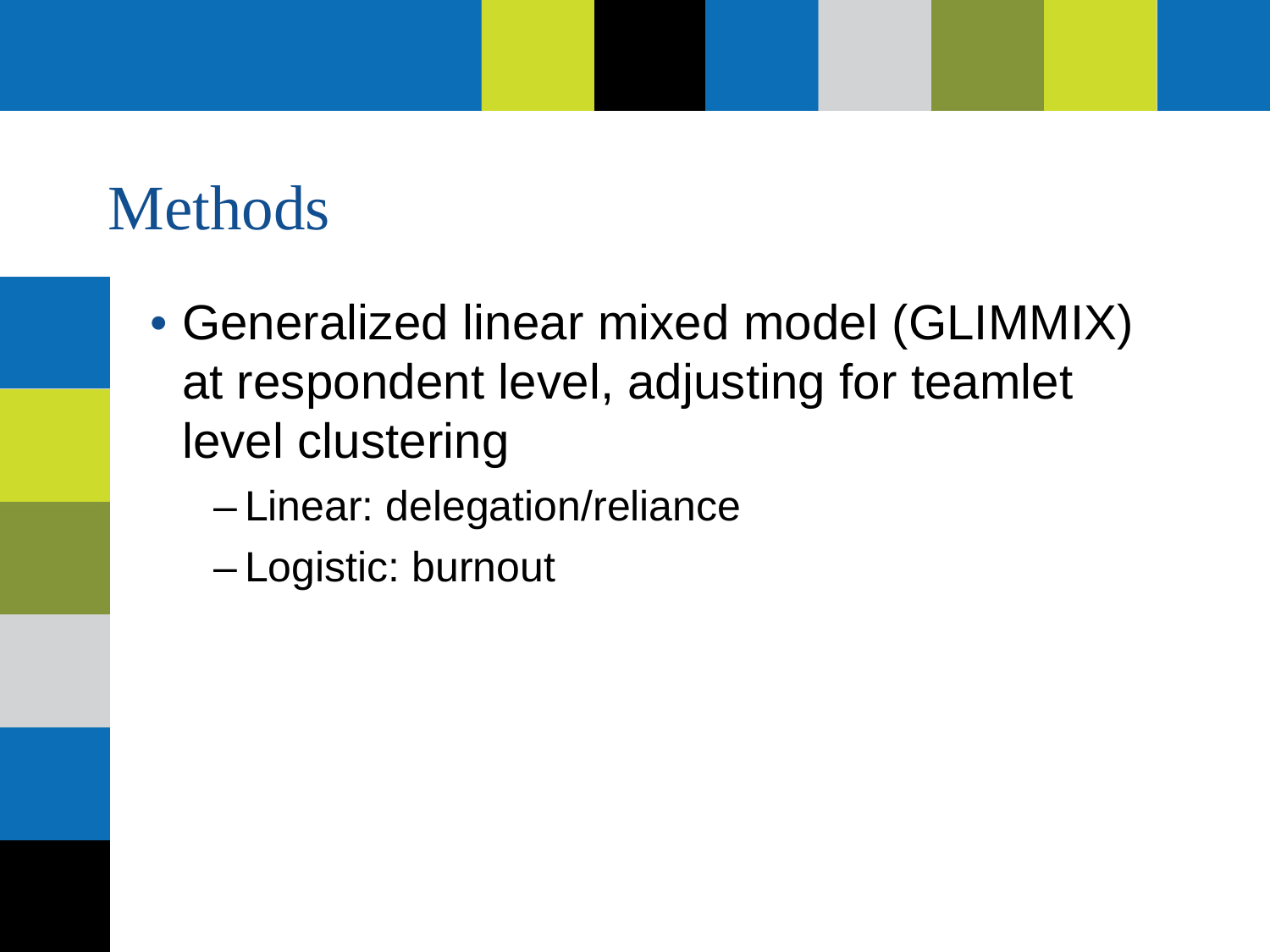| $N = 777$ dyads                 | <b>Primary Care</b><br><b>Provider (PCP)</b> | <b>Nurse Care</b><br><b>Manager (NCM)</b> |
|---------------------------------|----------------------------------------------|-------------------------------------------|
| All task delegation mean (SD)   | 2.97(0.64)                                   | 3.26(0.50)                                |
| <b>Data Collection</b>          | 3.31(0.71)                                   | 3.40(0.66)                                |
| <b>Messages</b>                 | 3.47(0.62)                                   | 3.66(0.56)                                |
| Counseling/Education            | 3.05(0.82)                                   | 3.60(0.53)                                |
| <b>Decision Making</b>          | 2.53(0.86)                                   | 2.76(0.85)                                |
| <b>Tracking data</b>            | 2.48(1.01)                                   | 2.99(0.91)                                |
| <b>Appropriate Staffing</b>     | 64.3%                                        | 66.4%                                     |
| <b>Turnover</b>                 | 54.4%                                        | 54.9%                                     |
| <b>Minutes Spent in Huddles</b> | 13.3 (10.9)                                  | 14.3(11.6)                                |
| Presence of PACT coach          | 45.3%                                        | 50.6%                                     |
| Years at VA                     | 8.5(6.4)                                     | 8.61(6.9)                                 |
| <b>Burnout</b>                  | 48.6%                                        | 34.8%                                     |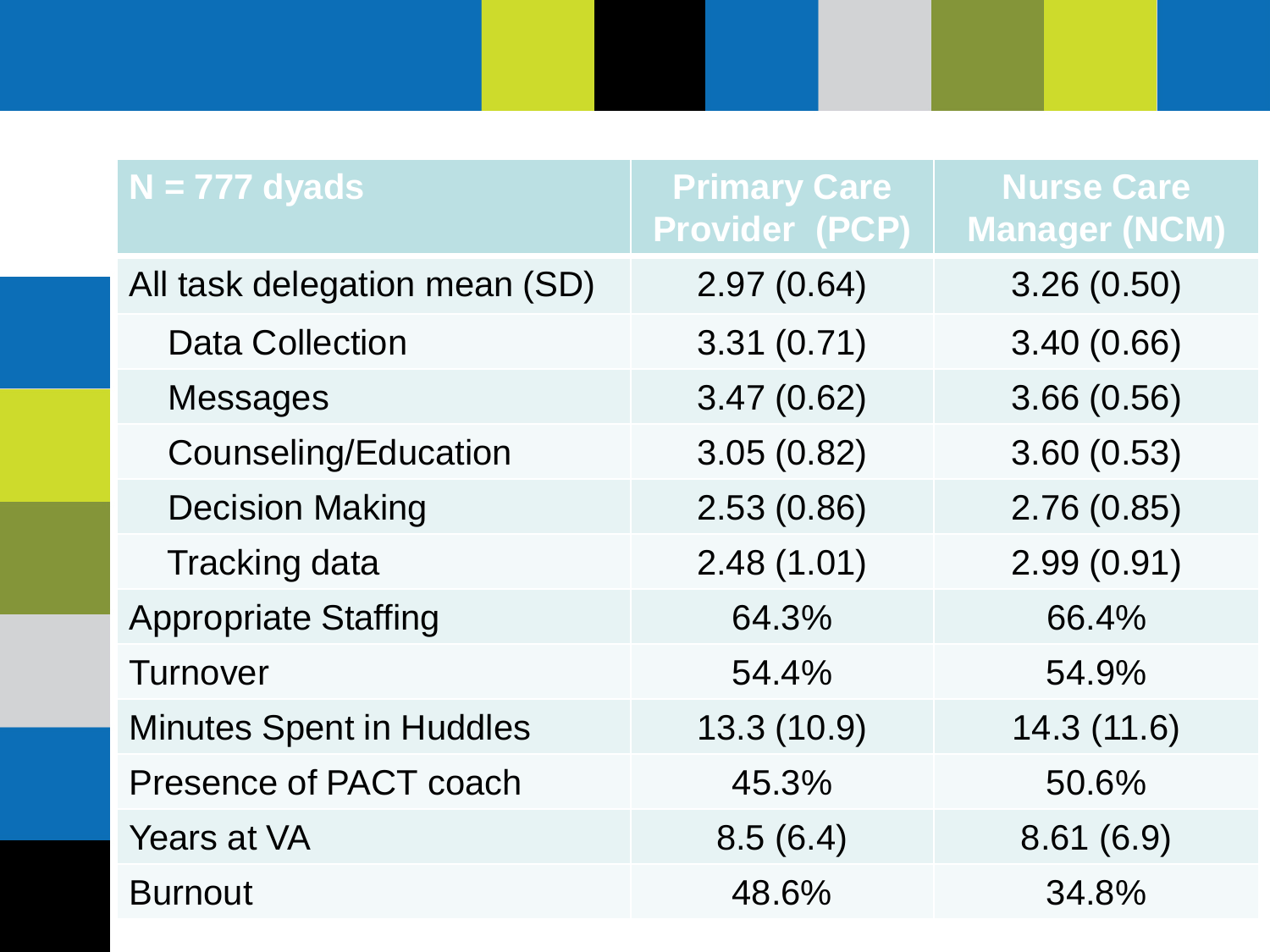### Delegation/Reliance

|                               |          | <b>PCPs</b>    | <b>NCMS</b> |                |  |
|-------------------------------|----------|----------------|-------------|----------------|--|
|                               | β        | $\overline{D}$ | <u>B</u>    | $\overline{D}$ |  |
| <b>Appropriate Staffing</b>   | 0.179    | 0.001          | $-0.119$    | 0.011          |  |
| <b>Staff Turnover</b>         | $-0.123$ | 0.018          | 0.013       | 0.765          |  |
| <b>Minutes in Huddle</b>      | 0.012    | < .0001        | 0.006       | 0.002          |  |
| <b>Presence of PACT Coach</b> | $-0.005$ | 0.917          | $-0.026$    | 0.546          |  |
| <b>Years at VA</b>            | 0.004    | 0.351          | 0.005       | 0.132          |  |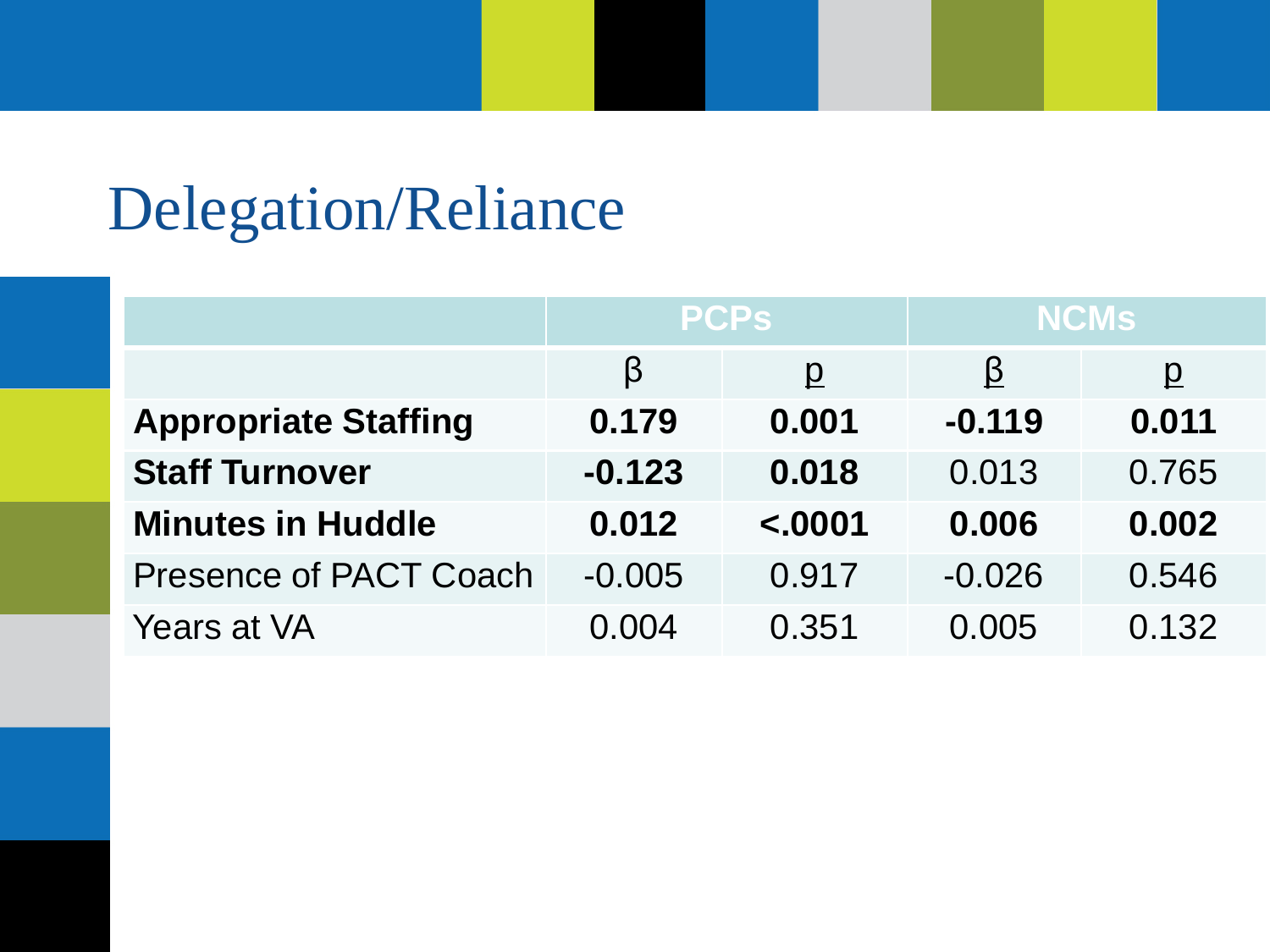### Delegation and Burnout

|                                 | <b>PCPs</b> |                 | <b>NCMs</b> |                 |
|---------------------------------|-------------|-----------------|-------------|-----------------|
|                                 | <b>OR</b>   | 95% CI          | <b>OR</b>   | 95% CI          |
| <b>Task Delegation (1 unit)</b> | 0.62        | $(0.49 - 0.78)$ | 1.66        | $(1.33 - 2.51)$ |
| <b>Appropriate Staffing</b>     | 0.46        | $(0.34 - 0.63)$ | 0.68        | $(0.47 - 0.88)$ |
| <b>Staff Turnover</b>           | 1.99        | $(1.49 - 2.65)$ | 1.42        | $(1.14 - 2.08)$ |
| <b>Minutes in Huddle</b>        | 0.98        | $(0.97 - 1.00)$ | 1.00        | $(0.99 - 1.02)$ |
| <b>Presence of PACT Coach</b>   | 0.62        | $(0.44 - 0.86)$ | 0.83        | $(0.57 - 1.13)$ |
| <b>Years at VA</b>              | 1.05        | $(1.02 - 1.07)$ | 1.00        | $(1.00 - 1.04)$ |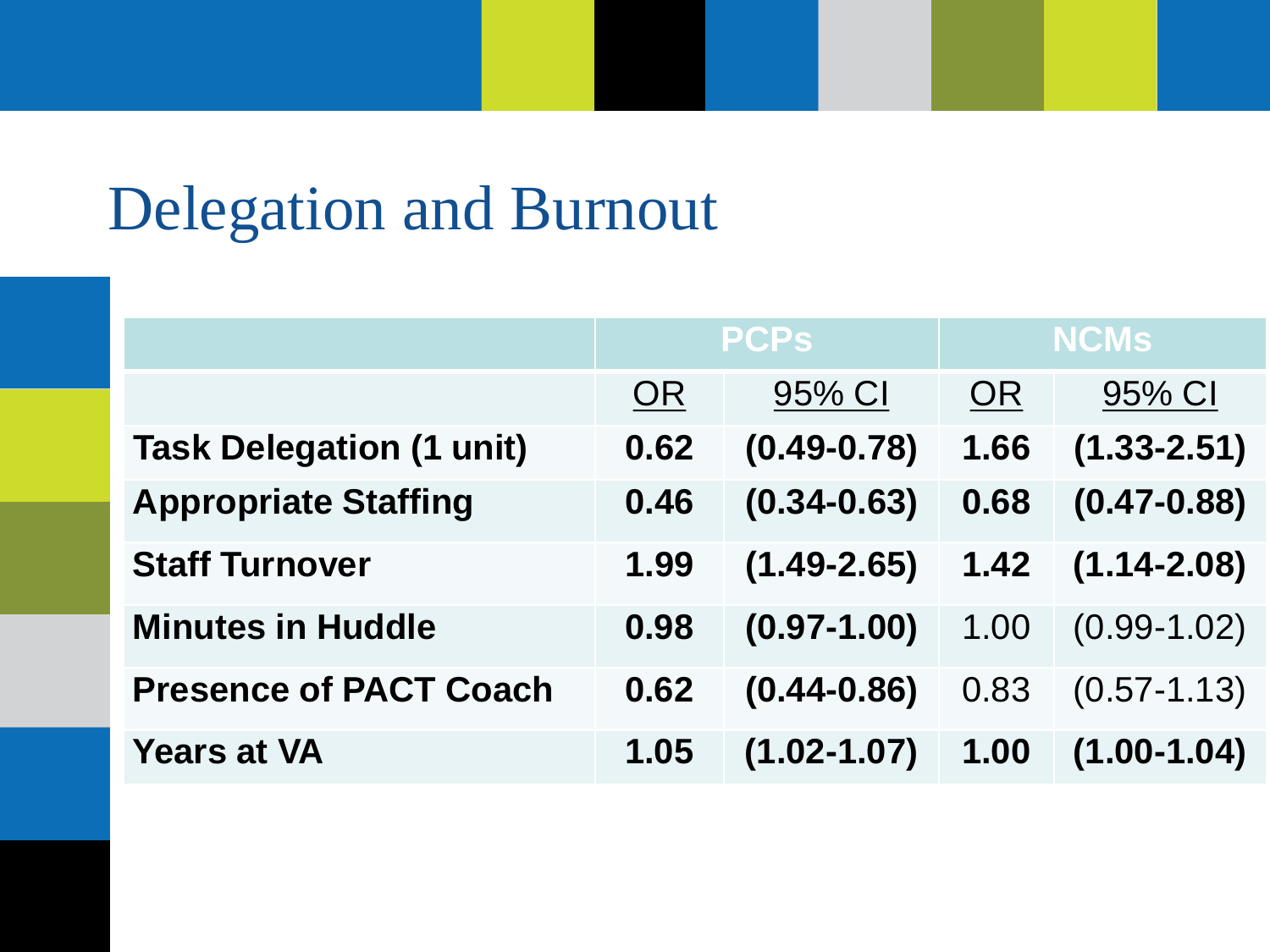#### Discordance and Burnout

|                             | <b>PCPs</b> |               | <b>NCMs</b> |               |
|-----------------------------|-------------|---------------|-------------|---------------|
|                             | <b>OR</b>   | 95% CI        | <b>OR</b>   | 95% CI        |
| <b>Task Discordance</b>     | 1.77        | $1.27 - 2.47$ | 1.00        | $0.71 - 1.40$ |
| <b>Appropriate Staffing</b> | 0.46        | $0.34 - 0.63$ | 0.64        | $0.47 - 0.88$ |
| <b>Turnover</b>             | 1.99        | $1.49 - 2.65$ | 1.54        | $1.14 - 2.08$ |
| <b>Huddle Time</b>          | 0.98        | $0.97 - 0.99$ | 1.00        | $0.99 - 1.02$ |
| <b>PACT Coach Present</b>   | 0.62        | $0.44 - 0.86$ | 0.80        | $0.57 - 1.13$ |
| <b>Time at VA</b>           | 1.05        | $1.02 - 1.07$ | 1.02        | $1.00 - 1.04$ |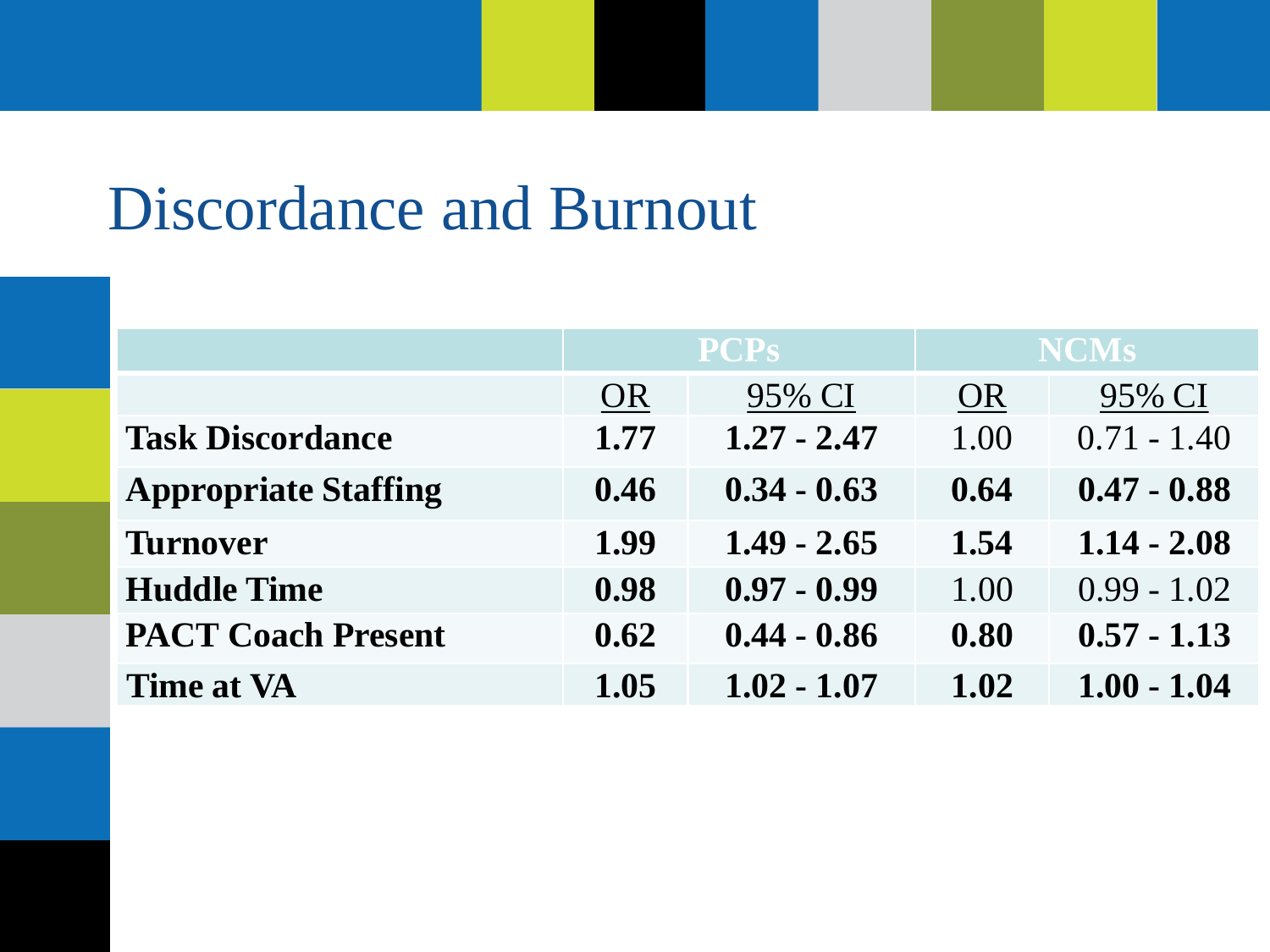### Limitations

- Low response rate
- Cross-sectional
- Difference Scores
- Investigated perceptions of task responsibility, not actual practices, or opinions of how tasks should be delegated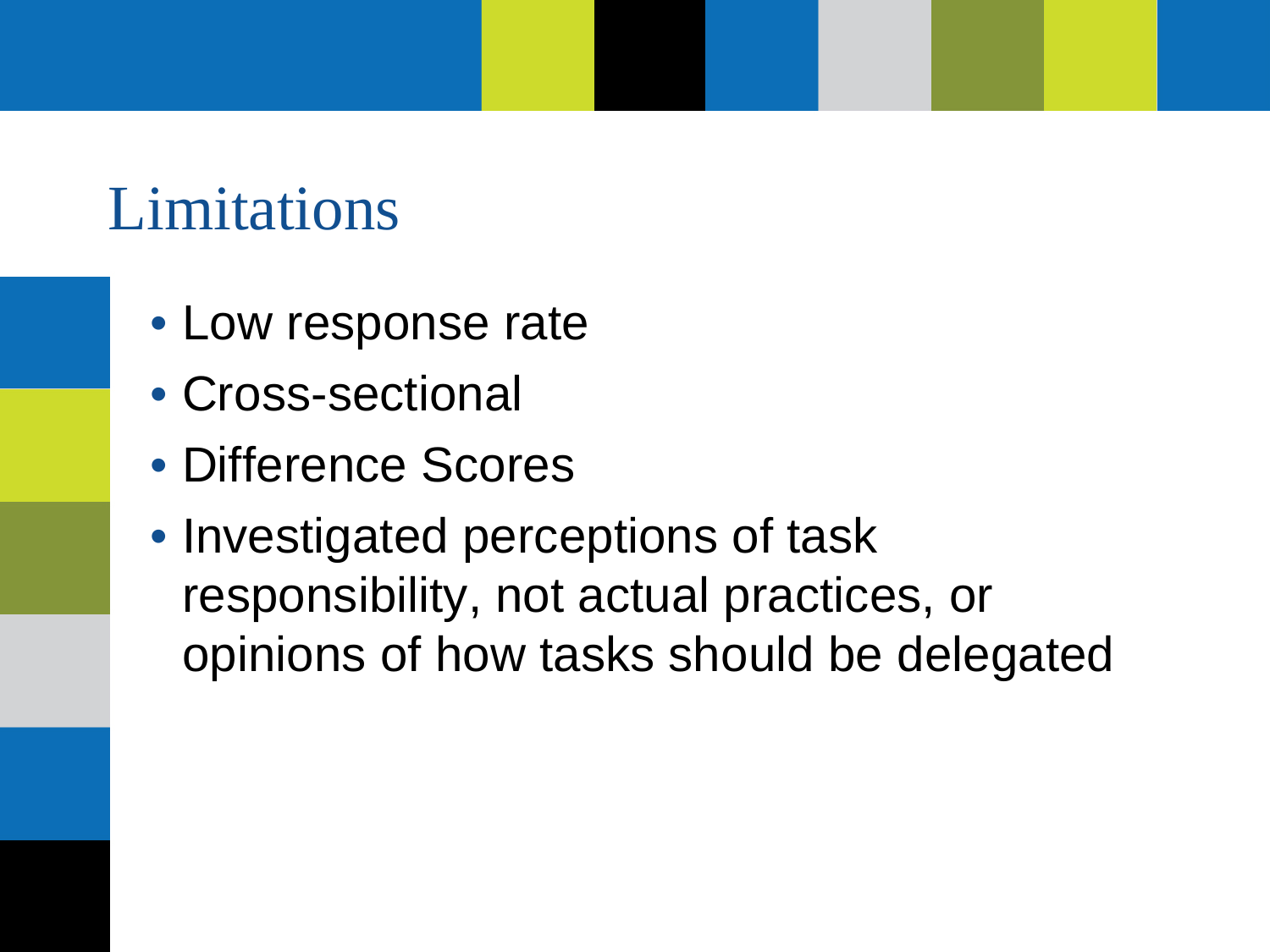### Conclusions

- Increased huddle time is associated with
	- **more** task delegation/reliance for PCPs/NCMs
- Appropriate staffing is associated with
	- **more** task delegation for PCPs but
	- **less** task reliance NCMs
- Increased task delegation/reliance is associated with
	- **less** burnout for PCPs but
	- **more** burnout for NCMs
- Increased task discordance is associated with
	- **less** burnout for PCPs but
	- **no association** with burnout in NCMs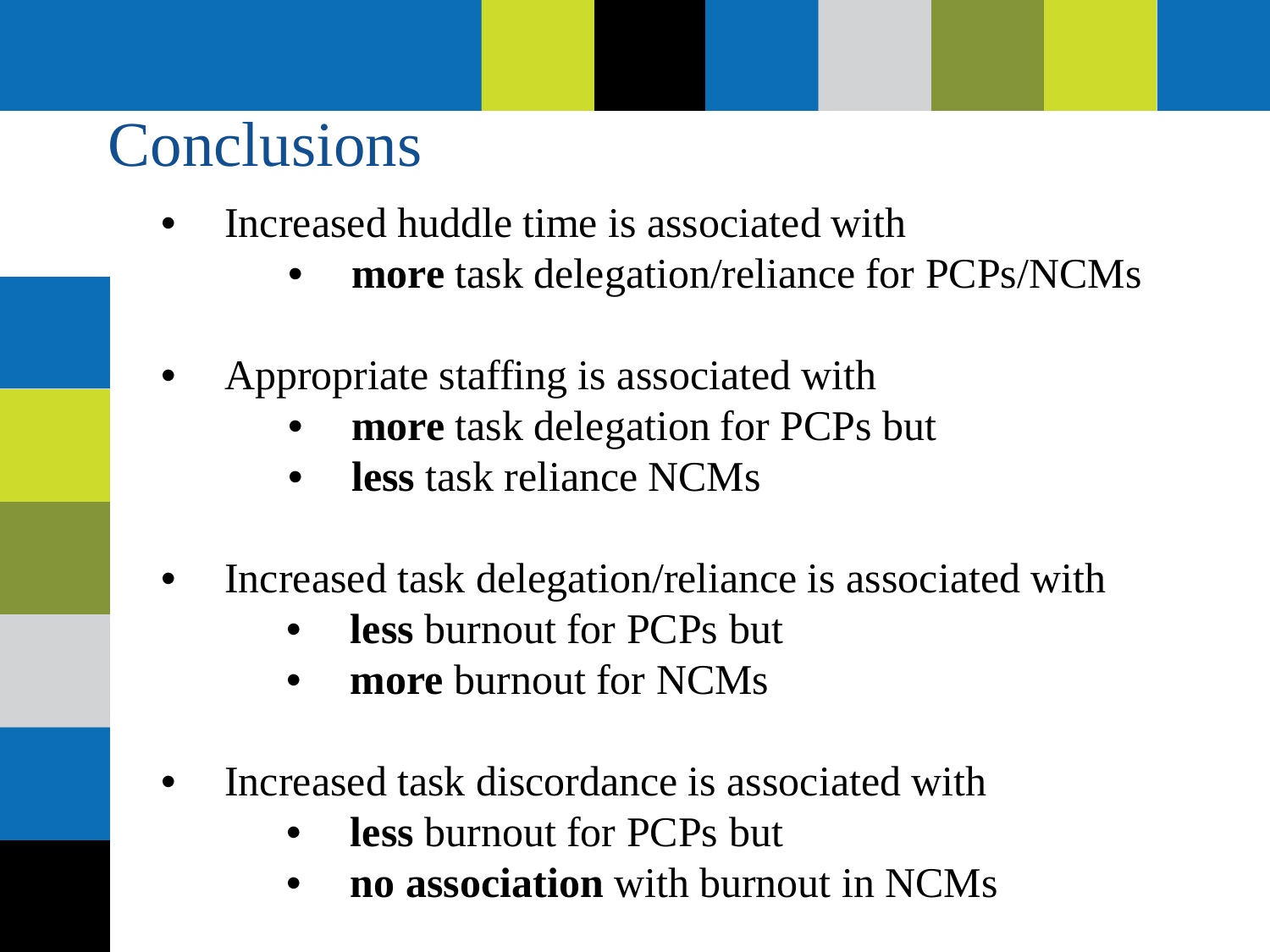### Implications

- Increasing huddle time may increase task delegation
- Appropriate staffing allows for less task reliance on NCMs
- Increasing task delegation from PCPs to NCMs may increase burnout among NCMs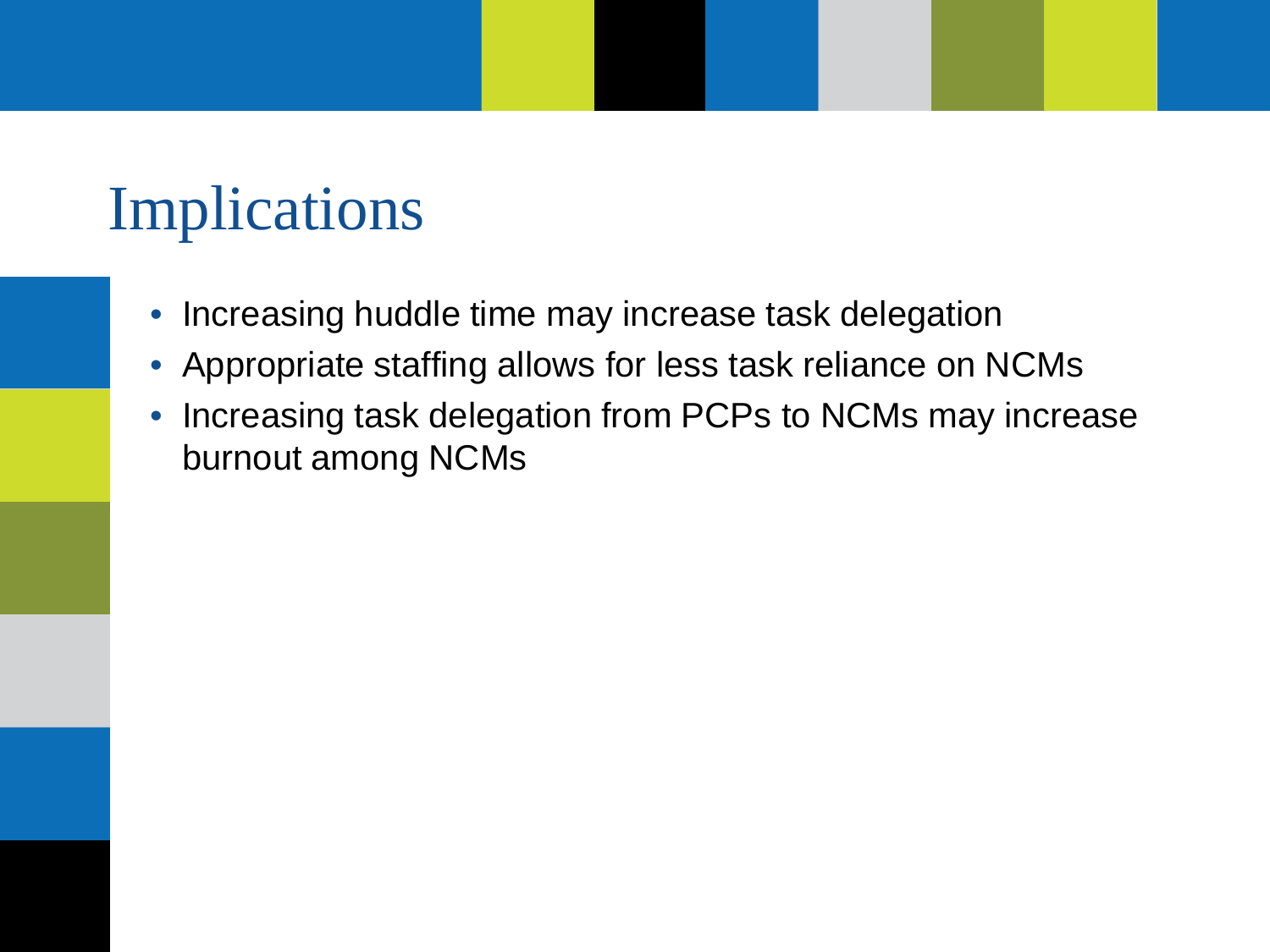





#### **What are the Implications for Task Sharing Between Interprofessional Team Members?**

Linda Kim, PhD, MSN, RN, PHN Danielle Rose, PhD, MPH Lynn Soban, PhD, MPH, RN Susan Stockdale, PhD Lisa Meredith, PhD, MA Samuel Edwards, MD, MPH Christian Helfrich, PhD, MPH, BA Lisa Rubenstein, MD, MPH

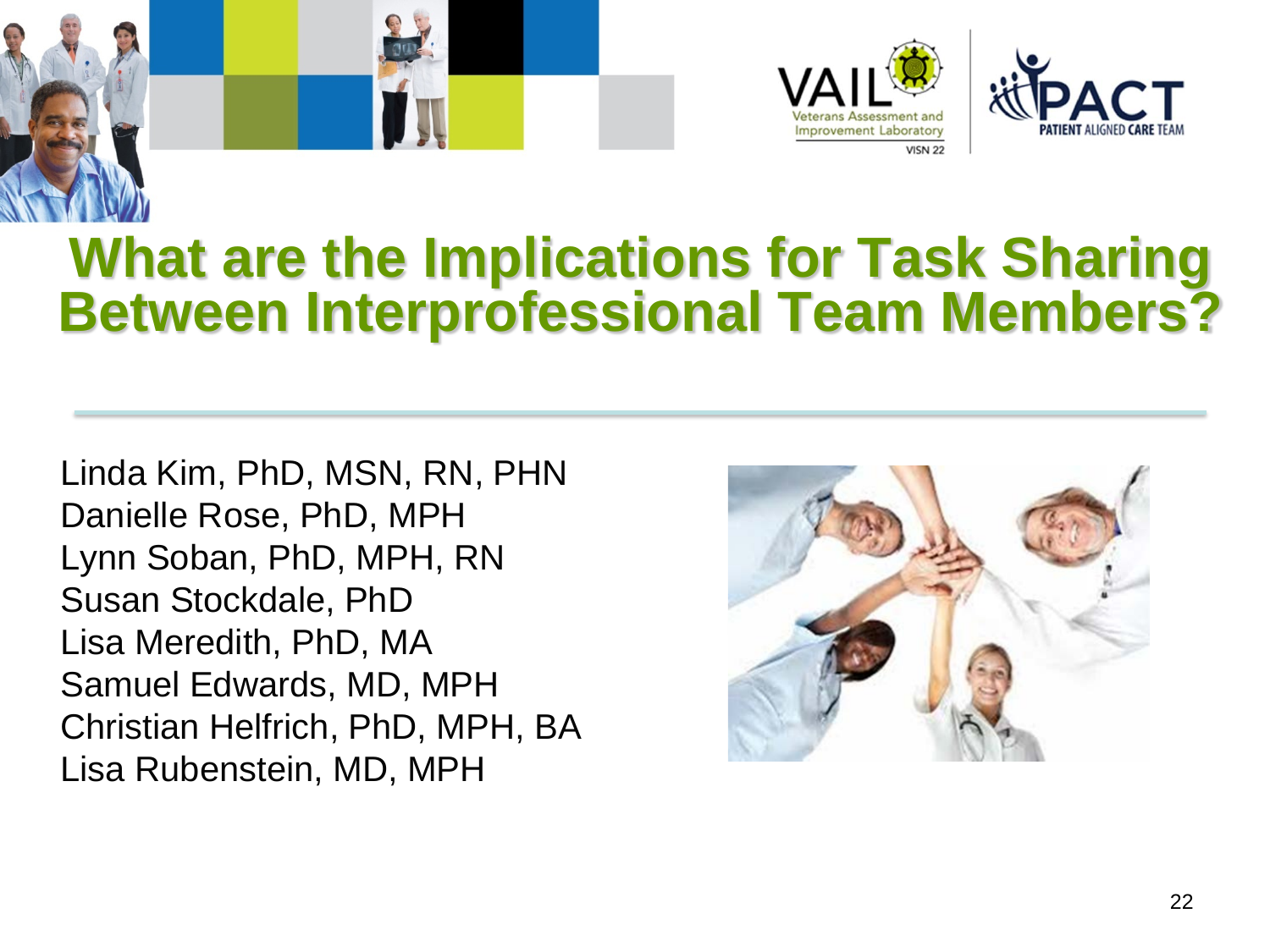

## Task Sharing: Key Aspect of PCMH

- Team-based approach:
	- –Shared responsibilities for longitudinal, coordinated care
	- –Interprofessional team
	- –*Key aspect of patientcentered medical homes (PCMH)*

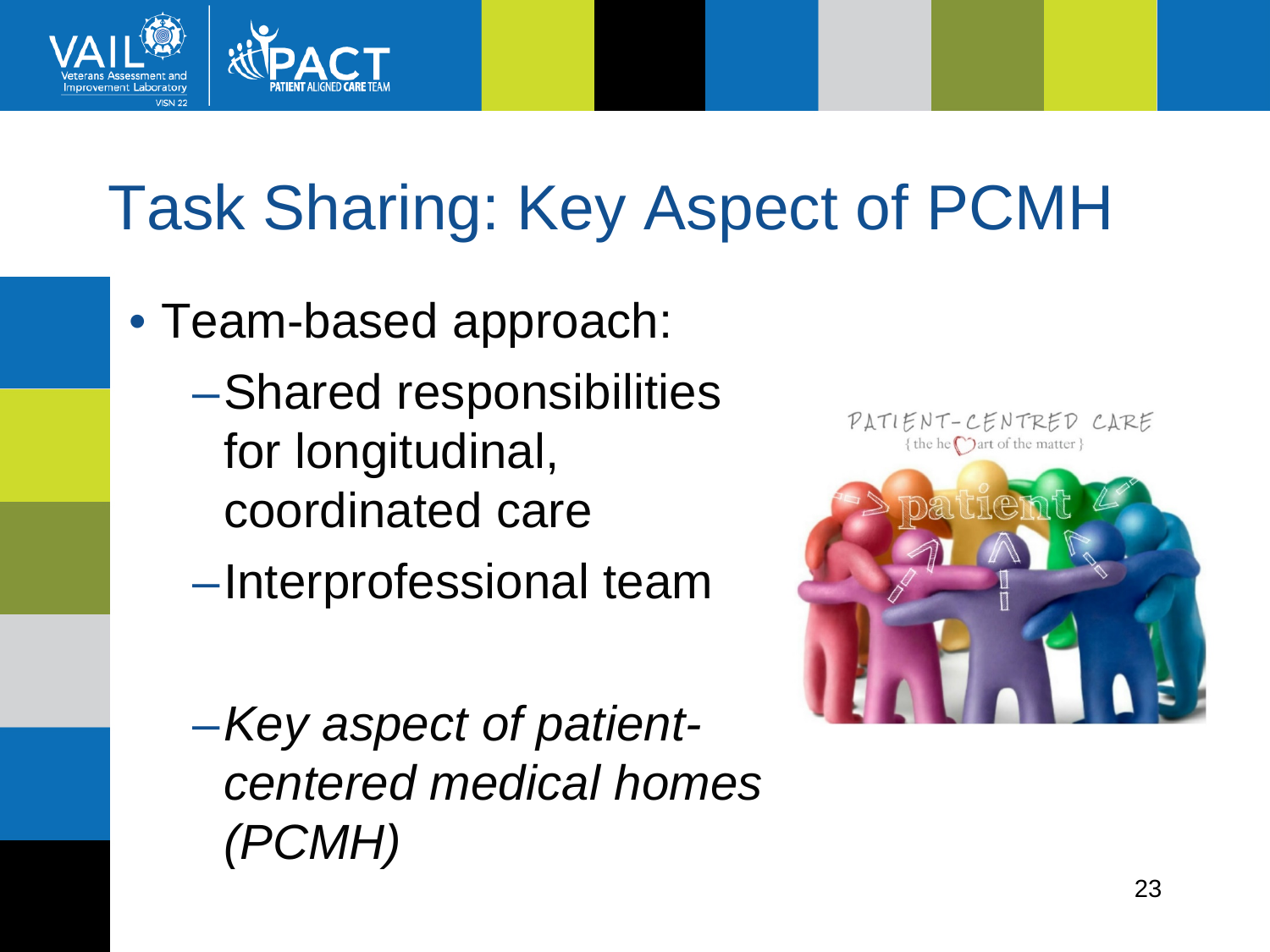

## Task Sharing and Burnout

- Effective task sharing between PCMH team members:
	- –Potentially reduces primary care provider (PCP) burnout
- Lack of studies that:
	- –Empirically test the relationship between task sharing and PCP burnout
	- –Which tasks performed independently by PCPs are associated with higher levels of burnout 24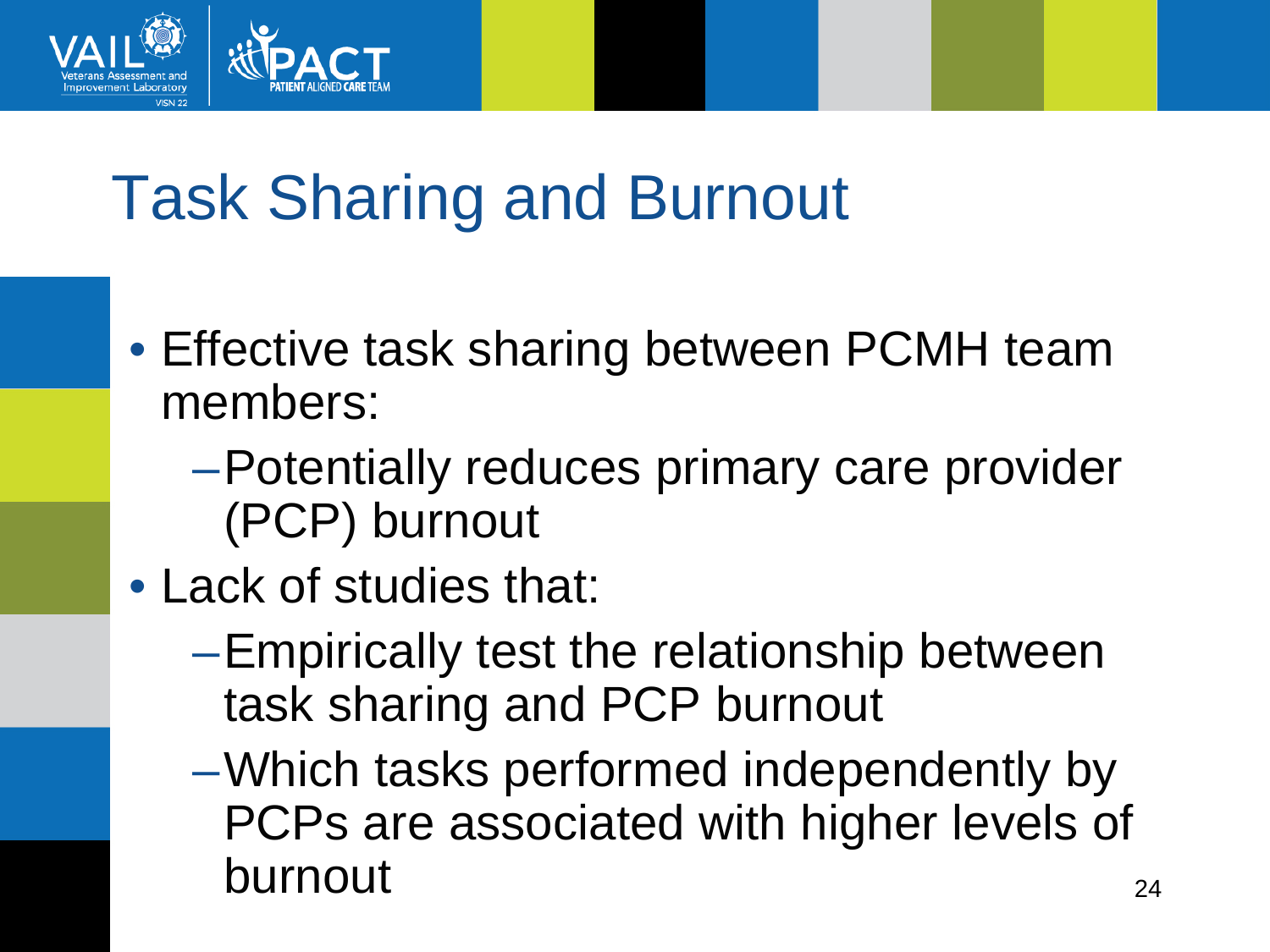

## Study Aim

#### **Tasks performed independently by PCP (without reliance on team)**



## **PCP Burnout**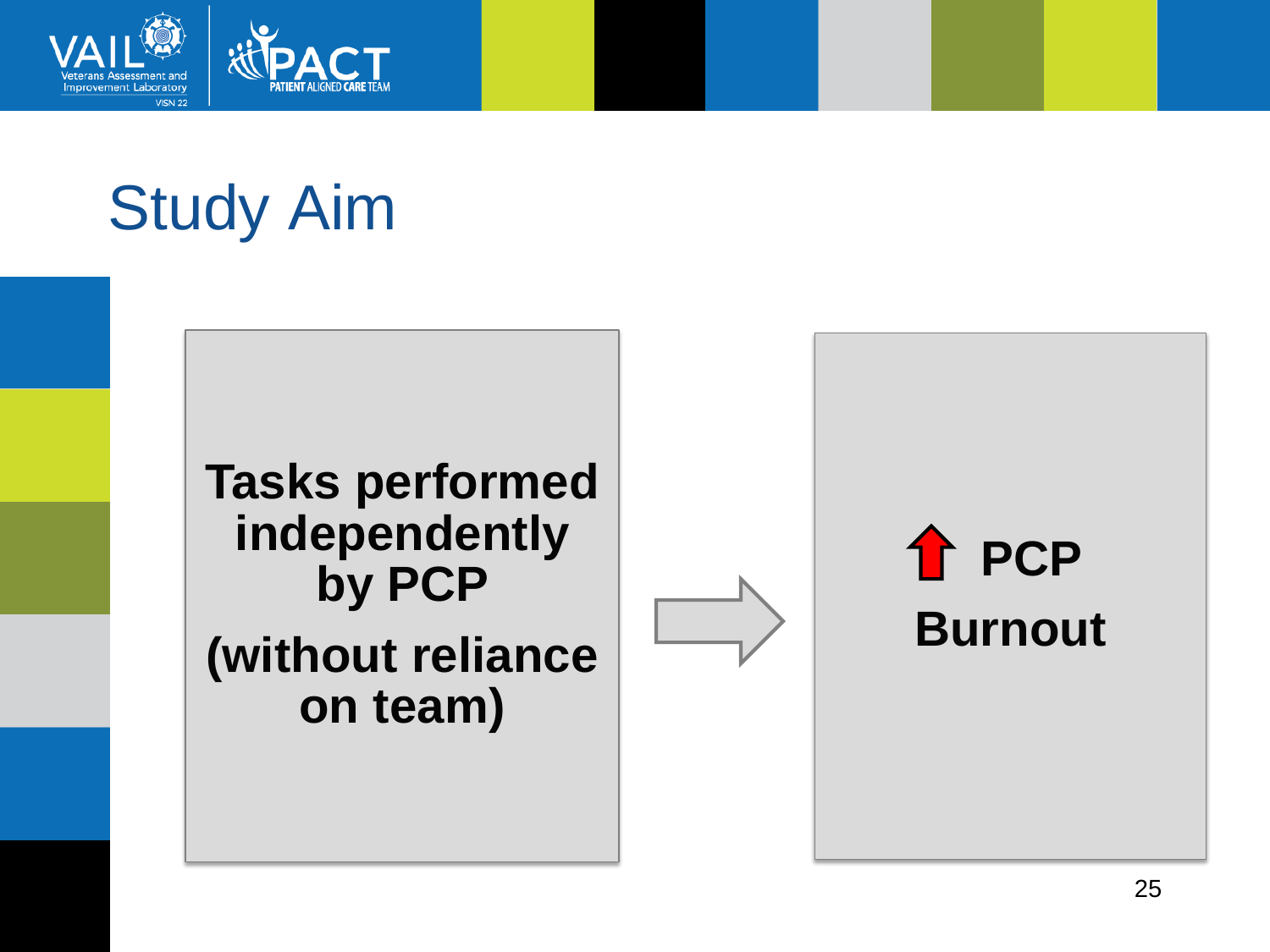

## **Methods**

- Study Design:
	- –Secondary data analysis:
		- Cross-sectional data from 2 time points

#### • Data Source:

- –VAIL-PCC\* Clinician Survey
- –327 PCP (MD, NP, PA) Respondents:
	- **2011-2012: n=191 (54% response rate)**
	- 2013-2014: n=136 (39% response rate)
- Setting:
	- –23 Primary care practices in 1 VA regional network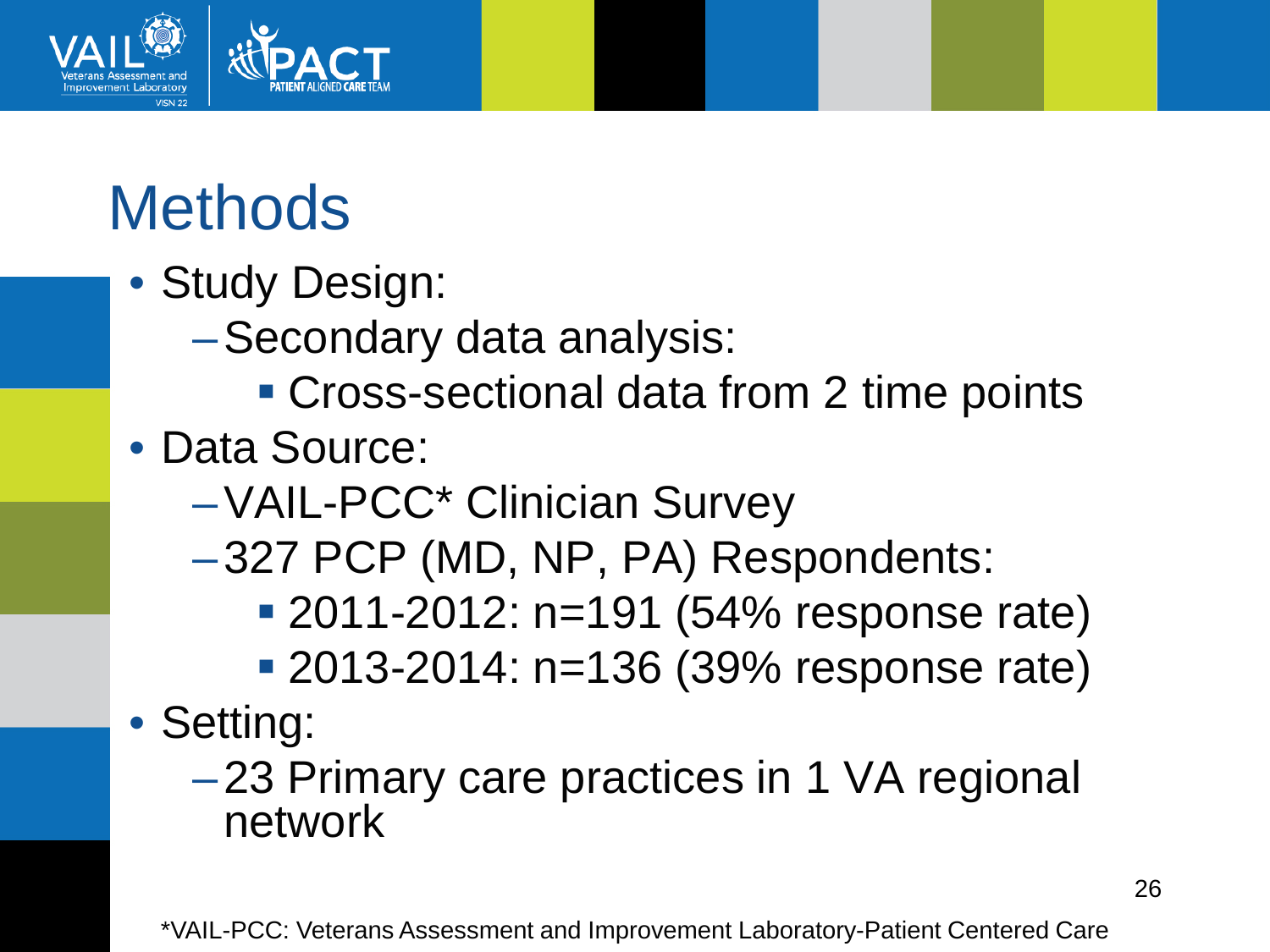

## Key Variables

## DV: Burnout

- Maslach's Burnout **Inventory** 
	- Emotional exhaustion subscale
		- 9 items

### IV: PCP Tasks

- VAIL-PCC Clinician **Survey** 
	- 14 task items:
		- Dichotomized:
			- "1"= performed on their own
			- $"$  "0"= relied on team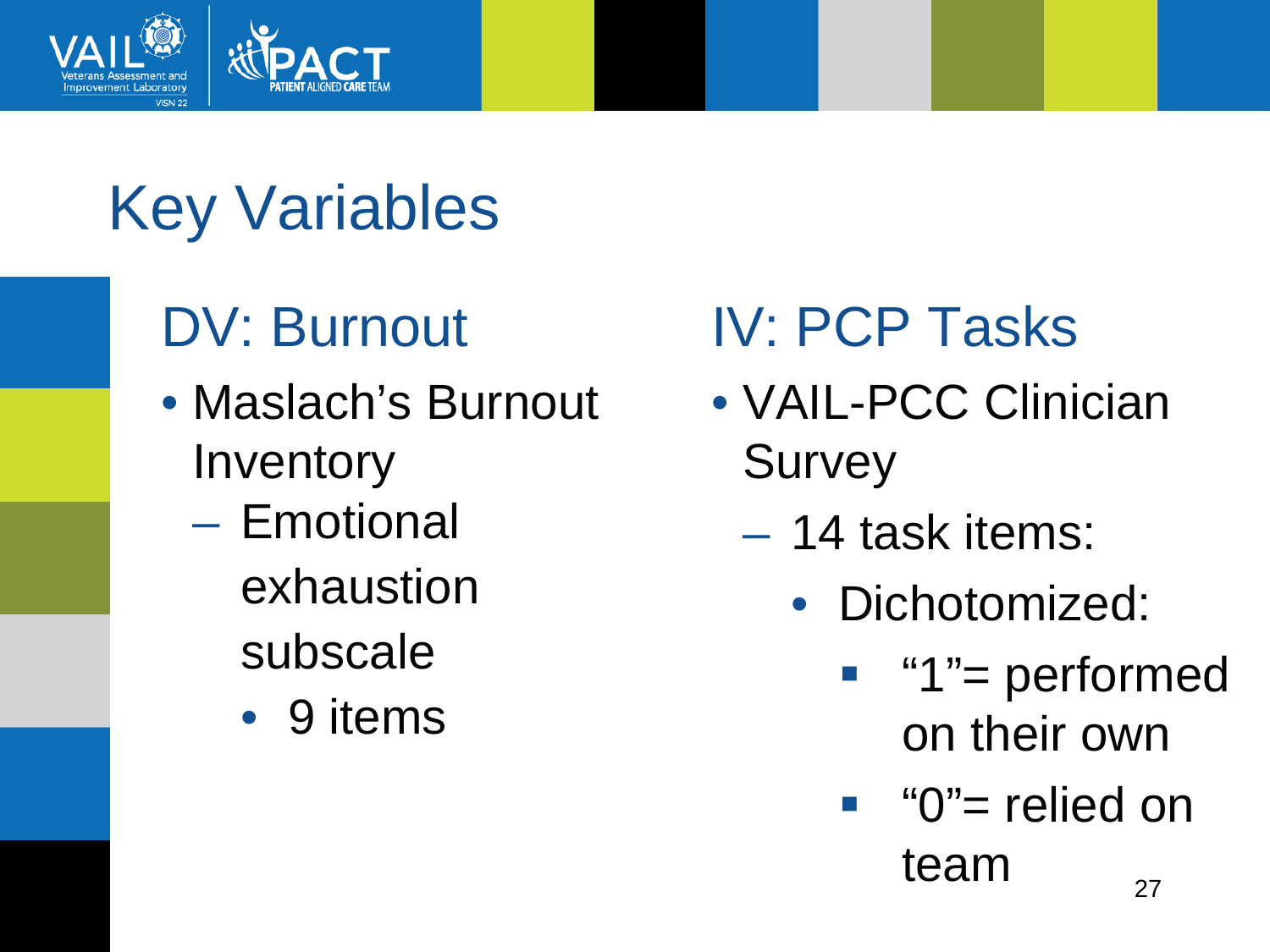

# Primary Care Tasks

- 1. Gathering pt history
- 2. Screening for diseases
- 3. Evaluating pts & making treatment decisions
- 4. Intervening on lifestyle factors
- 5. Edu pts: disease specific self-care activities
- 6. Edu pts: medications
- 7. Responding to prescription refill requests
- 8. Receiving messages from pts
- 9. Resolving messages from pts
- 10. Handling forms
- 11. Tracking pt diagnostic data
- 12. Responding to pt diagnostic and treatment data
- 13. Following-up on referrals
- 14. Responding to requests for home health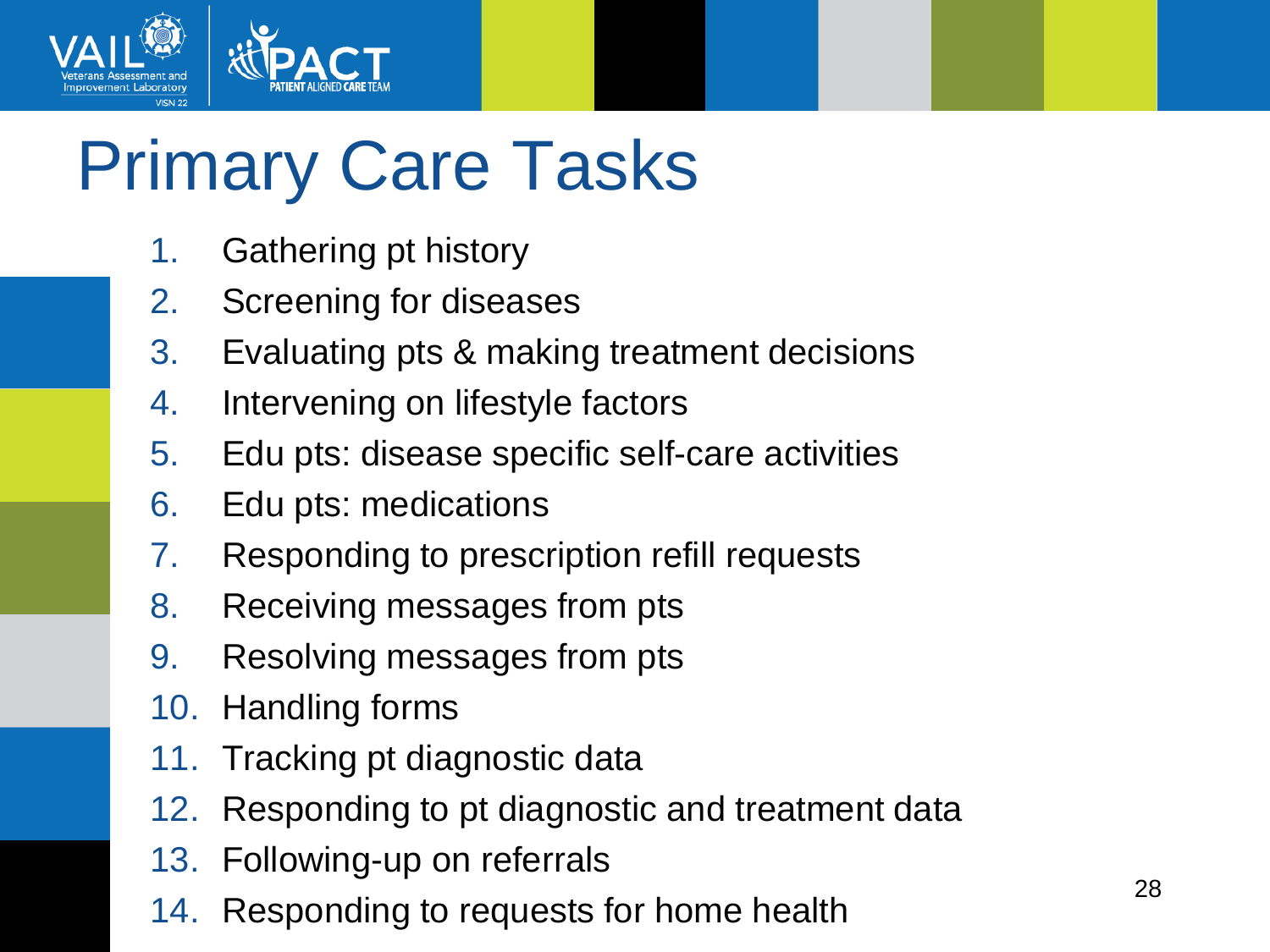

## Other Independent Variables

- Team function:
	- –Team communication, team skills & process, satisfaction with team
- Clinic characteristics:
	- –5 healthcare systems, clinic type
- PCP characteristics:
	- –Age, gender, race/ethnicity, VA tenure, PCP type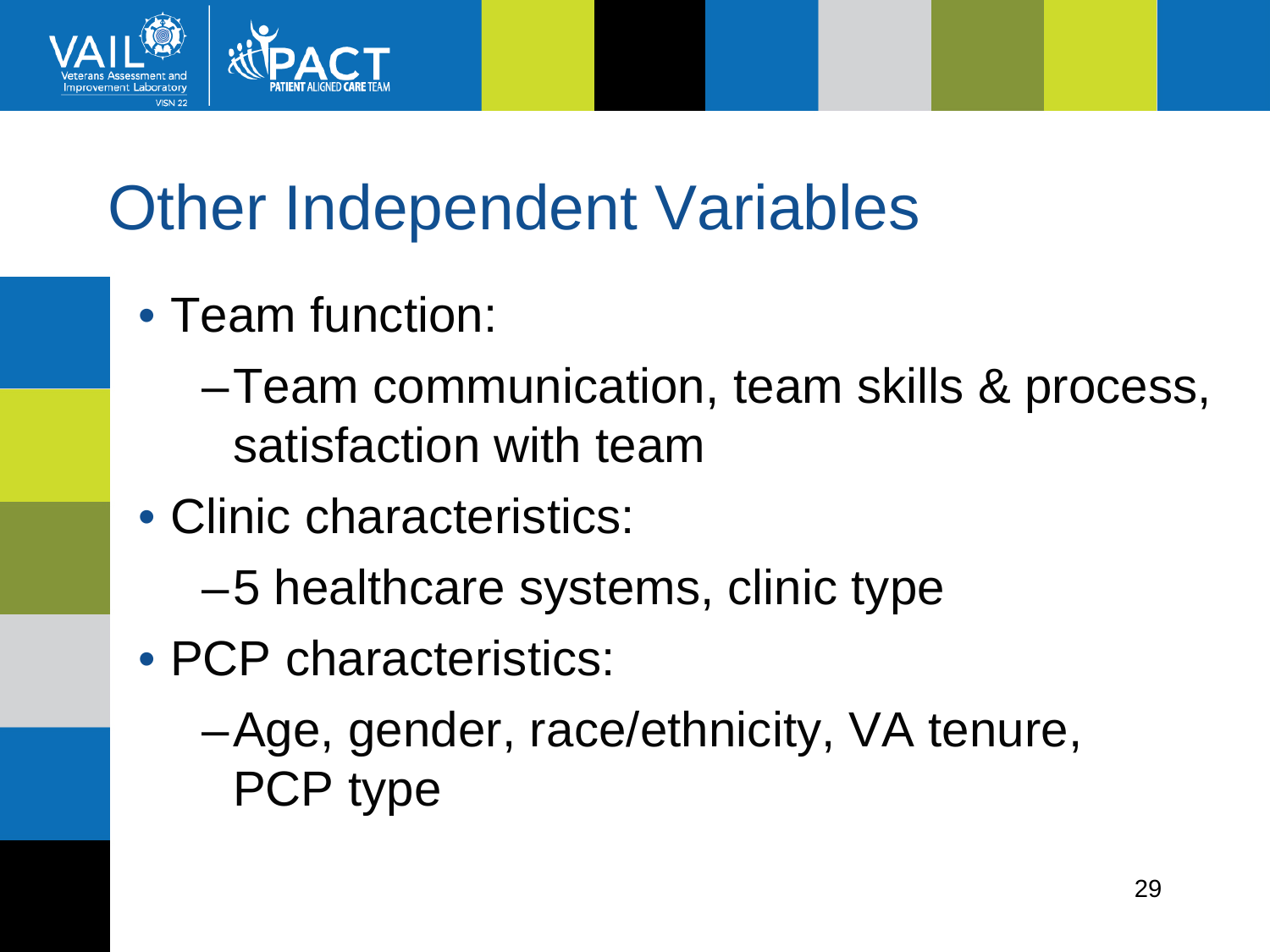

## Data Analysis

- Bivariate analysis:
	- –PCP burnout and all independent variables
- 4 Multivariable Linear Regression Analysis:
	- –4 Discrete tasks and other indep. variables:
		- Significantly associated with PCP burnout (*p*<0.05) from bivariate analysis
	- –Adjusted for:
		- Time (wave)
		- Individuals (>1 observations)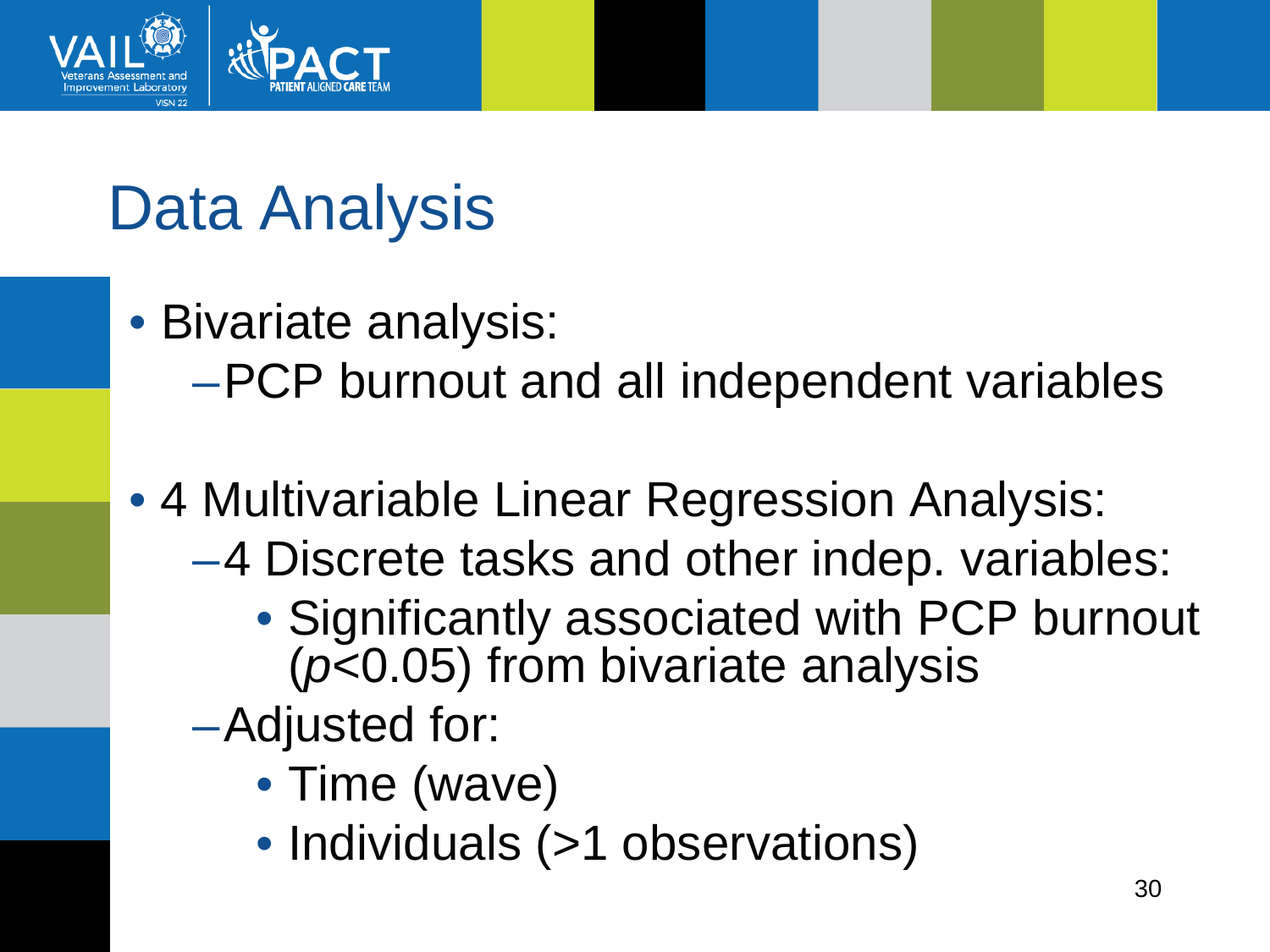

#### PCP Characteristics

|                                        | $N = 258$ *<br>(% ) | M(SD)    |
|----------------------------------------|---------------------|----------|
| <b>PCP Burnout (score 0-54)</b>        |                     | 23(13.1) |
| Mean Age (yrs.)                        |                     | 50(9.7)  |
| <b>VA Tenure (yrs.)</b>                |                     | 11(8.5)  |
| <b>PCP Type</b><br>MD (vs. DO, NP, PA) | 69%                 |          |
| <b>Race/Ethnicity</b>                  |                     |          |
| <b>Non-Hispanic White</b>              | 58%                 |          |
| <b>Female Gender</b>                   | 57%                 |          |

\* N=258 due to exclusion of second set of responses from 69 PCPs who responded in both waves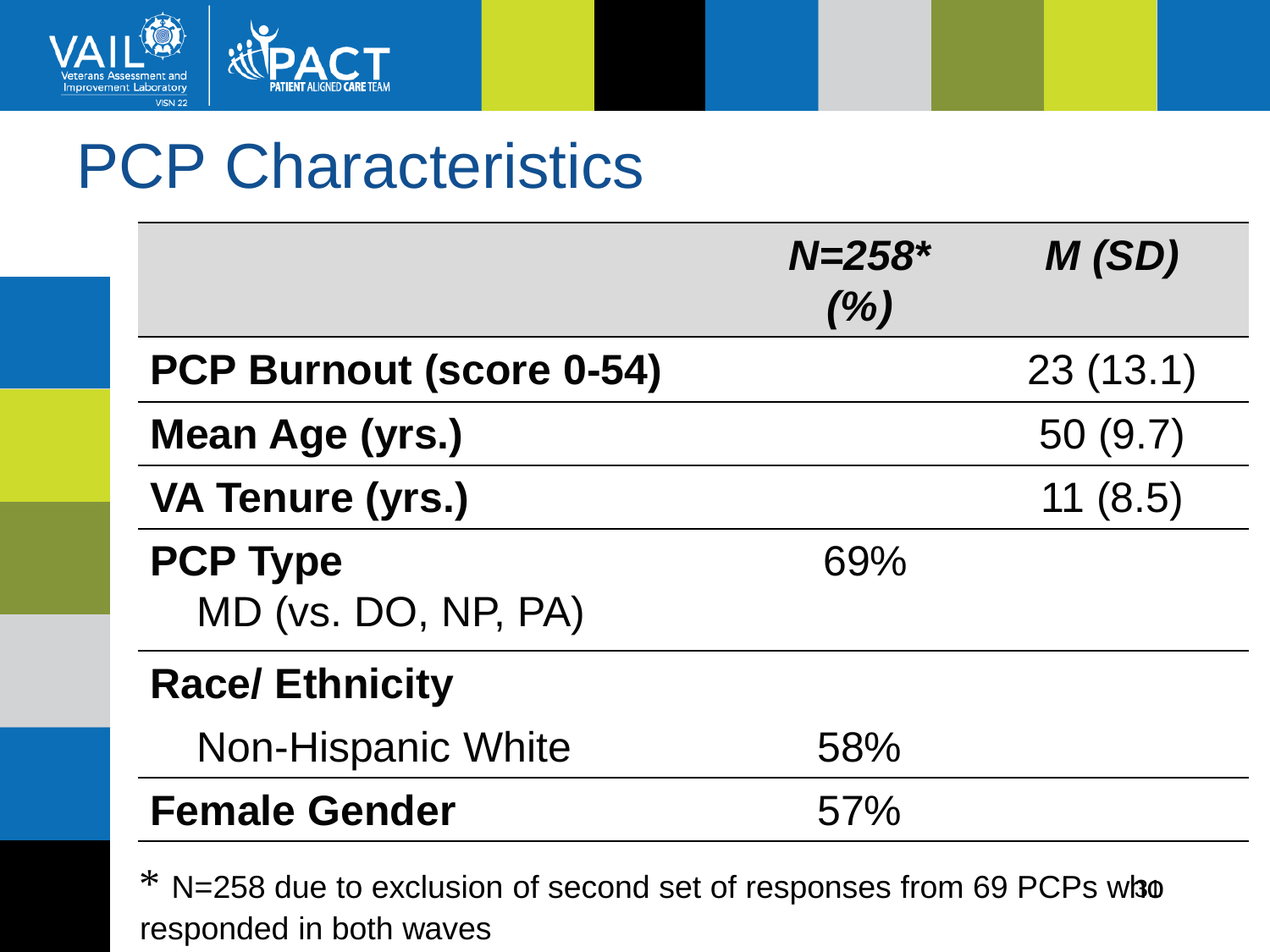

## PCP reports of performed tasks (N=327)

| Top 3 tasks performed WITHOUT reliance                    | (%  |
|-----------------------------------------------------------|-----|
| Evaluating pts. & making treatment decisions              | 96% |
| Tracking pt. diagnostic data                              |     |
| Responding to pt. diagnostic & treatment data $\vert$ 92% |     |

| Mid 3 tasks performed WITHOUT reliance                | (%) |
|-------------------------------------------------------|-----|
| Intervening on pt. lifestyle factors                  | 77% |
| Educate pts: disease-spec. self-care activities   73% |     |
| Educate pts: medications                              | 73% |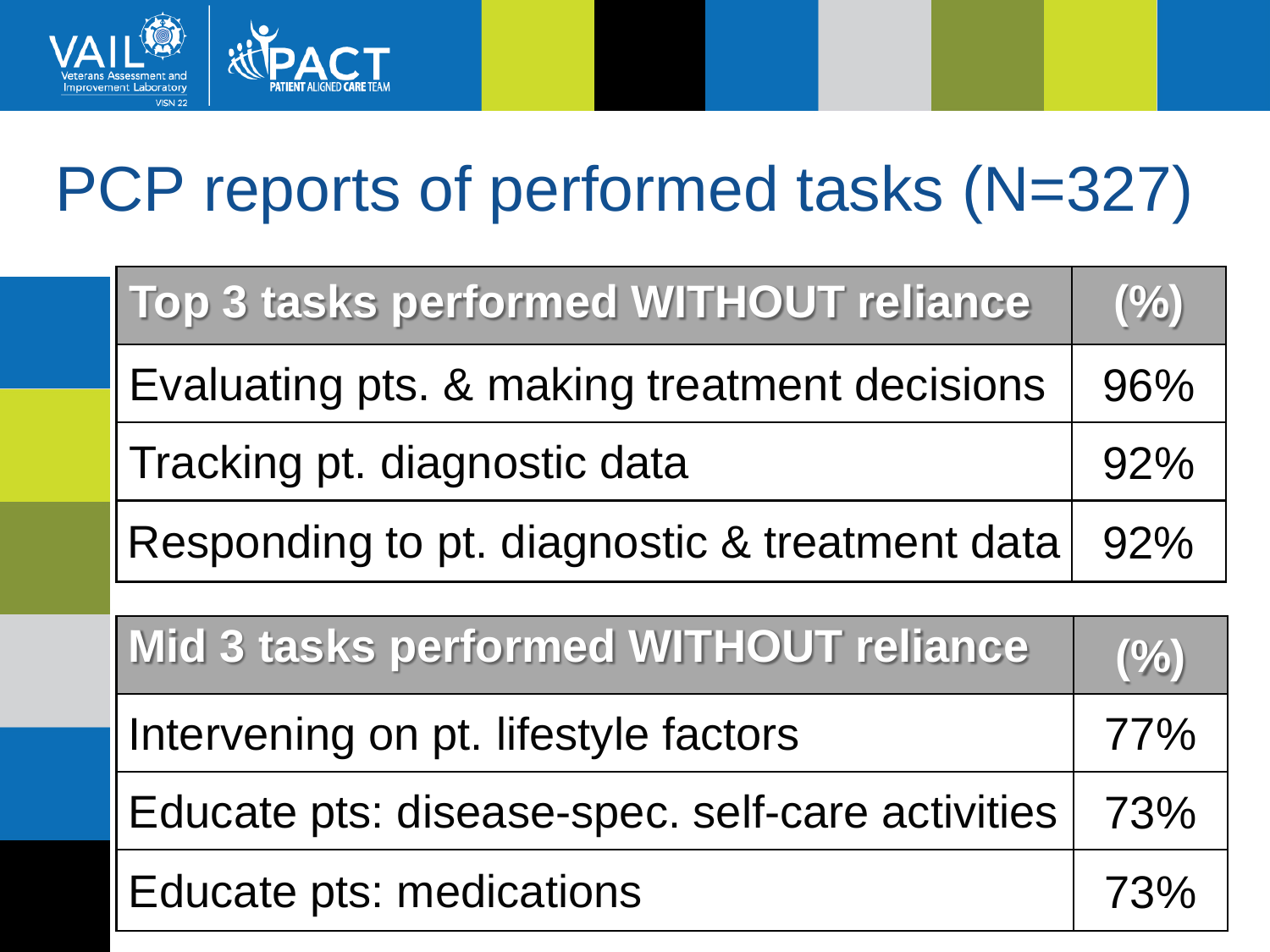

## PCP reports of performed tasks (N=327)

| Lowest 3 tasks performed WITHOUT reliance | $\mid$ n $(\%) \mid$ |
|-------------------------------------------|----------------------|
| Resolving messages from pts.              | 49%                  |
| Screening pts. for diseases               |                      |
| Receiving messages from pts.              | 31%                  |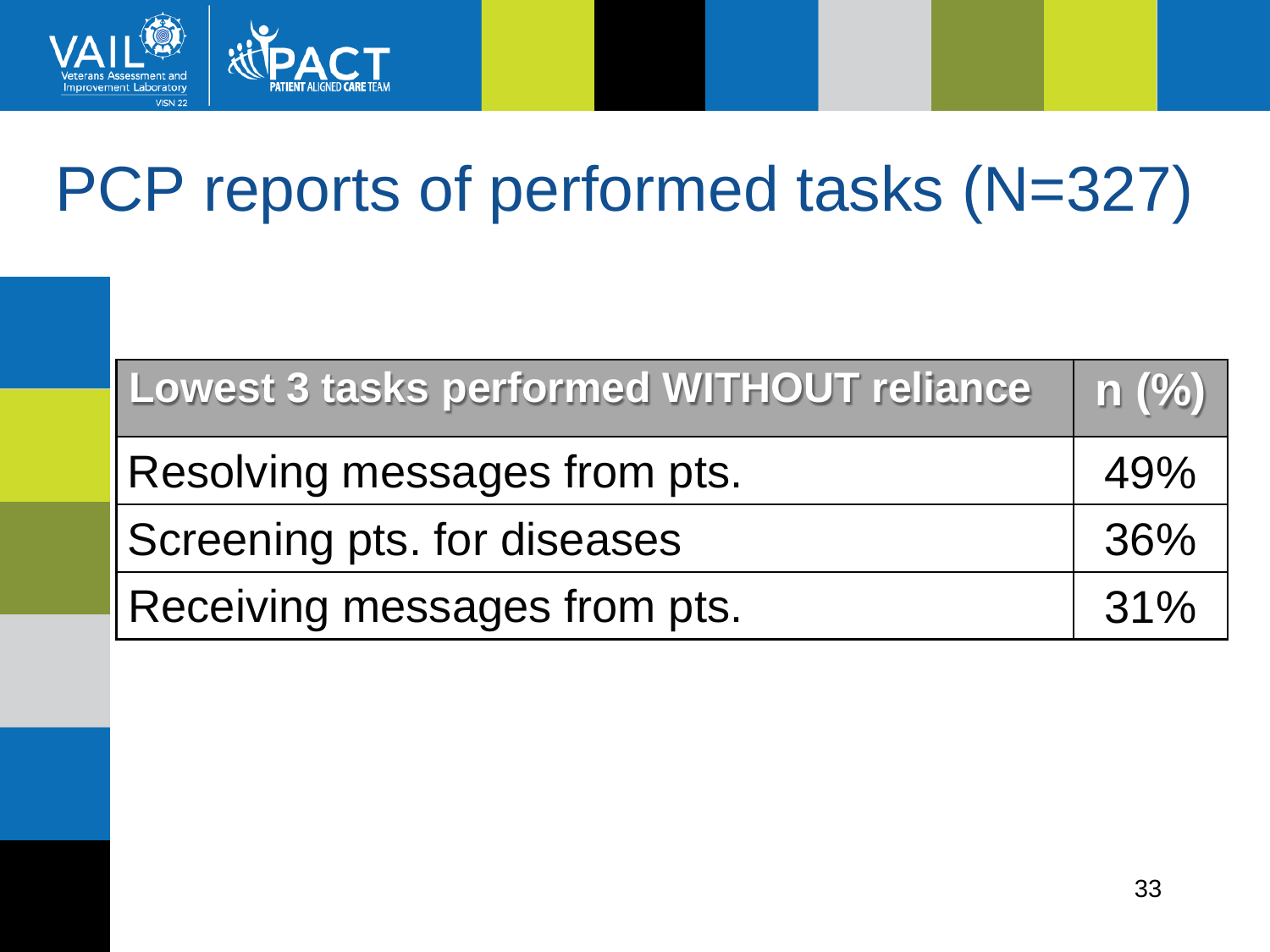## Multivariable Linear Regression Analysis†

| <b>Factors Assoc. with Burnout (0-54)</b> | <b>Model</b> | <b>Model</b><br>2 <sup>1</sup> | <b>Model</b><br>3 | <b>Model</b><br>4 |
|-------------------------------------------|--------------|--------------------------------|-------------------|-------------------|
| <b>Tasks PCPs Performed w/o Reliance</b>  |              |                                |                   |                   |
| Intervening on lifestyle factors          | $3.80*$      |                                |                   |                   |
| Educ. pts: disease-spec. self-care        |              | $3.48*$                        |                   |                   |
| Receiving messages from pts               |              |                                | 1.02              |                   |
| Resolving messages from pts               |              |                                |                   | 0.50              |
| <b>Covariates</b>                         |              |                                |                   |                   |
| <b>Team Communication</b>                 | $-6.67***$   | $-6.16***$                     | $-6.10***$        | $-6.40***$        |
| <b>Team Skills &amp; Process</b>          | $-2.25$      | $-2.12$                        | $-2.58$           | $-2.63$           |
| <b>Satisfaction with Team</b>             | $-3.21$      | $-3.07$                        | $-2.82$           | $-3.20$           |
| Age                                       | $-0.04$      | $-0.07$                        | $-0.05$           | $-0.05$           |
| <b>Female</b>                             | $3.47*$      | $3.39*$                        | 4.08*             | $3.61*$           |
| <b>VA Tenure</b>                          | $-0.13$      | $-0.10$                        | $-0.15$           | $-0.15$           |
| $R^2$                                     | 0.21         | 0.19                           | 0.18              | 0.19              |

34 **† Only stat. significant (***p***<0.05) tasks & covariates from the bivariate analysis are listed in table. Adjusted for time and clustering within individuals (>1 observations). \*p<0.05, \*\*p<0.01, \*\*\*p<0.001.**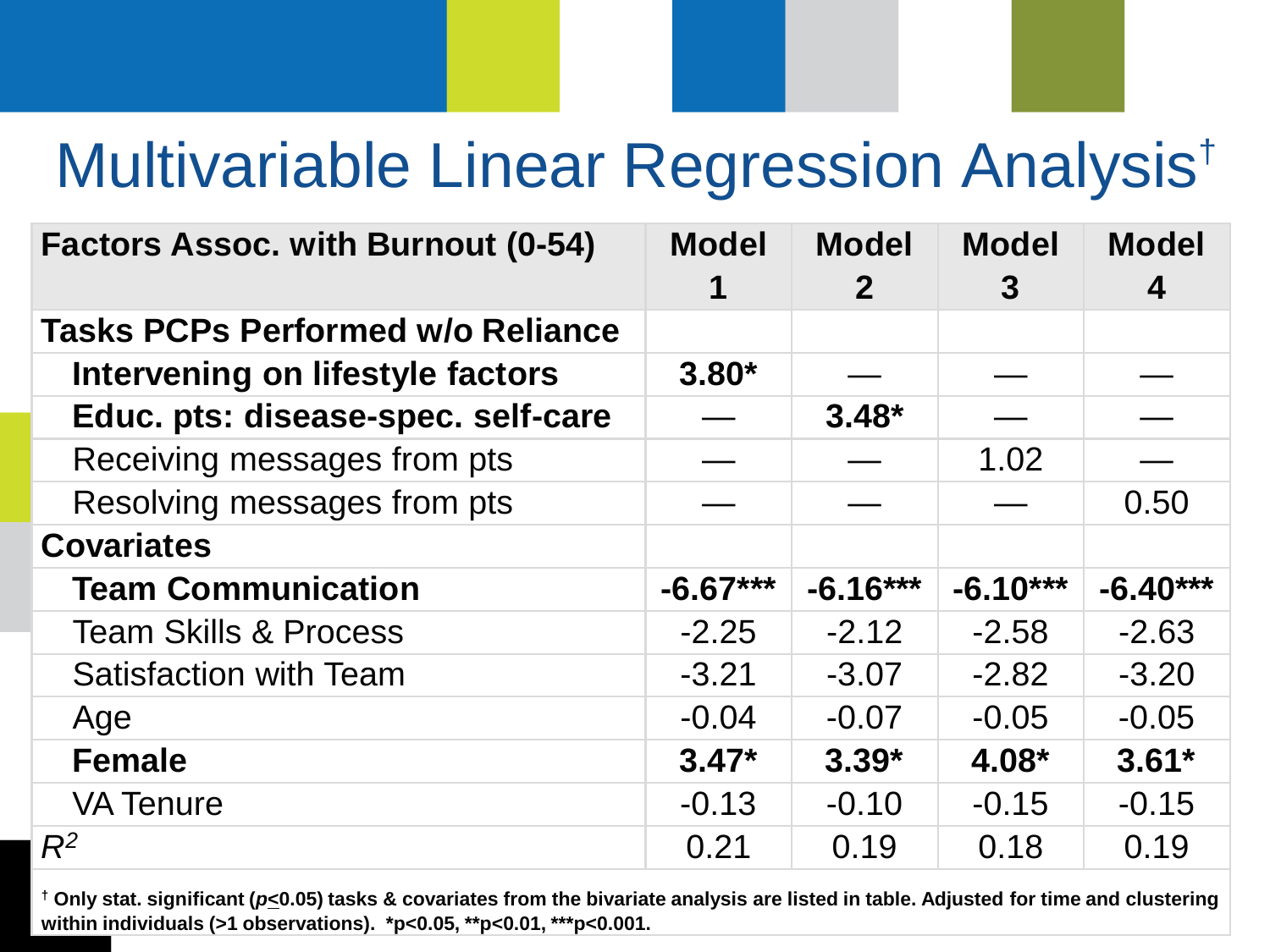## Key Findings & Implications

- Behavioral counseling tasks ↑ PCP burnout
	- Expand roles of team members to assume responsibility for behavioral counseling
- Quality team communication ↓ PCP burnout
	- Fully staffed teams
	- Various communication modes (i.e., instant message, email)
	- Allocate formal time for info. sharing (i.e., huddles)
- Female gender ↑ PCP burnout
	- **Gender specific strategies**
	- Workplace stress mgmt. & wellness programs  $_{35}$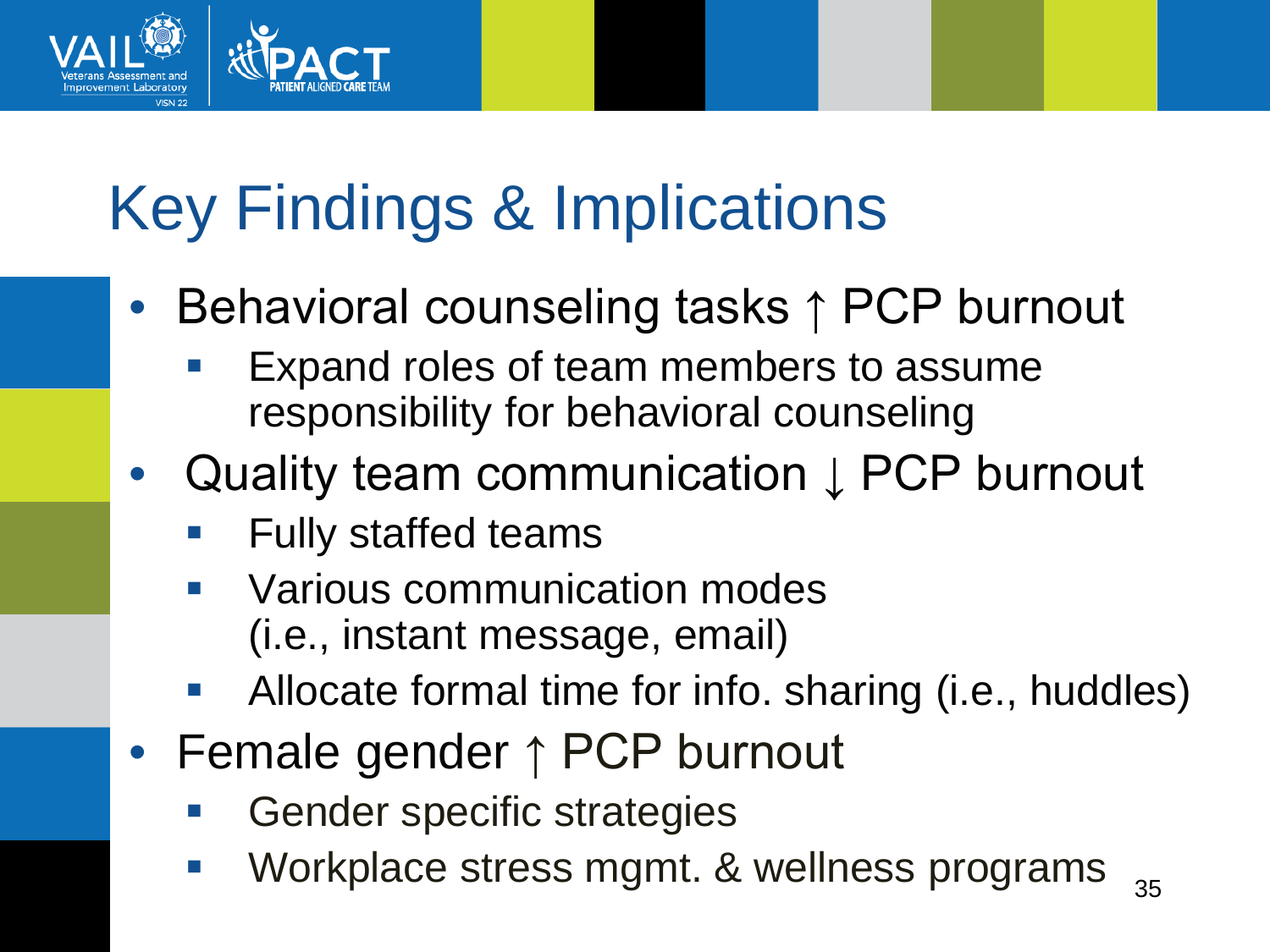

## **Limitations**

- Task sharing analyses are based on PCP perceptions (vs. observations)
- Unable to determine:
	- –If team fully staffed at 1 PCP: 3 staff ratio
	- –Stability of team membership (vs. turnover)

–Panel size

• Study sample from primary care clinics within one VA regional network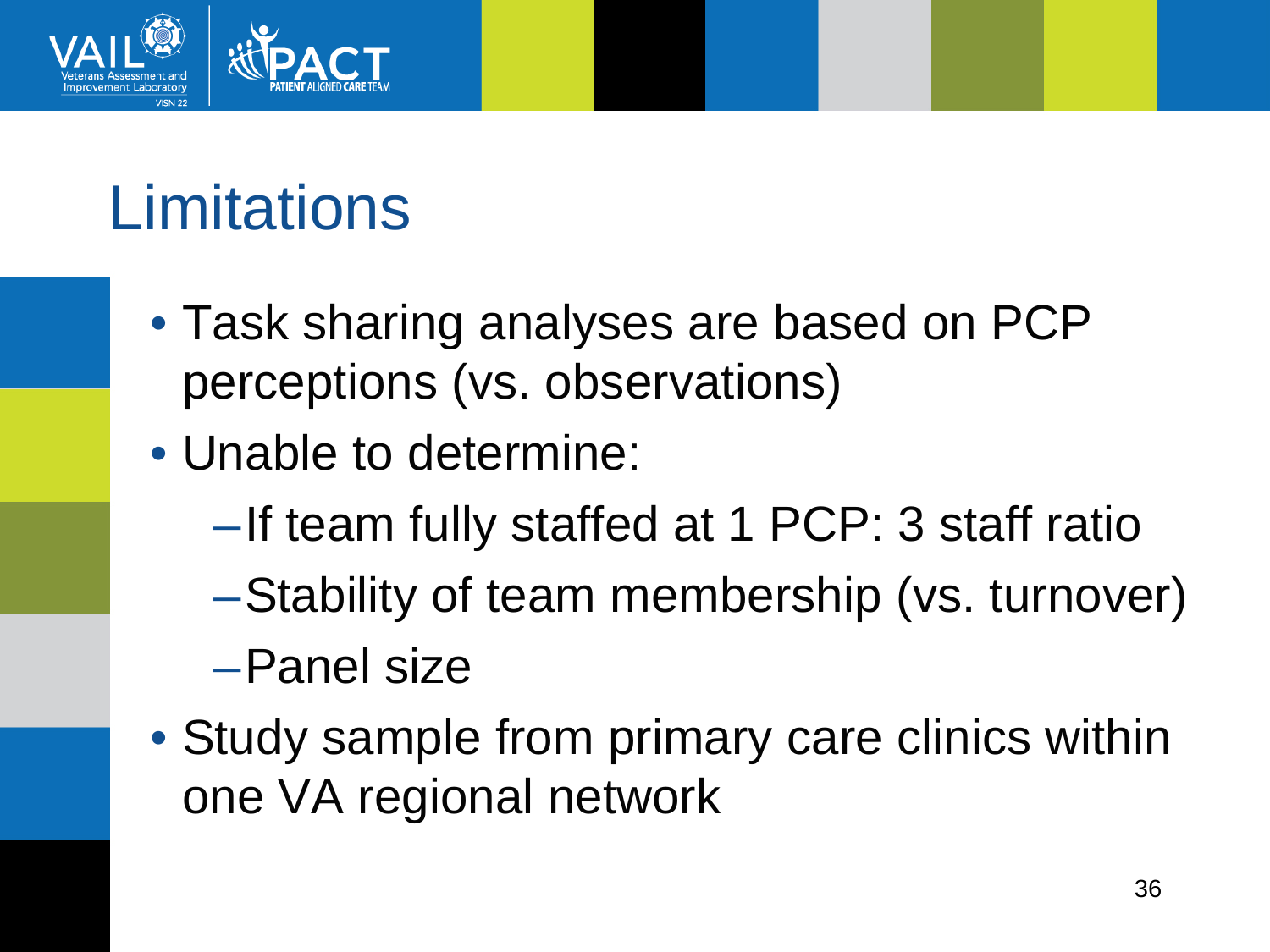

# **Conclusion**

- Findings shed light on primary care tasks associated with higher levels of PCP burnout.
- Future studies:
	- –Evaluate the effectiveness of strategies aimed at reducing PCP burnout
	- –Identify best practices to promote effective team communication and collaboration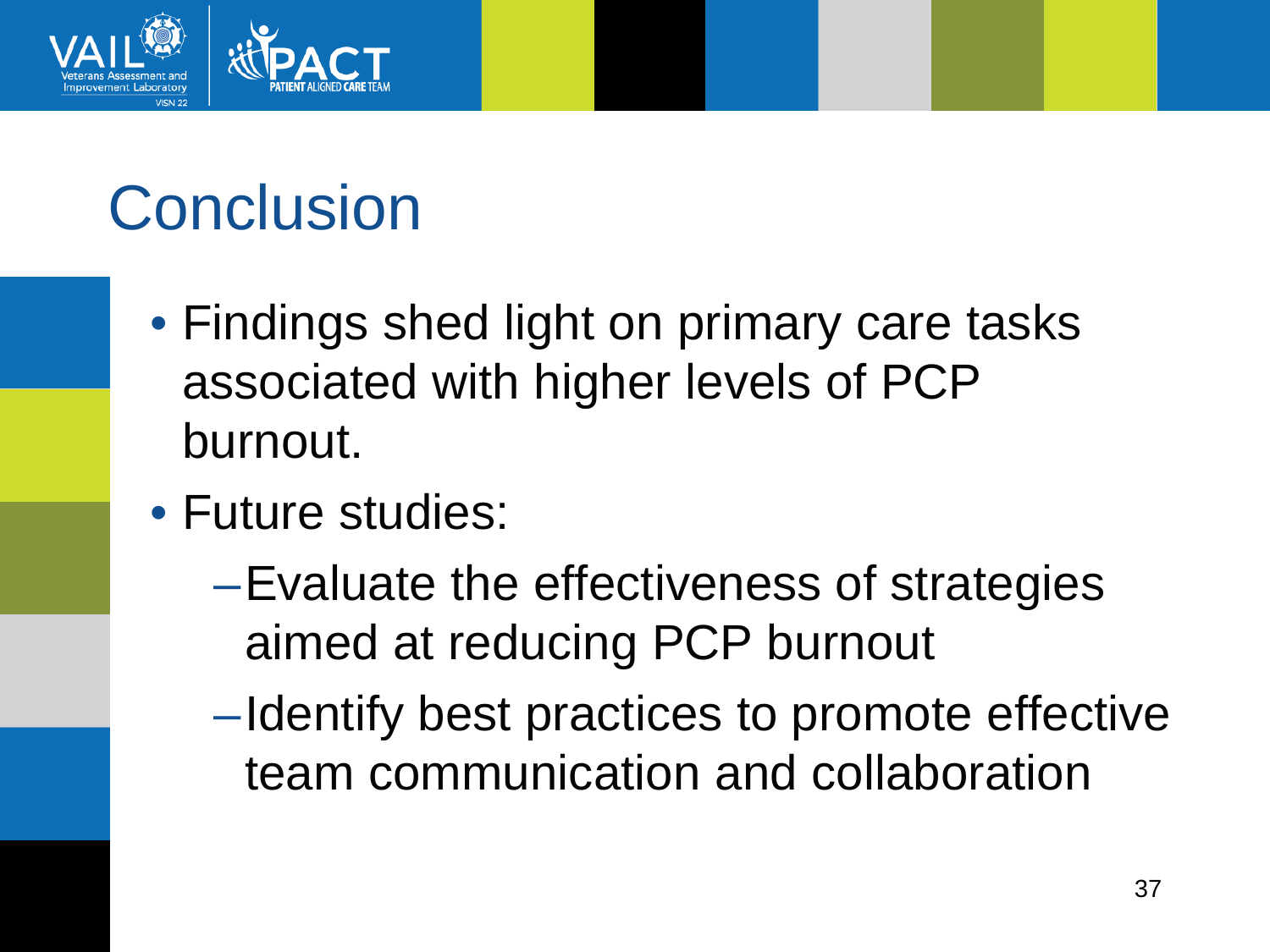





#### **Getting to Patient Centered Primary Care: The Role of Clinic Environment, Provider Burnout, and Patient-Provider Communication**

Susan E. Stockdale, Ph.D. VA Greater Los Angeles HSR&D Center for the Study of Healthcare Innovation, Implementation, and Policy

Coauthors: Danielle Rose, Ph.D., Jill E. Darling, MSHS, Lisa S. Meredith, Ph.D., Christian Helfrich, Ph.D., Timothy Dresselhaus, MD, Philip Roos, MD, Lisa V. Rubenstein, MD, MSH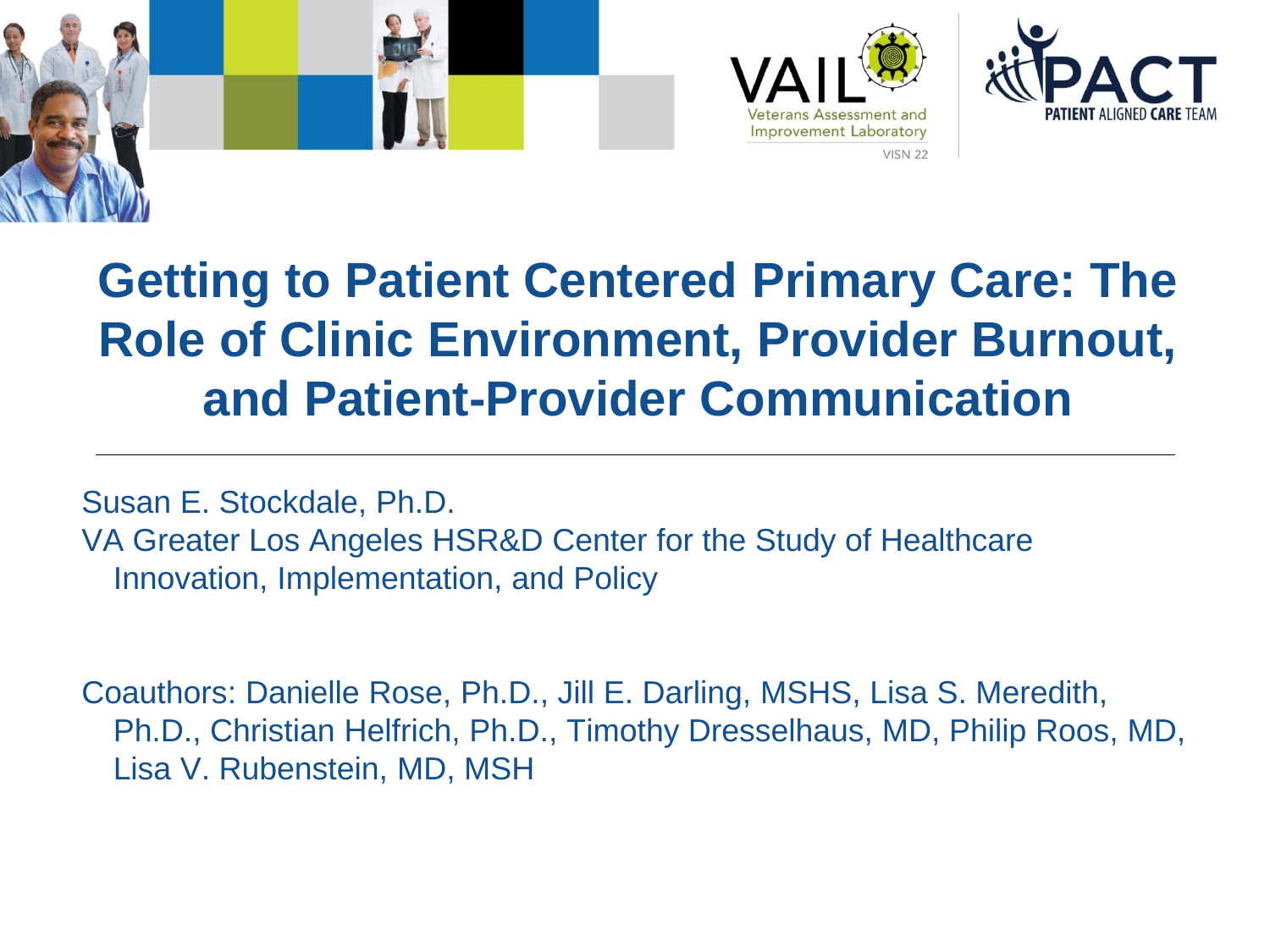

## Background

- Clinic organizational environment and PCP emotional exhaustion (EE; e.g., burnout)
- PCP EE and patient experience (patientprovider communication, patient satisfaction)
	- Research mixed
- Effect of clinic organizational environment may explain lack of consistent association between PCP EE and patient experience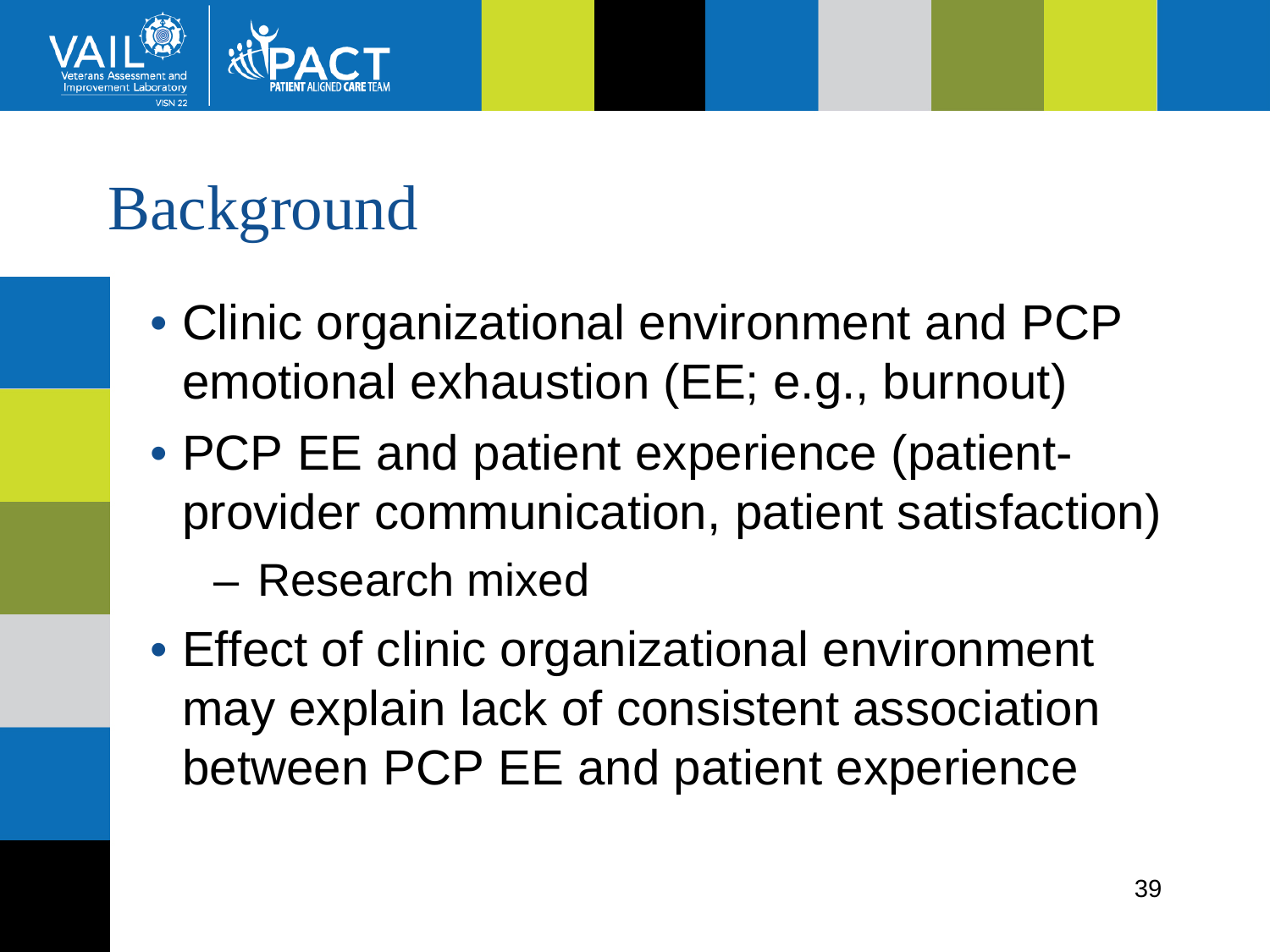### Conceptual model

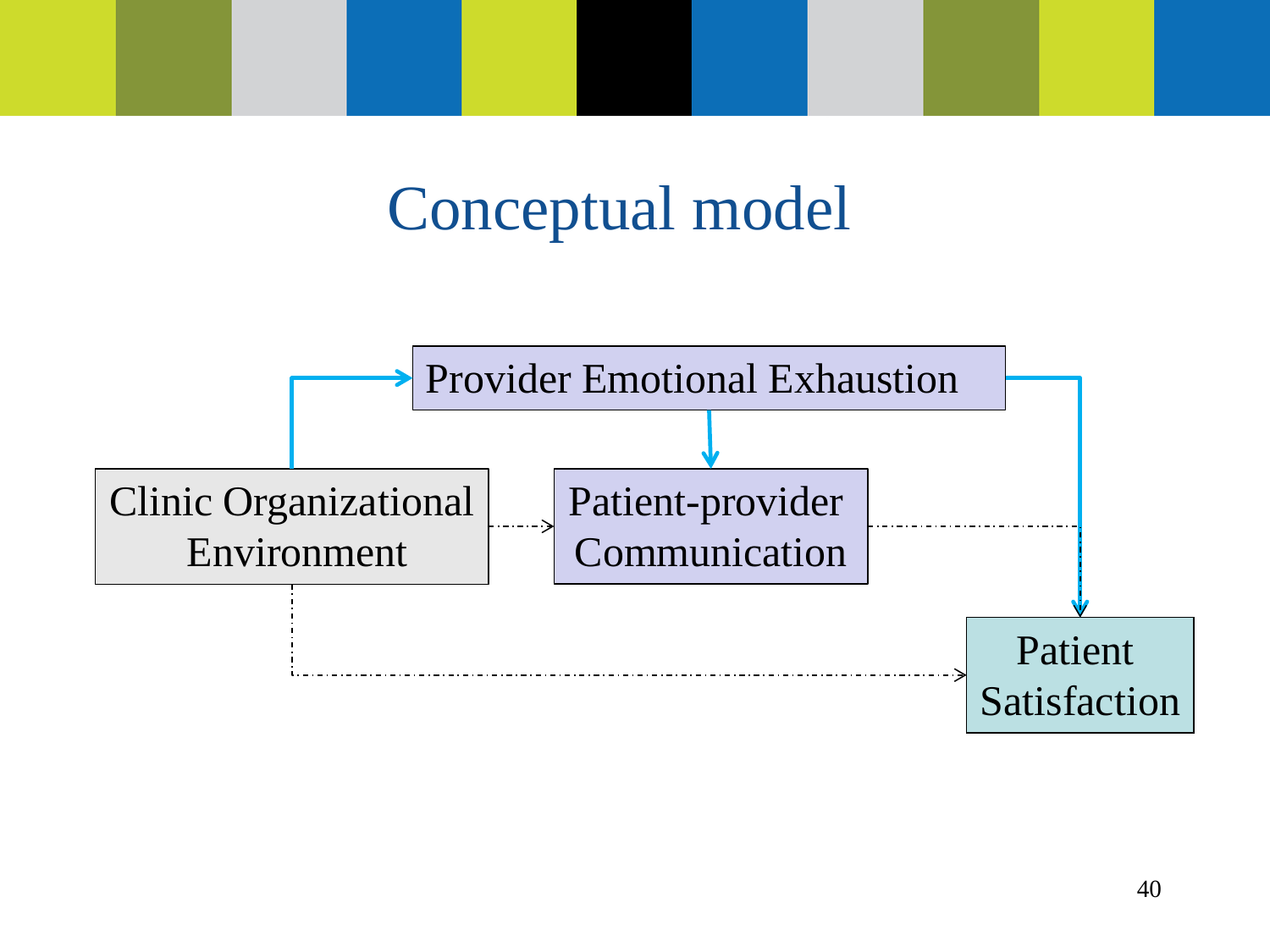

## Background - Setting

- VHA's implementation of Patient Centered Medical Home called Patient Aligned Care Teams (PACT)
- Clinics reorganized into "teamlets" with continuity patients
- Training in patient-centered care, new roles/responsibilities
- VHA PCP burnout and turnover increasing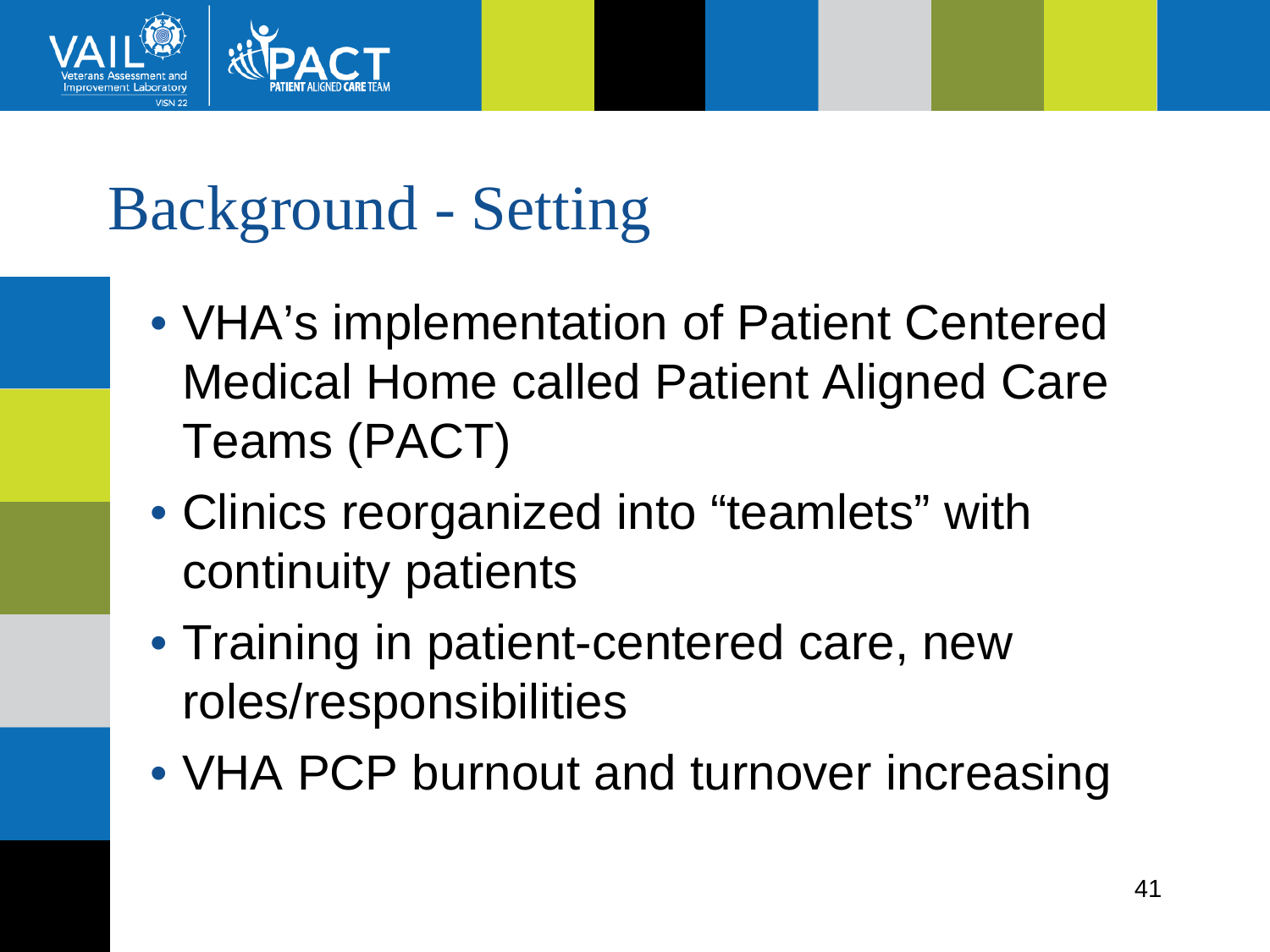

#### Methods - Data

- Surveys of PCPs and their patients
- Providers (MDs, NPs, PAs)
	- One VA region (So. California/Nevada)
	- 11/2011 3/2012, response rate 54% (191 of 354)
- Patients
	- VA's Survey of Healthcare Experiences of Patients
	- National survey, randomly sampled based on visits, fielded monthly
	- Selected patients with outpatient primary care visit Nov 2011 – Sept 2012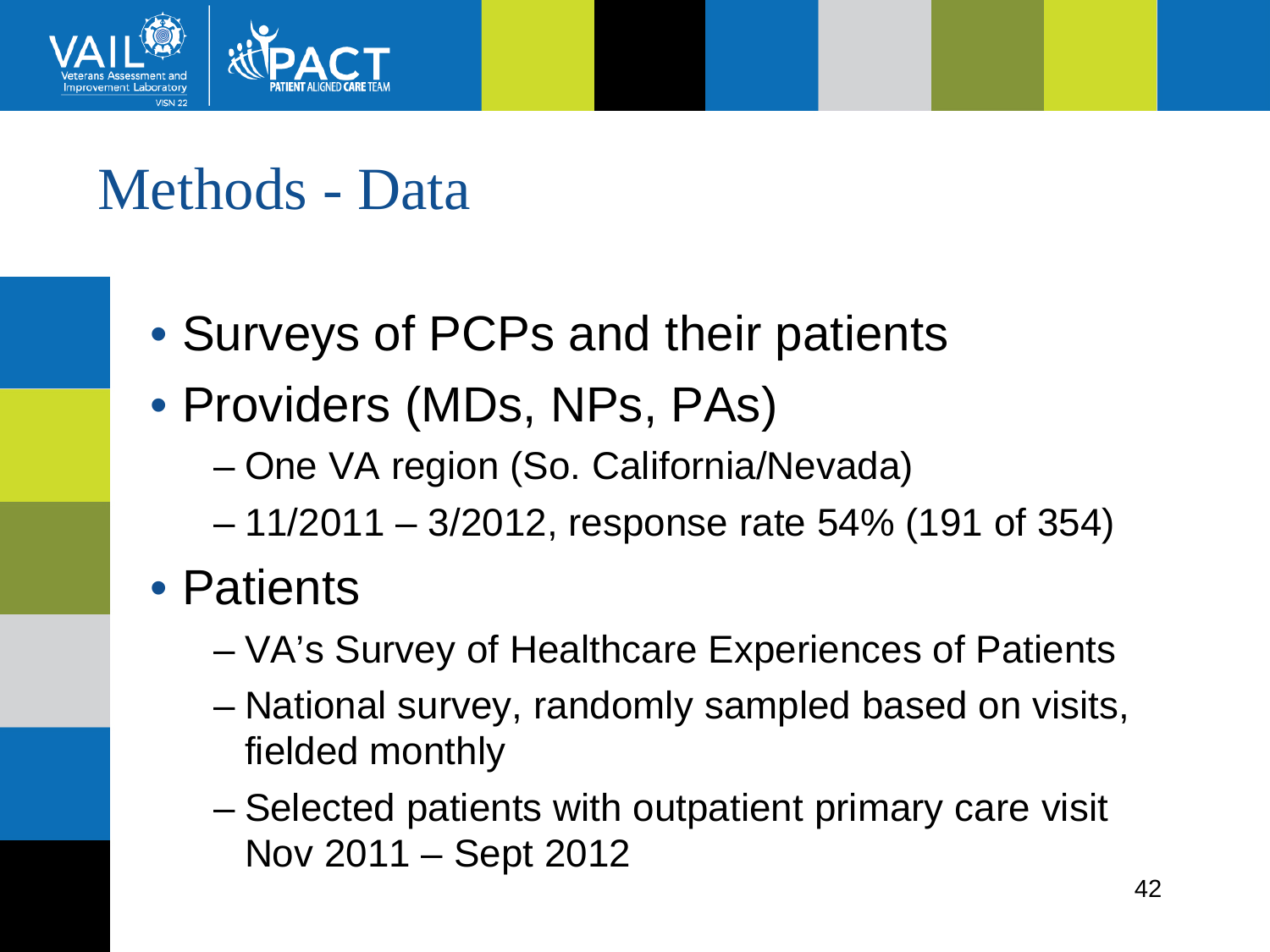

### Methods - Measures

- Provider-level measures:
	- PCP Emotional Exhaustion (from Maslach Burnout Inventory)
		- 9 items, measured on 7-point frequency scale (never to every day)
		- Lower = less burnout
	- Perceptions of clinic organizational environment
		- Previously validated indices, adapted for VA PCMH
		- Supportive leadership context, communication within primary care practice, and implementation of patientcentered care principles
		- Higher = better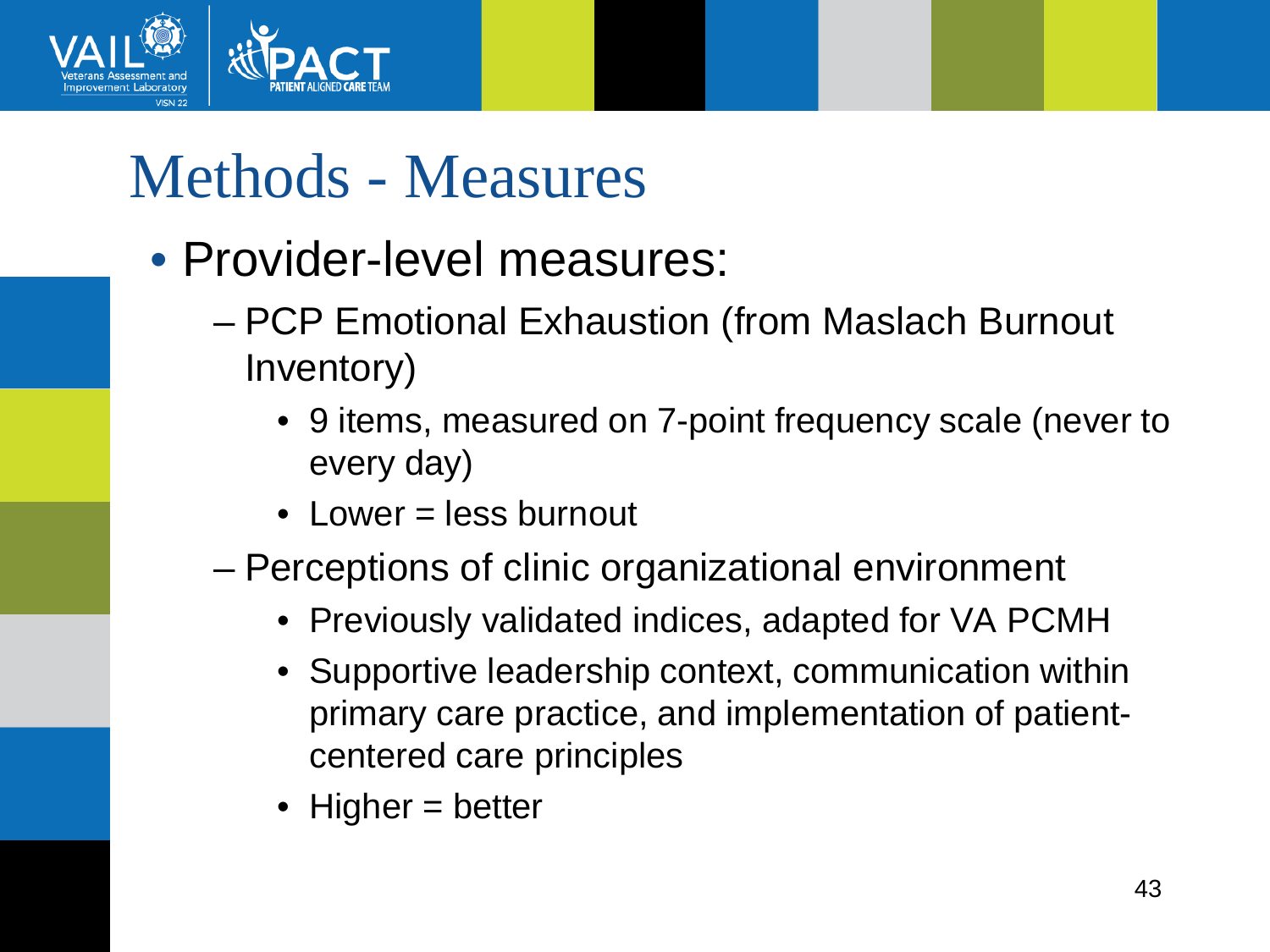

### Methods - Measures

- Patient-level measures:
	- High patient satisfaction: PCP rating = 10 (very best) vs. 0-9
		- "Using any number from 0 to 10, where 0 is the worst personal doctor/nurse possible and 10 is the best, what number would you use to rate your personal doctor/nurse?"
	- CAHPS patient-provider communication index
		- Explain things, listen carefully, show respect, spend enough time (4-pt scale, never to always)
		- Higher = better communication
	- Demographics (education, race/ethnicity, age), selfrated health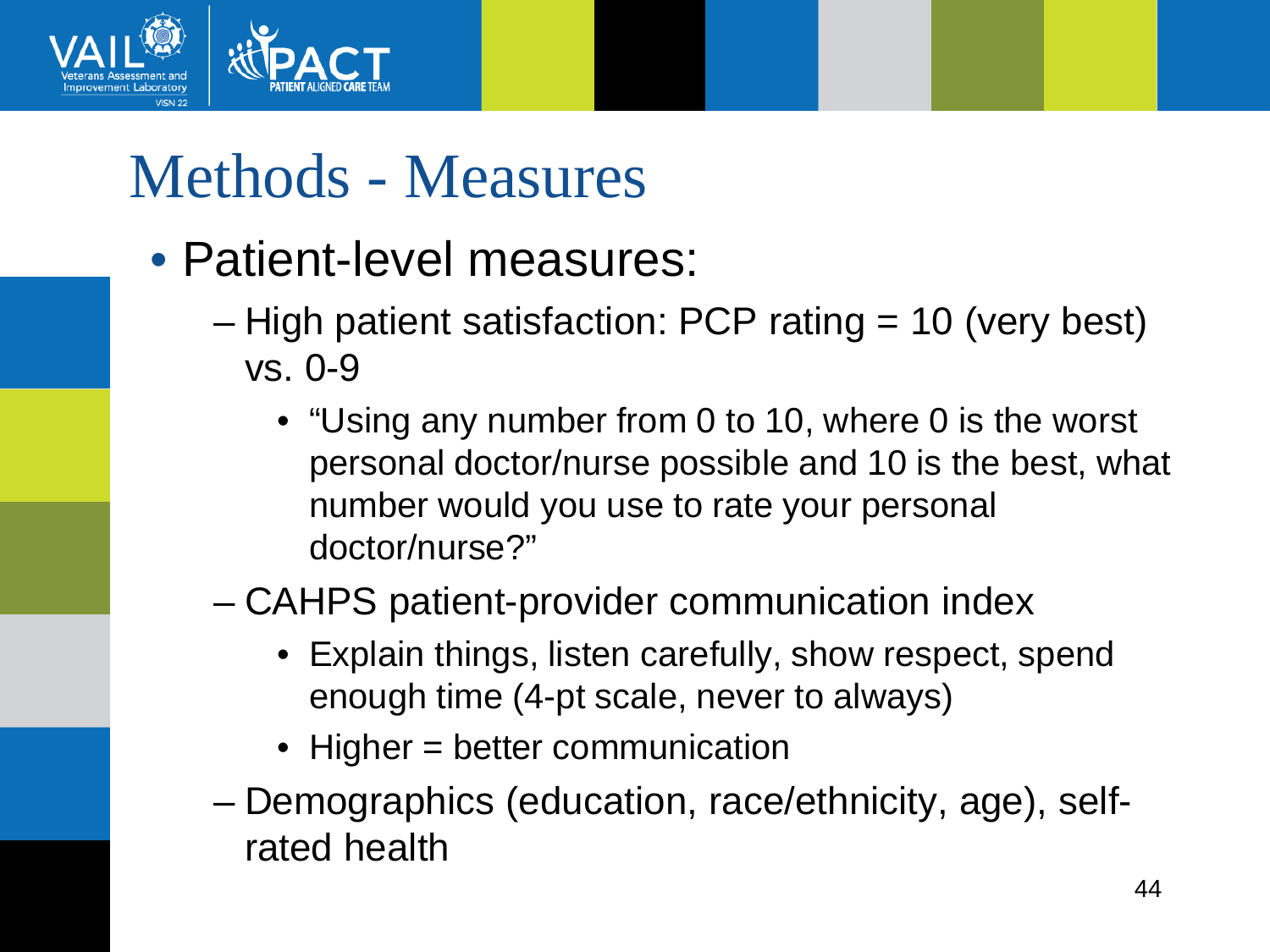

### Methods - Analysis

- Matched providers (n=129) with their patients (n=3298)
	- $-129/191$  PCPs  $\sim 67.5%$  with complete patient and provider data
- Multi-level models using mediator modeling approach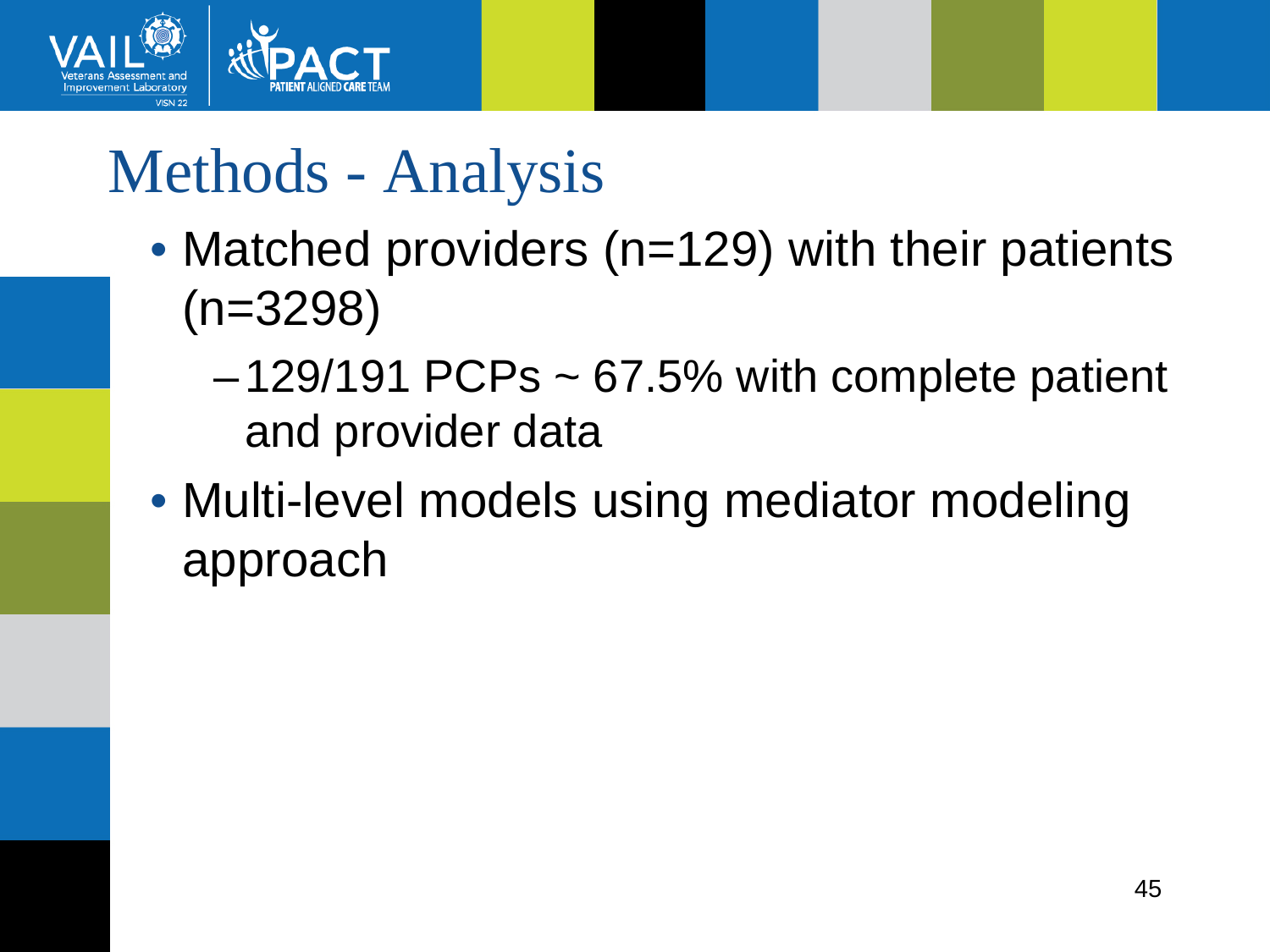

### Results: Patient Characteristics

- Primarily male (95%), white non-Hispanic (62%), over 60 y/o (76%), with good to excellent self-rated health (65.1%)
- 3 or more visits past 12 mo. (57.9%)
- High patient satisfaction (52%, PCP rating=10)
- Mean Patient-provider communication: 86.2 (range=1-100)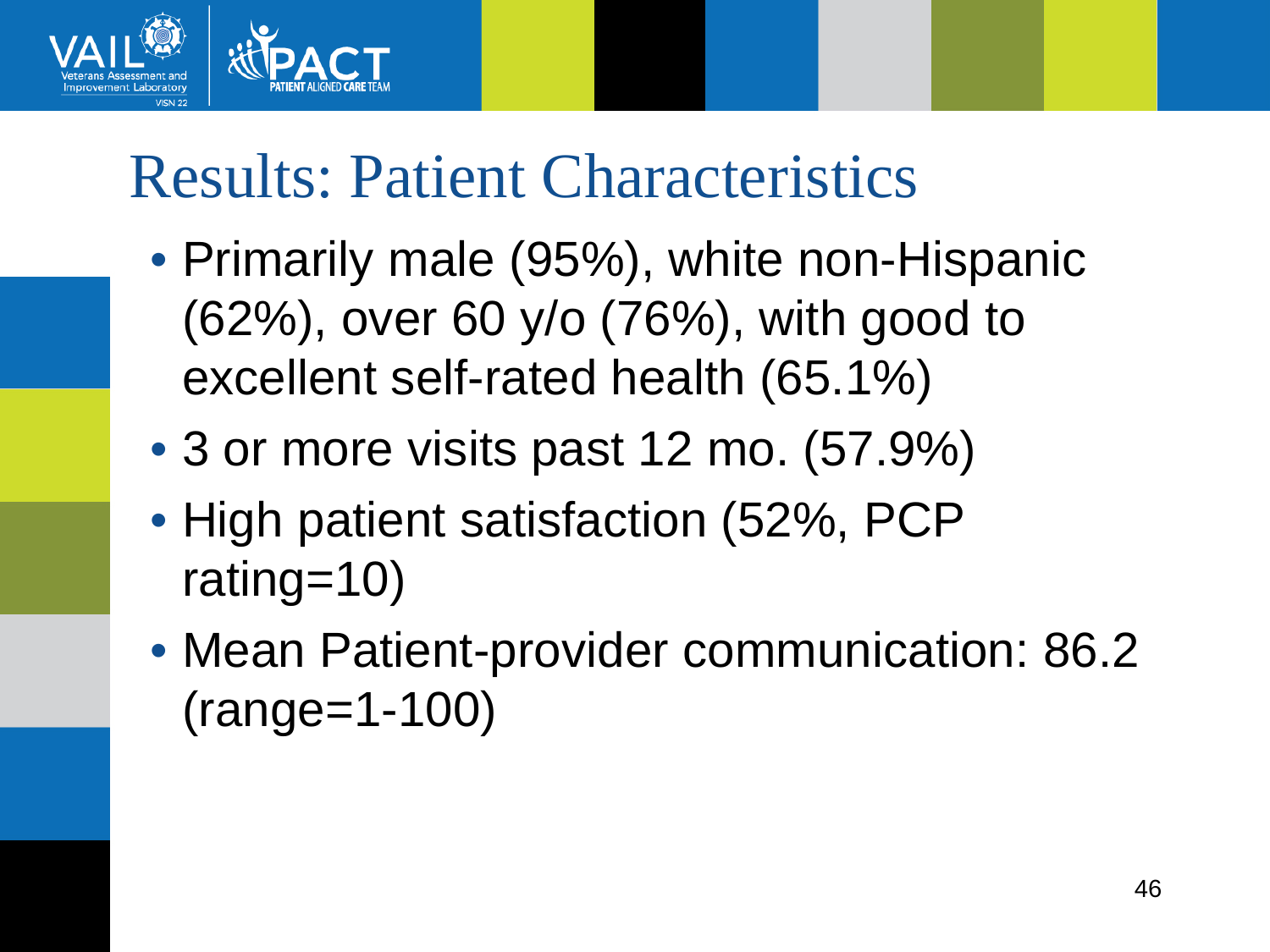### Results: Provider characteristics

- Primarily male (53.4%), white non-Hispanic (51.9%), employed by VA full-time (93%)
- Mean VA tenure: 11.5 years
- Mean supportive leadership context: 26.7 (range=8-40)
- Mean within clinic communication: 12.8 (range=4-20)
- Mean implementation of patient-centered care: 56.1 (range=0-100)
- Mean emotional exhaustion: 22.5 (range=1-54)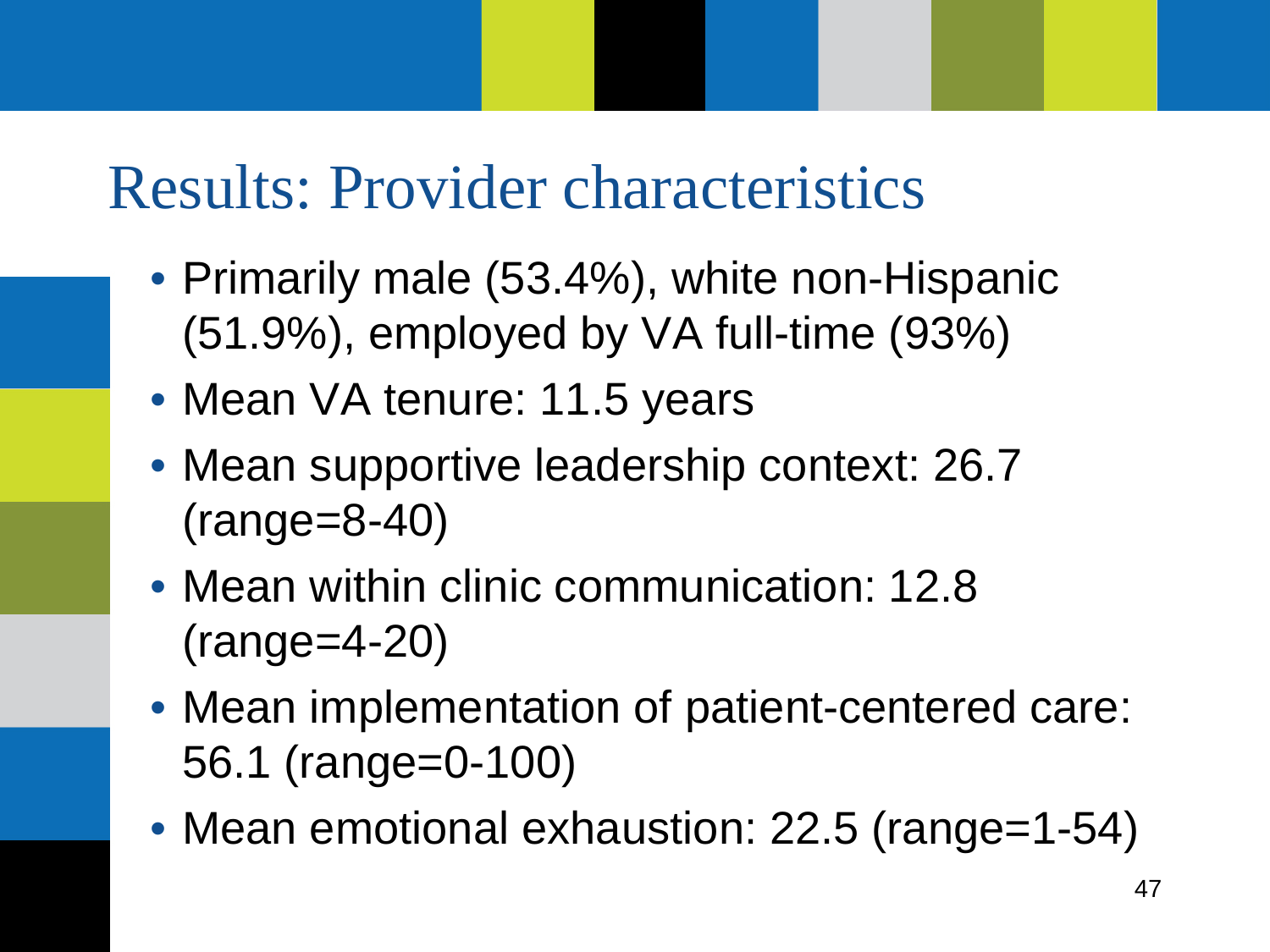Clinic organizational environment associated with PCP emotional exhaustion

Supportive leadership context: beta  $=$  -.76\*\*\* Communication within practice: beta  $=$  -.98\*\*\*



Analyses control for patient education, race/ethnicity, age, self-rated health, and provider gender

48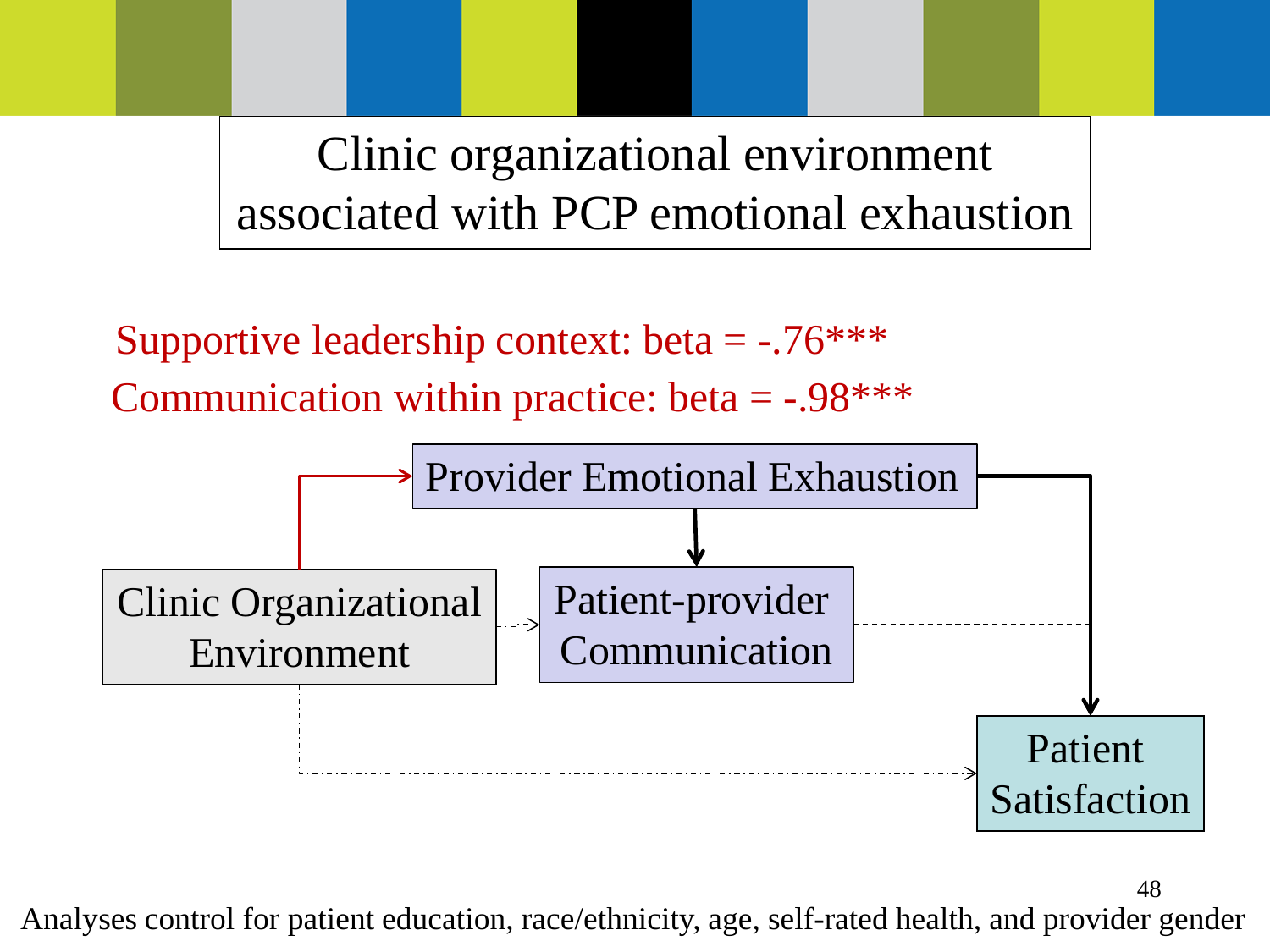PCP emotional exhaustion not associated with patient experience



49 Analyses control for patient education, race/ethnicity, age, self-rated health, and provider gender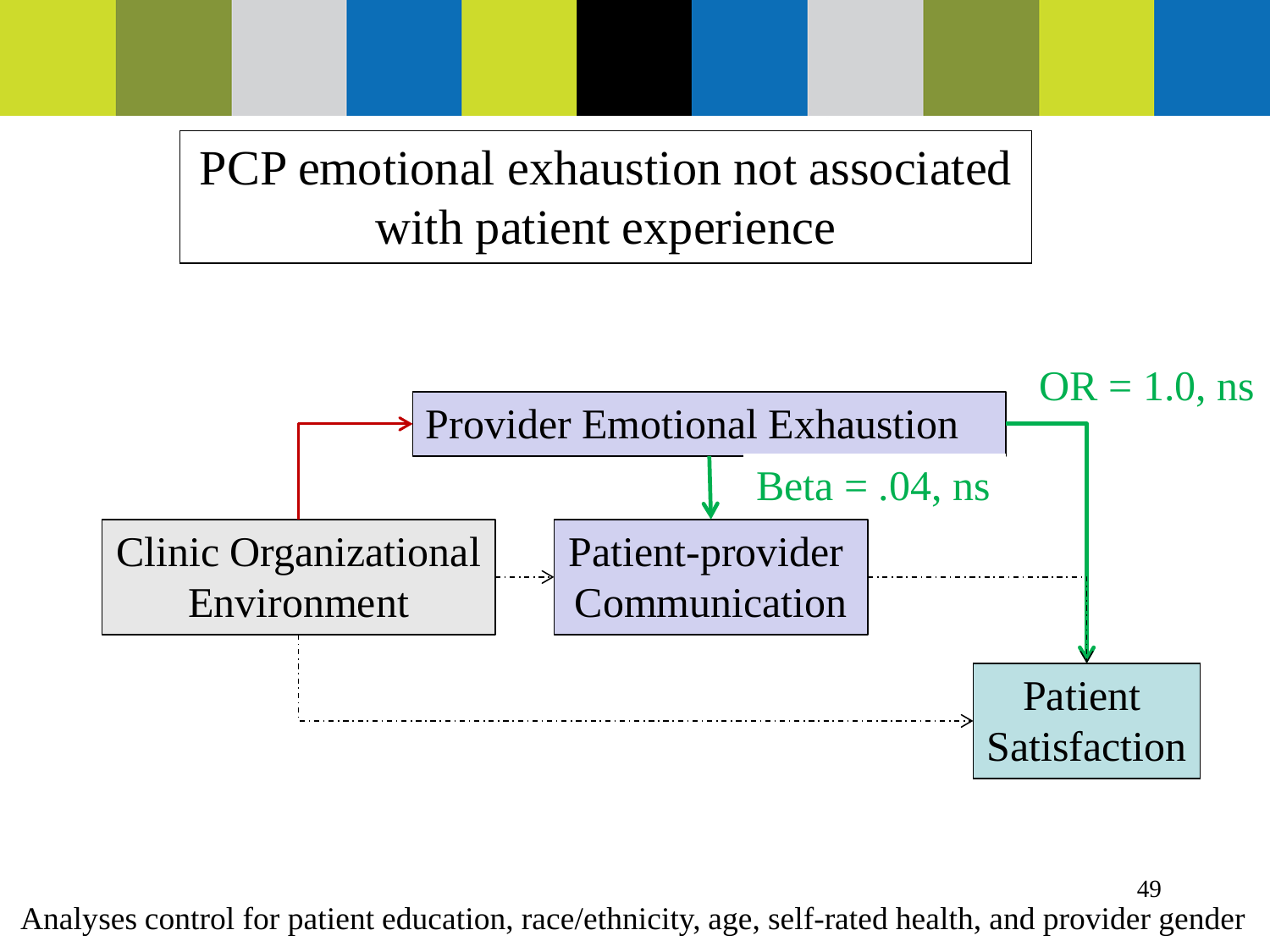

## Does Emotional Exhaustion Explain Clinic Effect on Patient Experience?

- EE does not explain association between clinic environment and patient experience
	- –Not significant for either patient-provider communication or patient satisfaction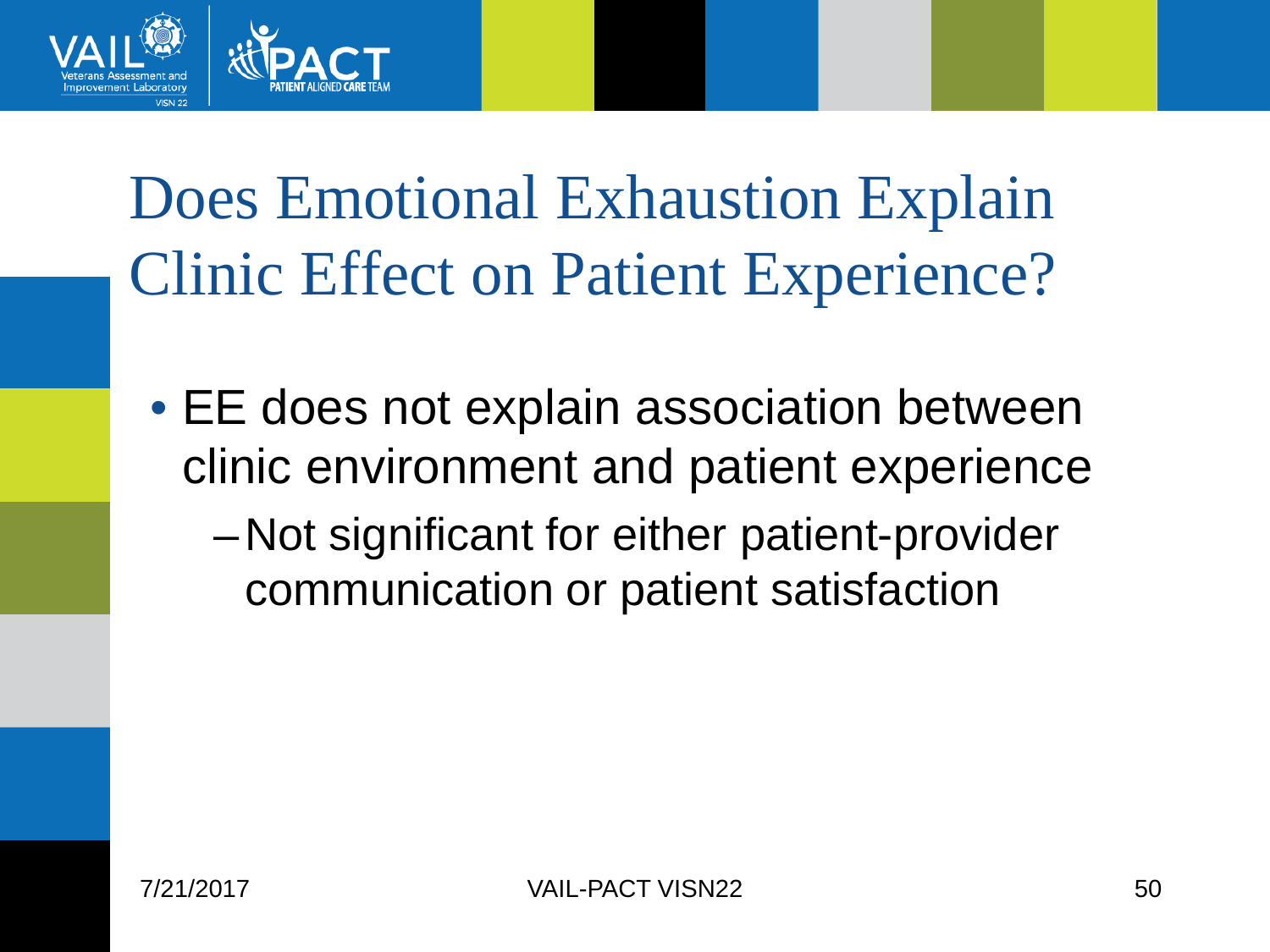### Limitations

- Limited to one VHA region
- Cross-sectional data, cannot determine causality
- Response bias in PCP survey could cause undetectable bias in patient data
- PCMH implementation nationwide, lack of comparison group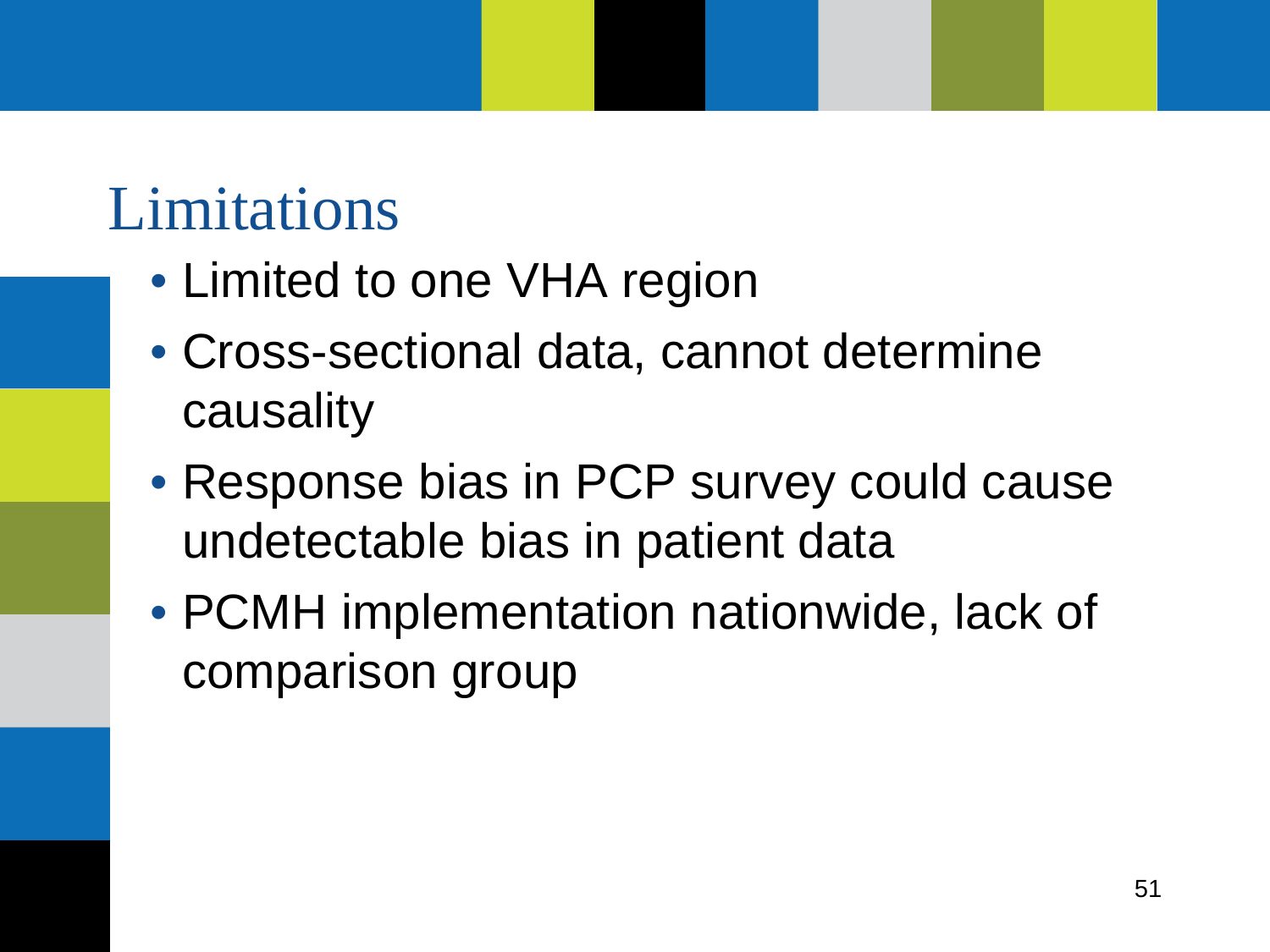

## Discussion

- Supportive clinic environment may be protective against burnout during large-scale organizational change
	- –Leadership supportive of change, good communication among practice team members
- Unsupportive clinic environment associated with higher burnout, but does not translate into poor patient-provider communication or lower patient satisfaction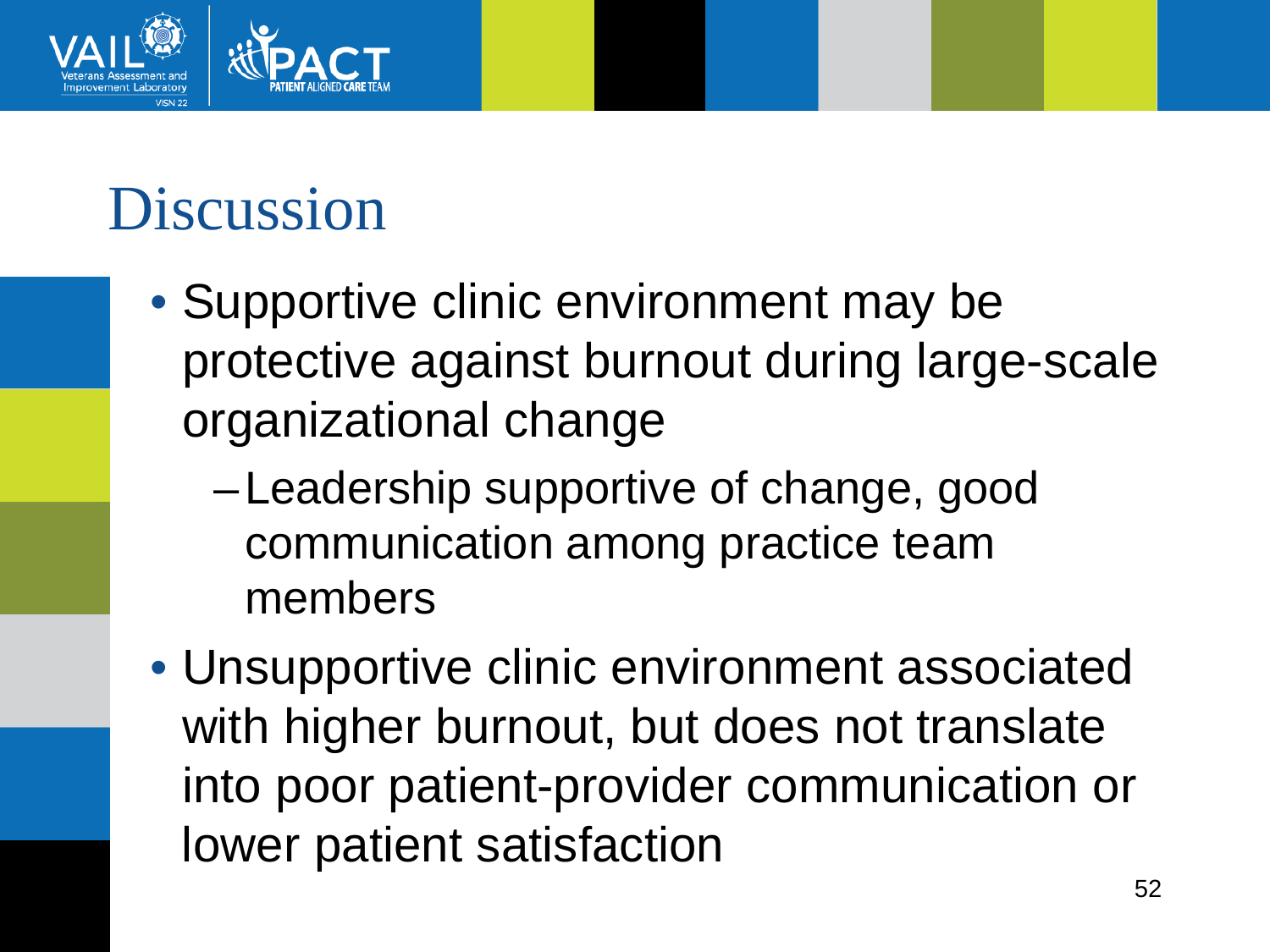

## Implications

- Healthcare system leaders may need to work on providing an environment that supports change efforts and facilitates team communication
- These are factors that leaders can influence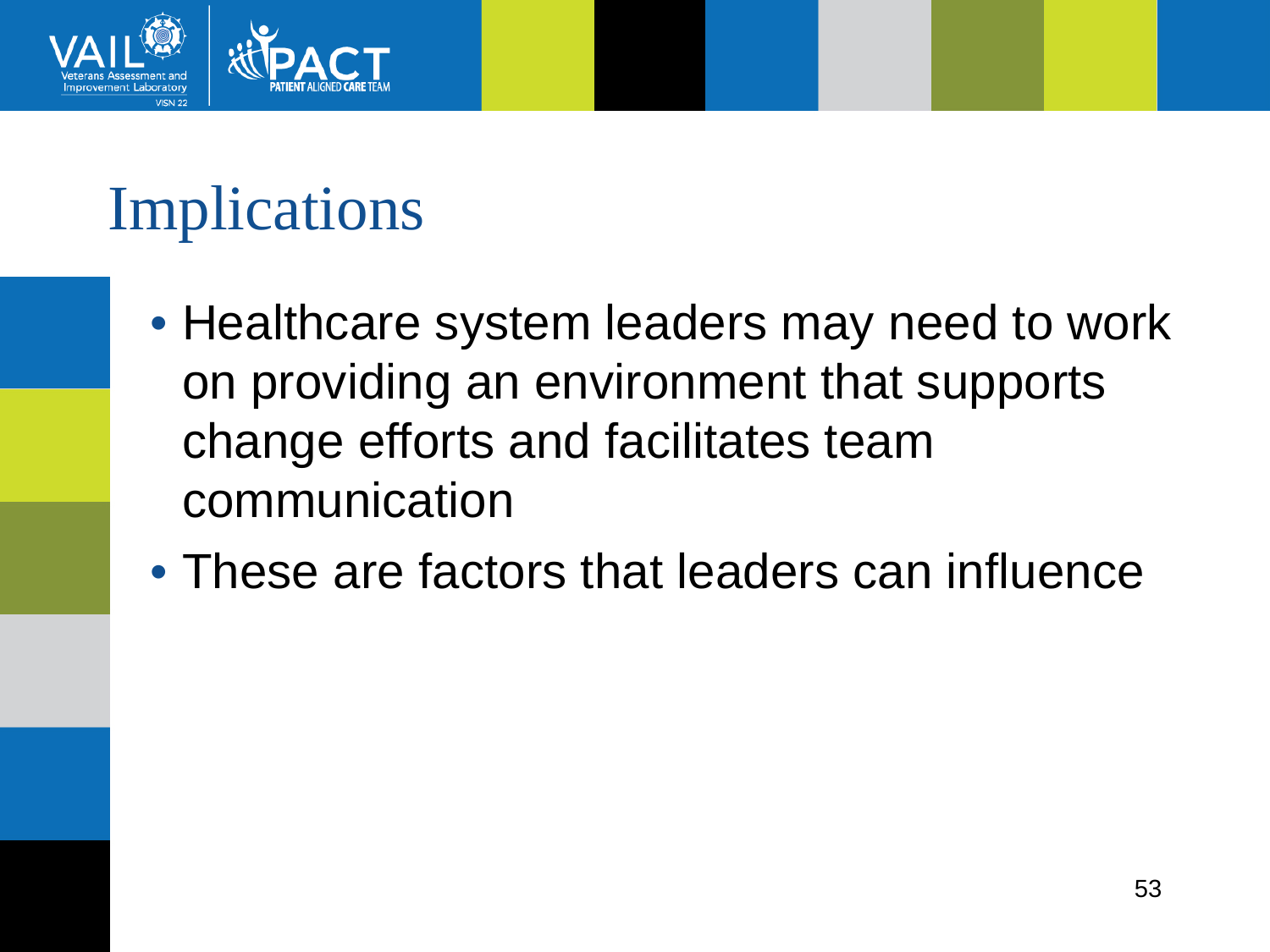### Synthesis across 3 projects

| <b>PACT Practice Environment</b><br><b>Factors That Reduce Provider</b><br><b>Burnout</b> |              | Stockdale   Edwards | Kim          |
|-------------------------------------------------------------------------------------------|--------------|---------------------|--------------|
| Supportive leadership                                                                     | X            |                     |              |
| Adequate staffing                                                                         |              | X                   |              |
| Effective task delegation<br>(e.g., pt. counseling/education)                             |              | $+/-$               | $\mathbf{X}$ |
| Effective communication between<br>team members within practice                           | $\mathbf{X}$ |                     | X            |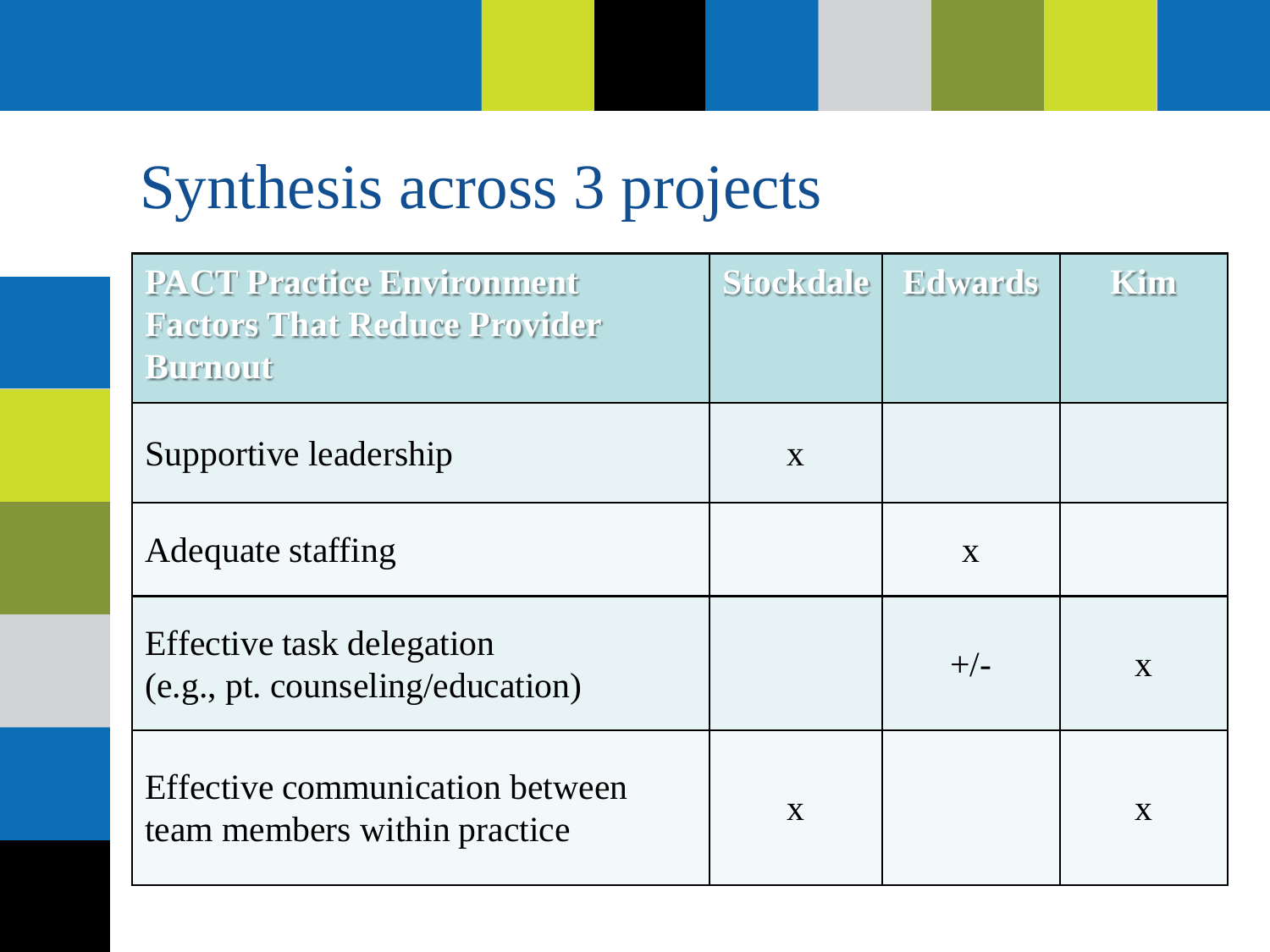## **Synthesis**

- Supportive clinic environment may be protective against burnout during large-scale organizational change
	- Leadership supportive of change
	- Adequate staffing and resources
	- Effective communication (e.g., formal time for huddles, team meetings)
	- Effective task delegation (e.g., provider and staff training on team members' scope of practice)
- Impact of clinic environment not transmitted to patient experience through provider burnout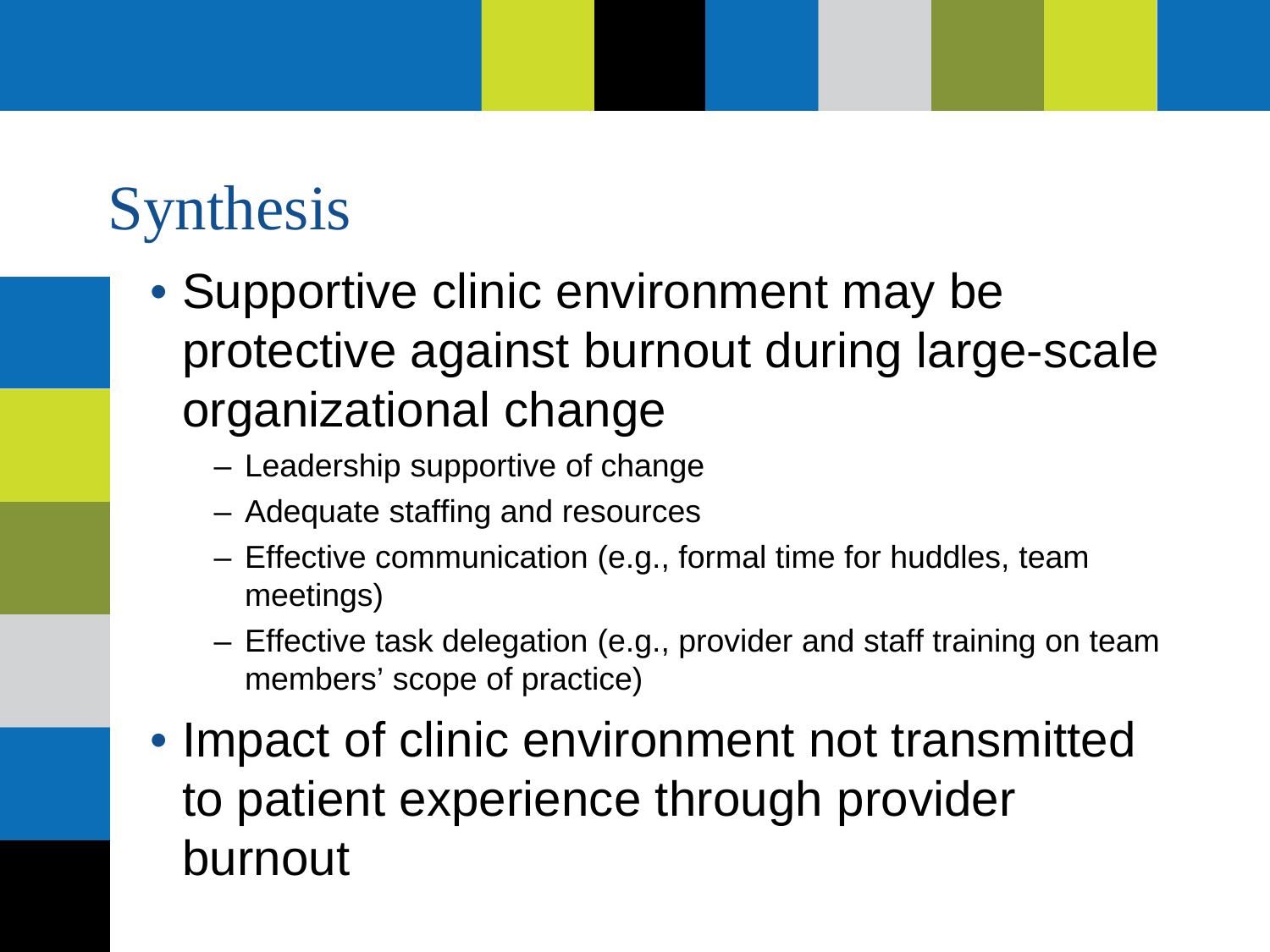

### Acknowledgments

Funding for Stockdale and Edwards work provided by the VHA Office of Patient Care Services (XVA 65-018). SHEP data provided by VHA Office of Analytics and Business Intelligence.

Funding for Linda Kim's work provided by: VAIL-PCC PACT Demonstration Lab (#XVA 65-018), AHRQ LA Area Health Services Research Training Program (#T32HS00046), VA Quality Scholars Program/ VA Office of Academic Affiliations (#TQS 65-000)

Disclaimer: The views expressed in this presentation are those of the authors and do not reflect the position or policy of the Department of Veterans Affairs or the United States goverment.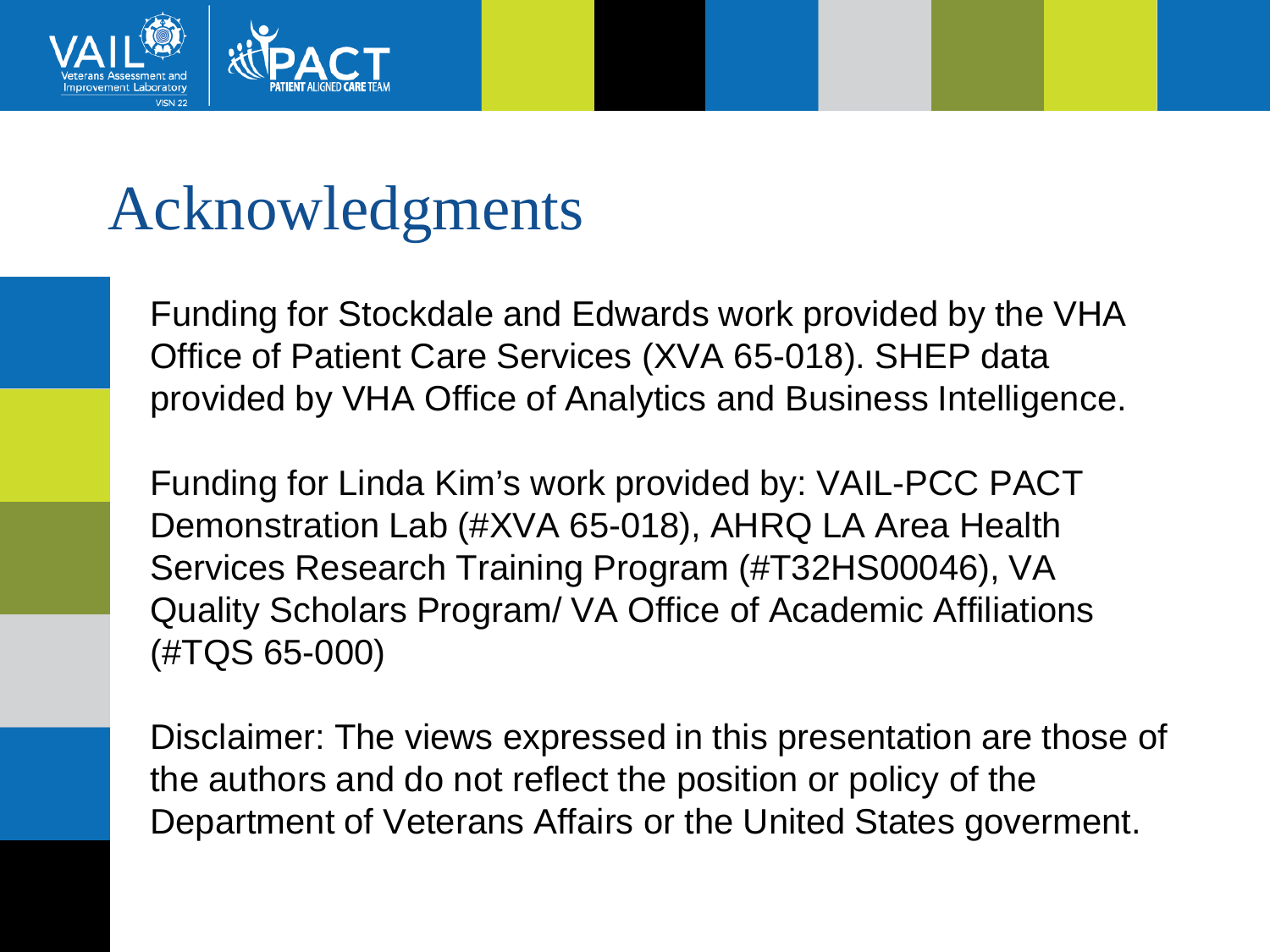### Selected References

- Edwards ST, Rubenstein LV, Meredith LS, et al. Who is responsible for what tasks within primary care: Perceived task allocation among primary care providers and interdisciplinary team members. *Healthcare.* 2015;3(3):142- 149.
- Helfrich CD, Dolan ED, Simonetti J, et al. Elements of team-based care in a patient-centered medical home are associated with lower burnout among VA primary care employees. *Journal of general internal medicine.* 2014;29 Suppl 2:S659-666.
- Linzer M. Preventing Burnout in Academic Medicine. Arch Intern Med. 2009 May 25;169(10):927-8.
- Linzer M, Manwell LB, Williams ES, et al. Working Conditions in Primary Care: Physician Reactions and Care Quality. Ann Intern Med. 2009 Jul 7;151(1):28-36, W6-9.
- Maslach C, Jackson S. The Measurement of Experienced Burnout. *Journal of Occupational Behaviour.*  1981;2(2):99-113.
- Meredith LS, Schmidt Hackbarth N, Darling J, et al. Emotional exhaustion in primary care during early implementation of the VA's medical home transformation: Patient-aligned Care Team (PACT). *Medical care.*  2015;53(3):253-260.
- Nelson KM, Helfrich C, Sun H, et al. Implementation of the patient-centered medical home in the Veterans Health Administration: associations with patient satisfaction, quality of care, staff burnout, and hospital and emergency department use. *JAMA internal medicine.* 2014;174(8):1350-1358.
- Shanafelt TD, Boone S, Tan L, Dyrbye LN, Sotile W, Satele D, West CP, Sloan J, Oreskovich MR. Burnout and Satisfaction with Work Life Balance Among US Physicians Relative to the General Population. Arch Intern Med. 2012 Oct 8;172(18):1377-85.
- Simonetti J, Sylling P, Nelson K, et al. Patient-Centered Medical Home Implementation and Burnout among VA Primary Care Employees. *Journal of Ambulatory Care Management.* 40(2): 158-66